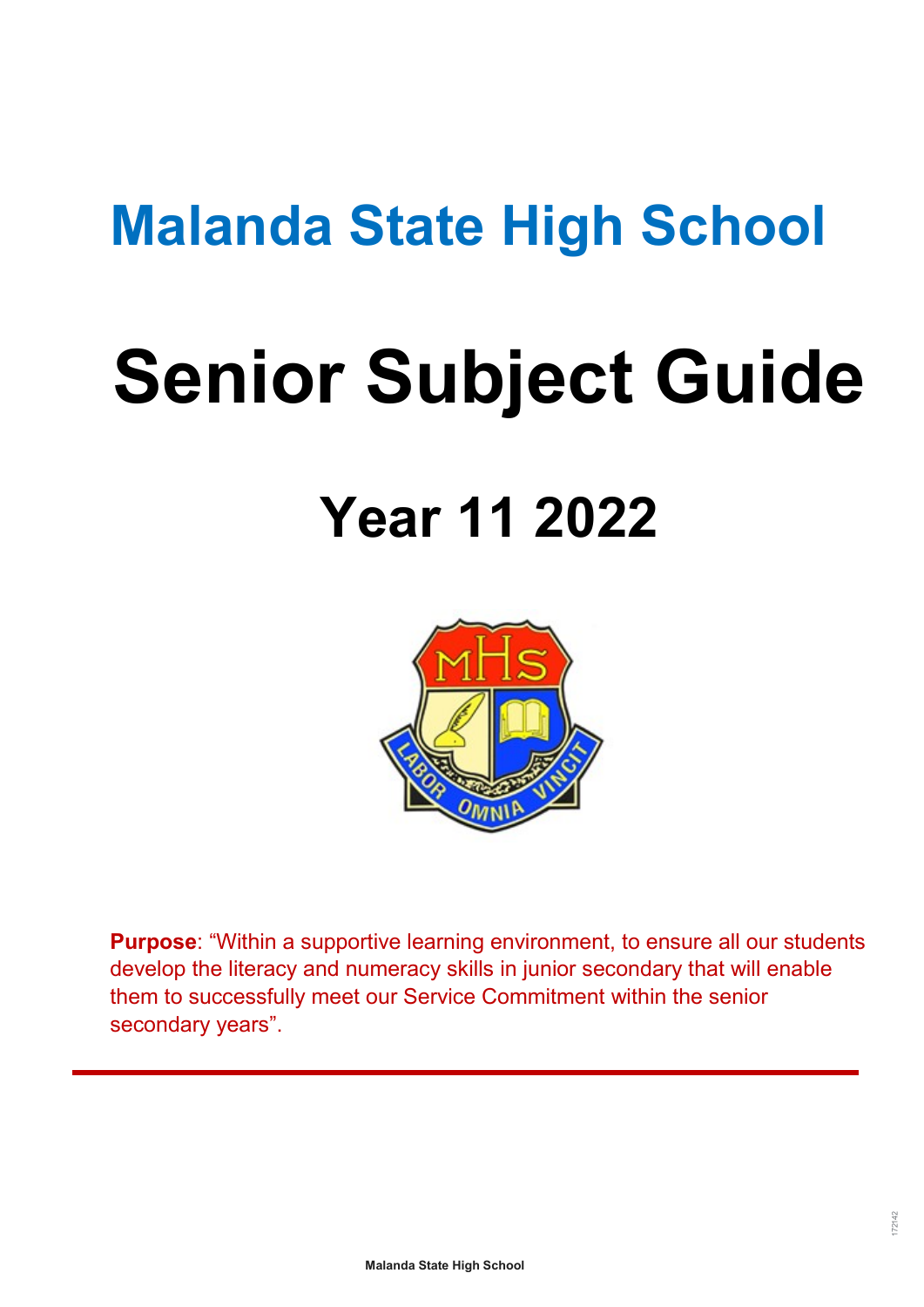# **Contents**

|                                                          | 1  |
|----------------------------------------------------------|----|
|                                                          |    |
|                                                          |    |
|                                                          |    |
| Queensland Certificate of Individual Achievement (QCIA)2 |    |
|                                                          |    |
|                                                          |    |
|                                                          |    |
|                                                          |    |
|                                                          |    |
|                                                          |    |
|                                                          |    |
|                                                          |    |
|                                                          |    |
|                                                          |    |
|                                                          |    |
|                                                          |    |
|                                                          |    |
|                                                          |    |
|                                                          |    |
|                                                          |    |
|                                                          |    |
|                                                          |    |
| VET Courses and Other Information_____________           | 54 |
|                                                          |    |
|                                                          |    |
|                                                          |    |
|                                                          |    |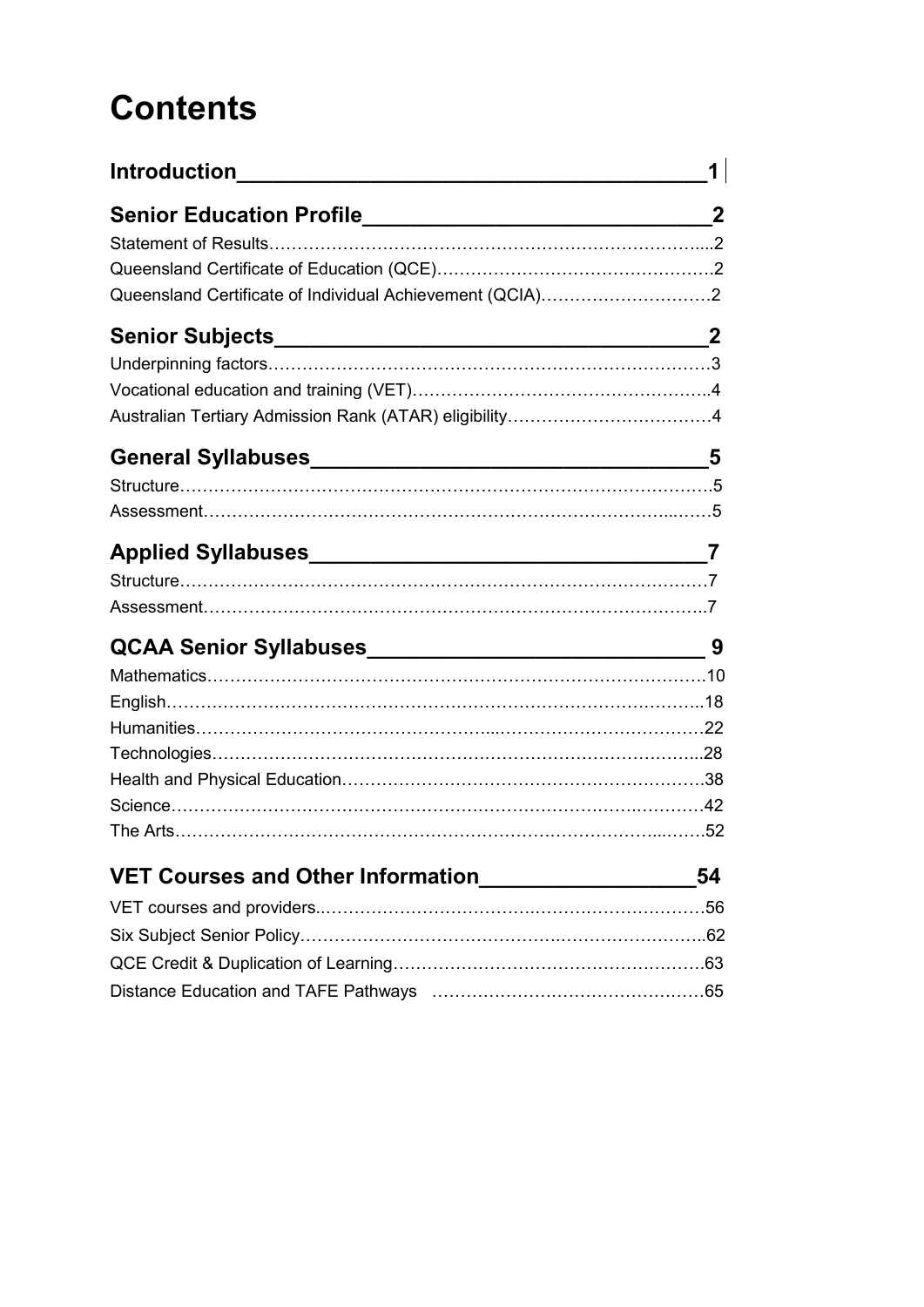# <span id="page-2-0"></span>**Introduction**

The purpose of this guide is to support schools through the provision of a resource that guides students and parents/carers in Years 11 and 12 subject selection. It includes a comprehensive list of all Queensland Curriculum and Assessment Authority (QCAA) subjects that form the basis of a school's curriculum offerings.

Schools design curriculum programs that provide a variety of opportunities for students while catering to individual schools' contexts, resources, students' pathways and community expectations.

The information contained in this booklet is a summary of the approved General, Applied, Senior External Examinations and Short Courses syllabuses.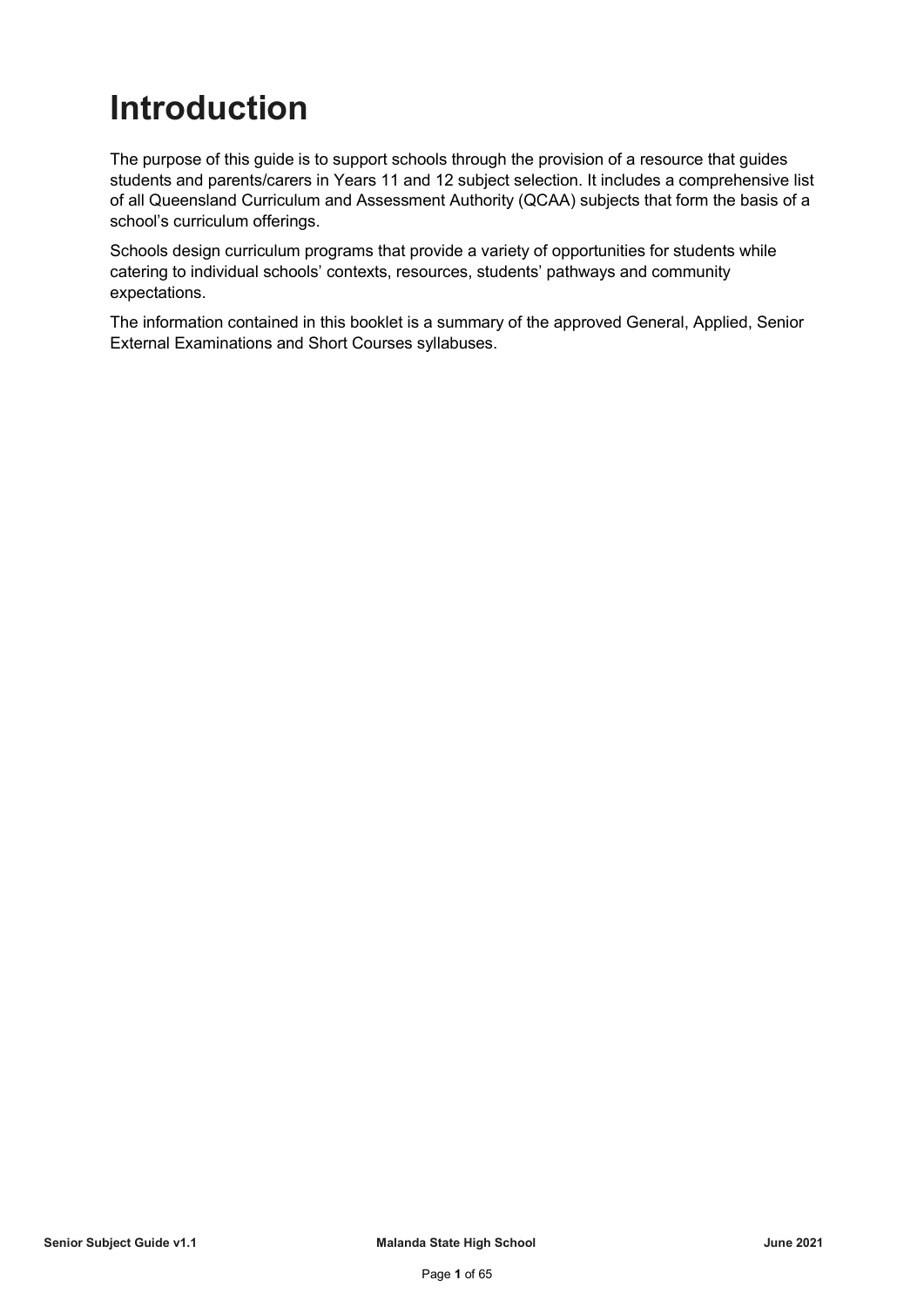# <span id="page-3-0"></span>**Senior Education Profile**

Students in Queensland are issued with a Senior Education Profile (SEP) upon completion of senior studies. This profile may include a:

- statement of results
- Queensland Certificate of Education (QCE)
- Queensland Certificate of Individual Achievement (QCIA).

For more information about the SEP see: [www.qcaa.qld.edu.au/senior/certificates](https://www.qcaa.qld.edu.au/senior/certificates-qualifications/sep)[qualifications/sep.](https://www.qcaa.qld.edu.au/senior/certificates-qualifications/sep)

### <span id="page-3-1"></span>**Statement of results**

Students are issued with a statement of results in the December following the completion of a QCAA-developed course of study. A new statement of results is issued to students after each QCAA-developed course of study is completed.

A full record of study will be issued, along with the QCE qualification, in the first December or July after the student meets the requirements for a QCE.

### <span id="page-3-2"></span>**Queensland Certificate of Education (QCE)**

Students may be eligible for a Queensland Certificate of Education (QCE) at the end of their senior schooling. Students who do not meet the QCE requirements can continue to work towards the certificate post-secondary schooling. The QCAA awards a QCE in the following July or December, once a student becomes eligible. Learning accounts are closed after nine years; however, a student may apply to the QCAA to have the account reopened and all credit continued.

### <span id="page-3-3"></span>**Queensland Certificate of Individual Achievement (QCIA)**

The Queensland Certificate of Individual Achievement (QCIA) reports the learning achievements of eligible students who complete an individual learning program. At the end of the senior phase of learning, eligible students achieve a QCIA. These students have the option of continuing to work towards a QCE post-secondary schooling.

# <span id="page-3-4"></span>**Senior Subjects**

The QCAA develops four types of senior subject syllabuses — General, Applied, Senior External Examinations and Short Courses. Results in General and Applied subjects contribute to the award of a QCE and may contribute to an Australian Tertiary Admission Rank (ATAR) calculation, although no more than one result in an Applied subject can be used in the calculation of a student's ATAR.

Extension subjects are extensions of the related General subjects and are studied either concurrently with, or after, Units 3 and 4 of the General course.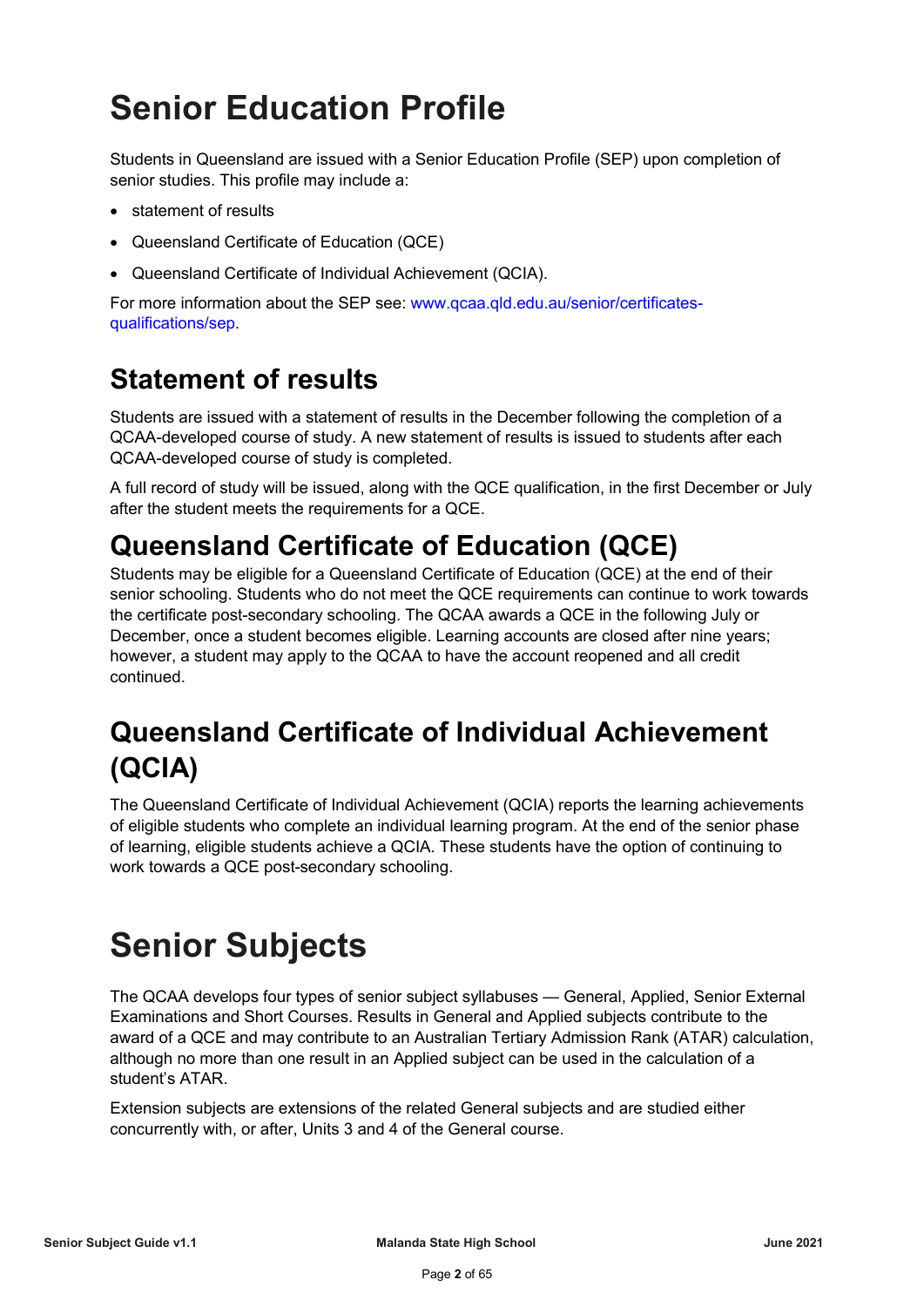Typically, it is expected that most students will complete these courses across Years 11 and 12. All subjects build on the P–10 Australian Curriculum.

### **General Syllabuses**

General subjects are suited to students who are interested in pathways beyond senior secondary schooling that lead primarily to tertiary studies and to pathways for vocational education and training and work. General subjects include Extension subjects.

### **Applied Syllabuses**

Applied subjects are suited to students who are primarily interested in pathways beyond senior secondary schooling that lead to vocational education and training or work.

### **Senior External Examination**

The Senior External Examination consists of individual subject examinations provided across Queensland in October and November each year by the QCAA.

### **Short Courses**

Short Courses are developed to meet a specific curriculum need and are suited to students who are interested in pathways beyond senior secondary schooling that lead to vocational education and training and establish a basis for further education and employment. They are informed by, and articulate closely with, the requirements of the Australian Core Skills Framework (ACSF). A grade of C in Short Courses aligns with the requirements for ACSF Level 3.

For more information about the ACSF see: https://www.education.gov.au/australian-core-skillsframework.

### <span id="page-4-0"></span>**Underpinning Factors**

All senior syllabuses are underpinned by:

- literacy the set of knowledge and skills about language and texts essential for understanding and conveying content
- numeracy the knowledge, skills, behaviours and dispositions that students need to use mathematics in a wide range of situations, to recognise and understand the role of mathematics in the world, and to develop the dispositions and capacities to use mathematical knowledge and skills purposefully.

### **General Syllabuses and Short Courses**

In addition to literacy and numeracy, General syllabuses and Short Courses are underpinned by:

• 21st century skills — the attributes and skills students need to prepare them for higher education, work and engagement in a complex and rapidly changing world. These include critical thinking, creative thinking, communication, collaboration and teamwork, personal and social skills, and information & communication technologies (ICT) skills.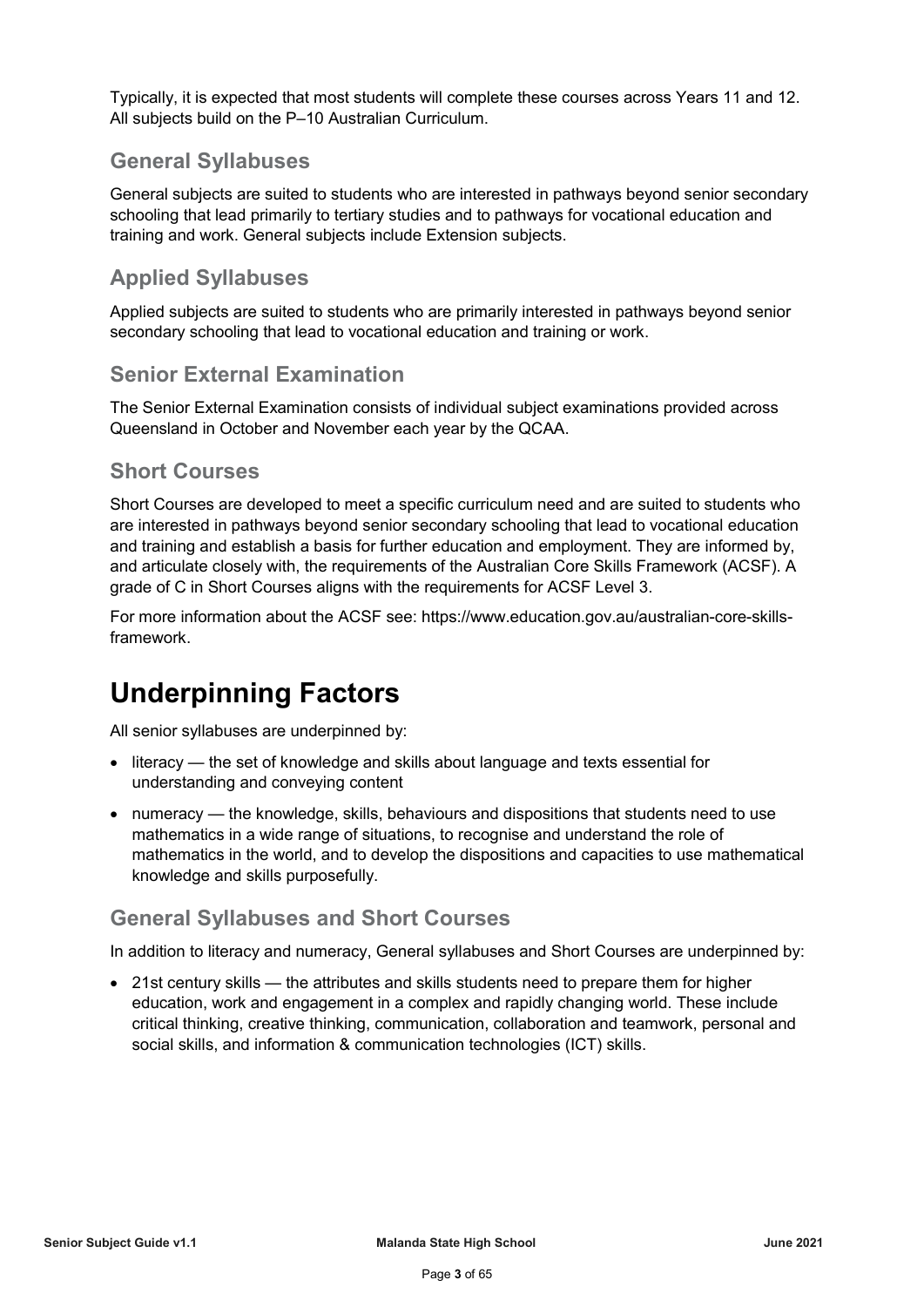### **Applied Syllabuses**

In addition to literacy and numeracy, Applied Syllabuses are underpinned by:

- applied learning the acquisition and application of knowledge, understanding and skills in real-world or lifelike contexts
- community connections the awareness and understanding of life beyond school through authentic, real-world interactions by connecting classroom experience with the world outside the classroom
- core skills for work the set of knowledge, understanding and non-technical skills that underpin successful participation in work.

### <span id="page-5-0"></span>**Vocational Education and Training (VET)**

Students can access VET programs through the school if it:

- is a registered training organisation (RTO)
- has a third-party arrangement with an external provider who is an RTO
- offers opportunities for students to undertake school-based apprenticeships or traineeships.

### <span id="page-5-1"></span>**Australian Tertiary Admission Rank (ATAR) Eligibility**

The calculation of an Australian Tertiary Admission Rank (ATAR) will be based on a student's:

- best five General subject results or
- best results in a combination of four General subject results plus an Applied subject result or a Certificate III or higher VET qualification.

The Queensland Tertiary Admissions Centre (QTAC) has responsibility for ATAR calculations.

### **English Requirement**

Eligibility for an ATAR will require satisfactory completion of a QCAA English subject.

Satisfactory completion will require students to attain a result that is equivalent to a Sound Level of Achievement in one of five subjects — English, Essential English, Literature, English and Literature Extension or English as an Additional Language.

While students must meet this standard to be eligible to receive an ATAR, it is not mandatory for a student's English result to be included in the calculation of their ATAR.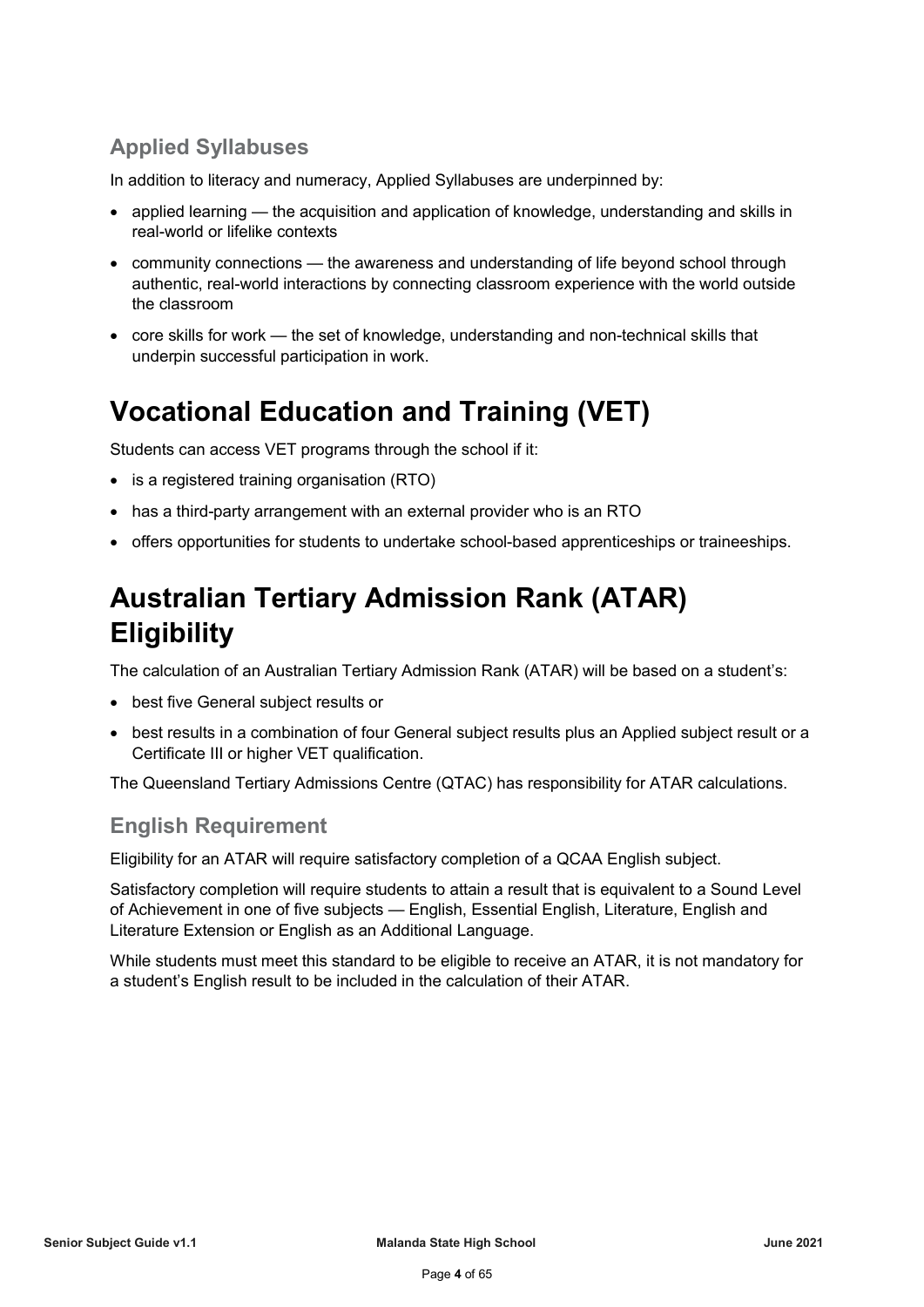# <span id="page-6-0"></span>**General Syllabuses**

### <span id="page-6-1"></span>**Structure**

The syllabus structure consists of a course overview and assessment.

**General Syllabuses Course Overview**

General syllabuses are developmental four-unit courses of study.

Units 1 and 2 provide foundational learning, allowing students to experience all syllabus objectives and begin engaging with the course subject matter. It is intended that Units 1 and 2 are studied as a pair. Assessment in Units 1 and 2 provides students with feedback on their progress in a course of study and contributes to the award of a QCE.

Students should complete Units 1 and 2 before starting Units 3 and 4.

Units 3 and 4 consolidate student learning. Assessment in Units 3 and 4 is summative and student results contribute to the award of a QCE and to ATAR calculations.

### **Extension Syllabuses Course Overview**

Extension subjects are extensions of the related General subjects and include external assessment. Extension subjects are studied either concurrently with, or after, Units 3 and 4 of the General course of study.

Extension syllabuses are courses of study that consist of two units (Units 3 and 4). Subject matter, learning experiences and assessment increase in complexity across the two units as students develop greater independence as learners.

The results from Units 3 and 4 contribute to the award of a QCE and to ATAR calculations.

### <span id="page-6-2"></span>**Assessment**

### **Units 1 and 2 Assessments**

Schools decide the sequence, scope and scale of assessments for Units 1 and 2. These assessments should reflect the local context. Teachers determine the assessment program, tasks and marking guides that are used to assess student performance for Units 1 and 2.

Units 1 and 2 assessment outcomes provide feedback to students on their progress in the course of study. Schools should develop at least *two* but no more than *four* assessments for Units 1 and 2. At least *one* assessment must be completed for *each* unit.

Schools report satisfactory completion of Units 1 and 2 to the QCAA, and may choose to report levels of achievement to students and parents/carers using grades, descriptive statements or other indicators.

### **Units 3 and 4 Assessments**

Students complete a total of *four* summative assessments — three internal and one external that count towards the overall subject result in each General subject.

Schools develop *three* internal assessments for each senior subject to reflect the requirements described in Units 3 and 4 of each General syllabus.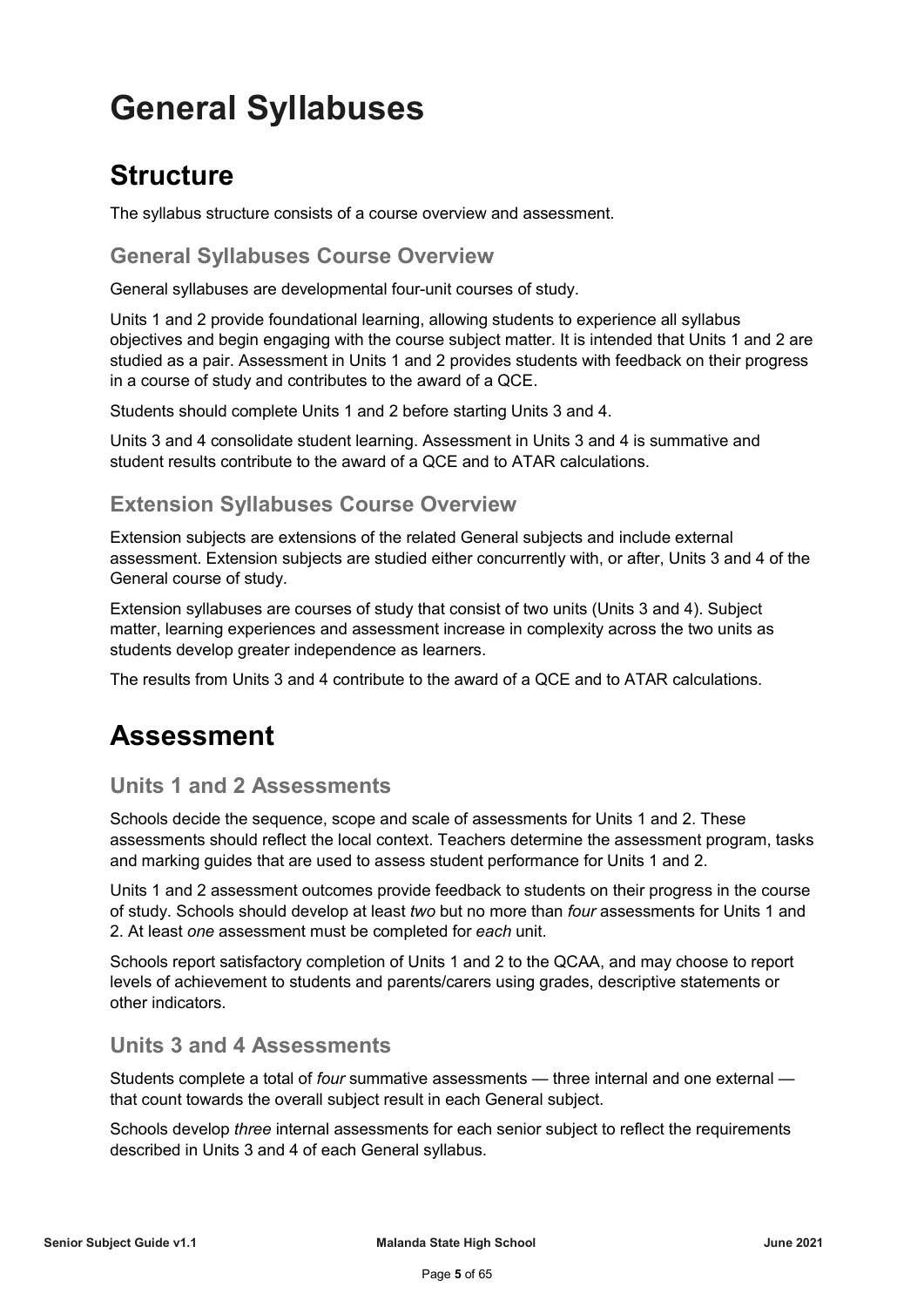The three summative internal assessments need to be endorsed by the QCAA before they are used in schools. Students' results in these assessments are externally confirmed by QCAA assessors. These confirmed results from internal assessment are combined with a single result from an external assessment, which is developed and marked by the QCAA. The external assessment result for a subject contributes to a determined percentage of a students' overall subject result. For most subjects this is 25%; for Mathematics and Science subjects it is 50%.

### **Instrument-specific marking guides**

Each syllabus provides instrument-specific marking guides (ISMGs) for summative internal assessments.

The ISMGs describe the characteristics evident in student responses and align with the identified assessment objectives. Assessment objectives are drawn from the unit objectives and are contextualised for the requirements of the assessment instrument.

Schools cannot change or modify an ISMG for use with summative internal assessment.

As part of quality teaching and learning, schools should discuss ISMGs with students to help them understand the requirements of an assessment task.

### **External Assessment**

External assessment is summative and adds valuable evidence of achievement to a student's profile. External assessment is:

- common to all schools
- administered under the same conditions at the same time and on the same day
- developed and marked by the QCAA according to a commonly applied marking scheme.

The external assessment contributes a determined percentage (see specific subject guides assessment) to the student's overall subject result and is not privileged over summative internal assessment.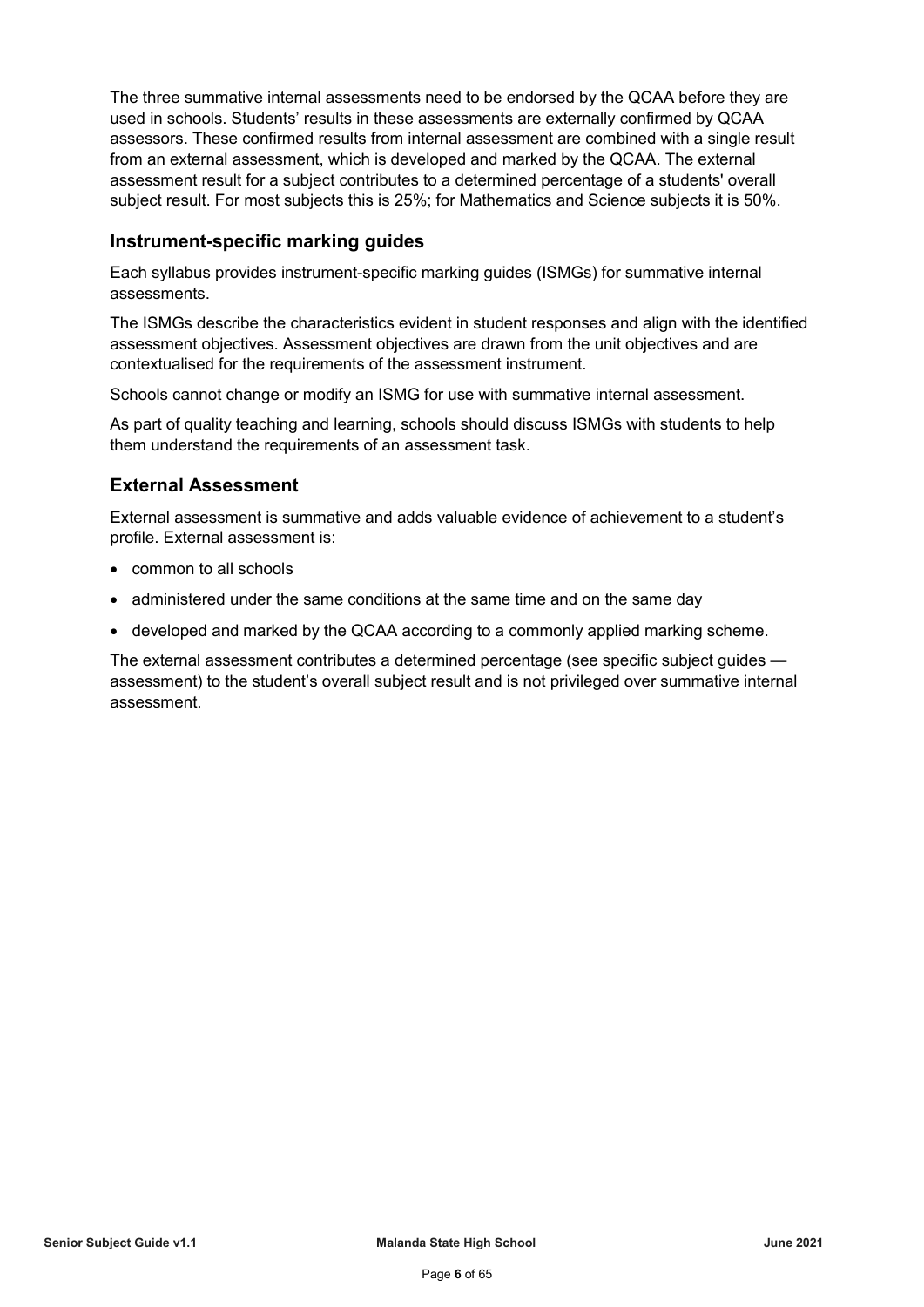# <span id="page-8-0"></span>**Applied Syllabuses**

### <span id="page-8-1"></span>**Structure**

The syllabus structure consists of a course overview and assessment.

### **Applied Syllabuses Course Overview**

Applied syllabuses are developmental four-unit courses of study.

Units 1 and 2 of the course are designed to allow students to begin their engagement with the course content, i.e. the knowledge, understanding and skills of the subject. Course content, learning experiences and assessment increase in complexity across the four units as students develop greater independence as learners.

Units 3 and 4 consolidate student learning. Results from assessment in Applied subjects contribute to the award of a QCE and results from Units 3 and 4 may contribute as a single input to ATAR calculation.

A course of study for Applied syllabuses includes core topics and elective areas for study.

### <span id="page-8-2"></span>**Assessment**

Applied syllabuses use *four* summative internal assessments from Units 3 and 4 to determine a student's exit result.

Schools should develop at least *two* but no more than *four* internal assessments for Units 1 and 2 and these assessments should provide students with opportunities to become familiar with the summative internal assessment techniques to be used for Units 3 and 4.

Applied syllabuses do not use external assessment.

### **Instrument-specific Standards Matrixes**

For each assessment instrument, schools develop an instrument-specific standards matrix by selecting the syllabus standards descriptors relevant to the task and the dimension/s being assessed. The matrix is shared with students and used as a tool for making judgments about the quality of students' responses to the instrument. Schools develop assessments to allow students to demonstrate the range of standards.

### **Essential English and Essential Mathematics — Common Internal Assessment**

Students complete a total of *four* summative internal assessments in Units 3 and 4 that count toward their overall subject result. Schools develop *three* of the summative internal assessments for each senior subject and the other summative assessment is a common internal assessment (CIA) developed by the QCAA.

The CIA for Essential English and Essential Mathematics is based on the learning described in Unit 3 of the respective syllabus. The CIA is:

- developed by the QCAA
- common to all schools
- delivered to schools by the QCAA
- administered flexibly in Unit 3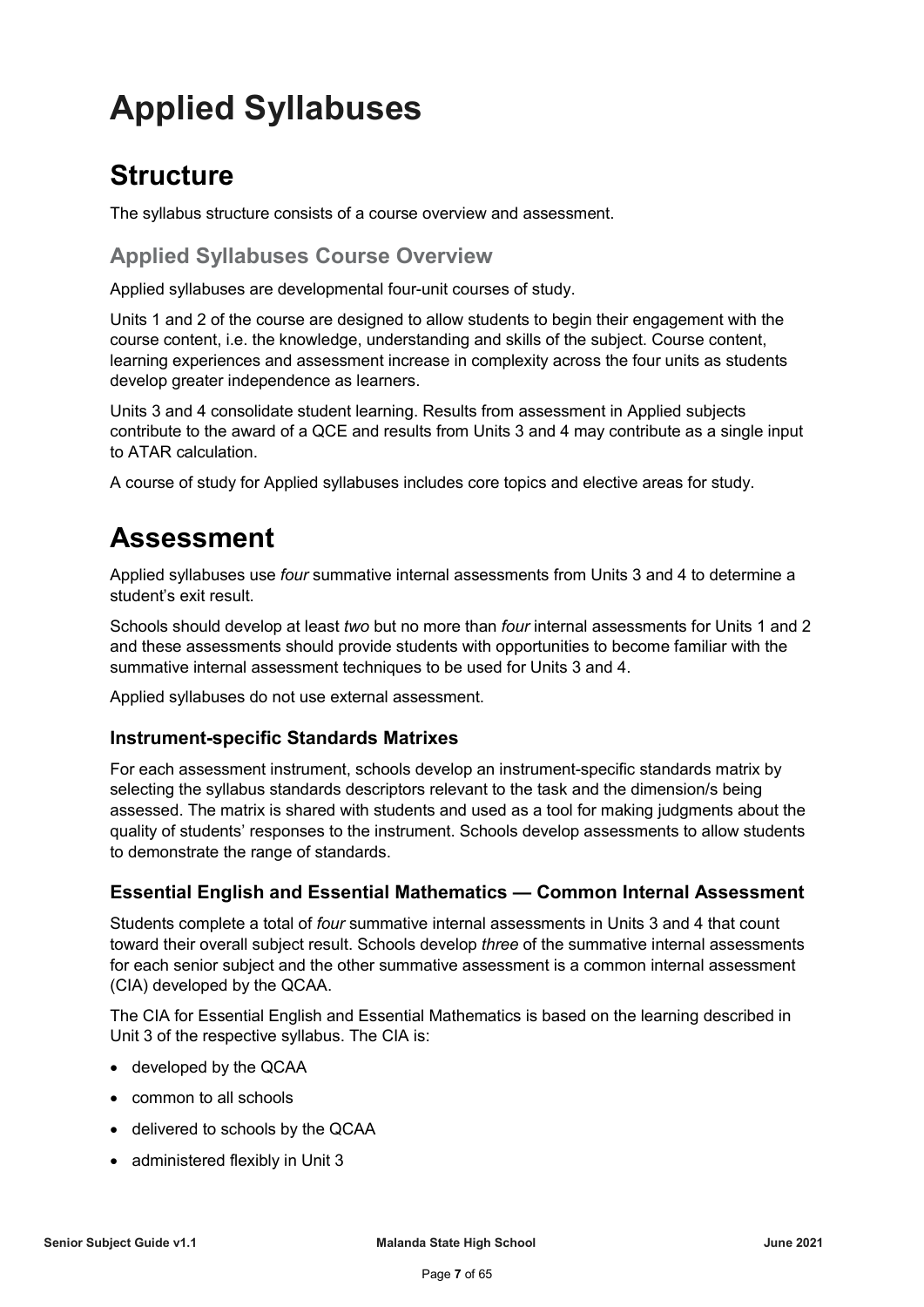- administered under supervised conditions
- marked by the school according to a common marking scheme developed by the QCAA.

The CIA is not privileged over the other summative internal assessment.

### **Summative internal assessment — instrument-specific standards**

The Essential English and Essential Mathematics syllabuses provide instrument-specific standards for the three summative internal assessments in Units 3 and 4.

The instrument-specific standards describe the characteristics evident in student responses and align with the identified assessment objectives. Assessment objectives are drawn from the unit objectives and are contextualised for the requirements of the assessment instrument.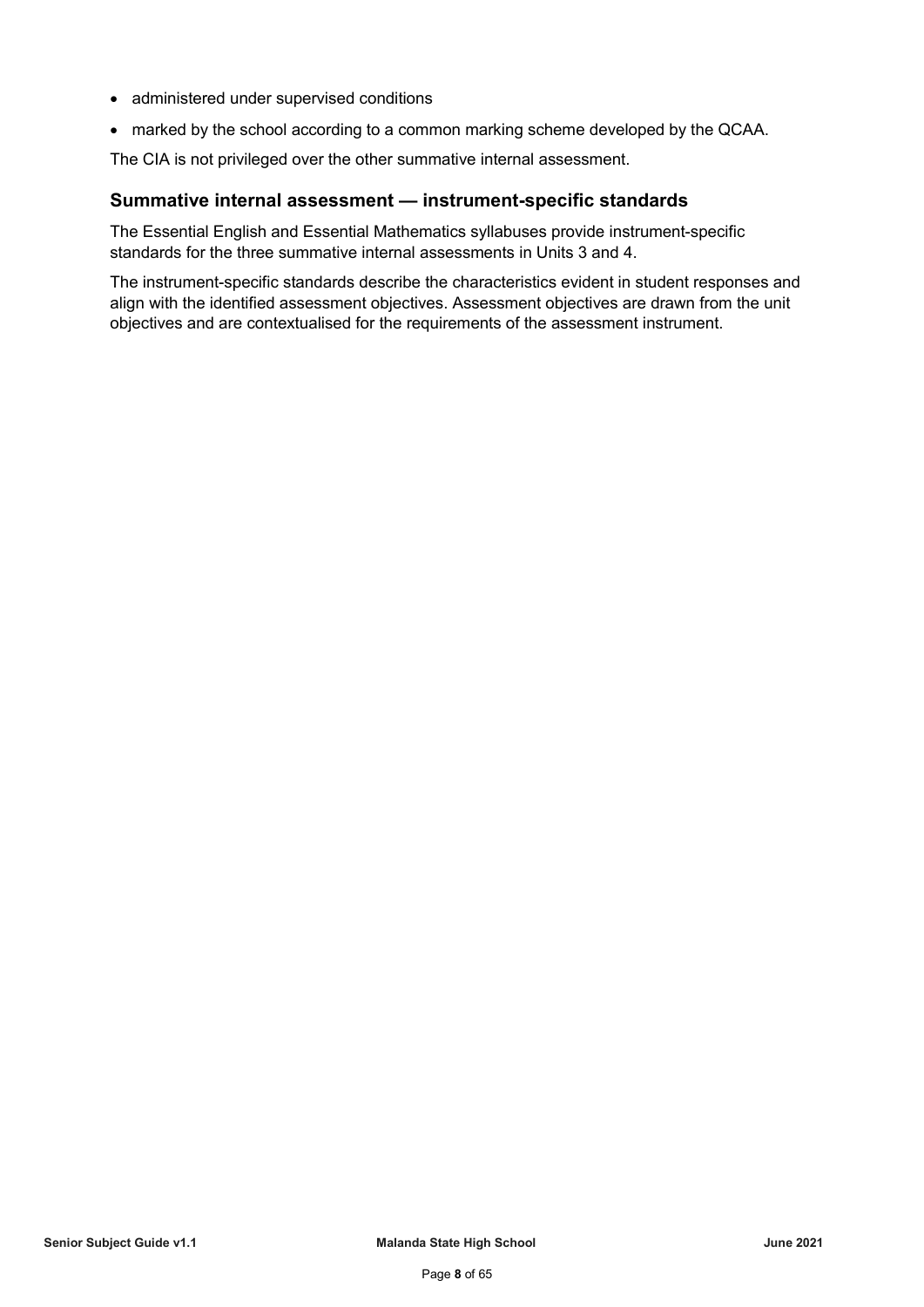## <span id="page-10-0"></span>**QCAA Senior Syllabuses**

### **Mathematics**

#### **General**

- General Mathematics
- Mathematical Methods
- Specialist Mathematics

#### **Applied**

• Essential Mathematics

### **Technologies**

**General**

• Design

**Applied**

- Furnishing Skills
- Industrial Technology Skills
- Hospitality Practices
- Information & Communication Technology

### **English**

**General**

• English

**Applied**

• Essential English

### **Health and Physical Education**

**General**

• Physical Education

**Applied**

• Sport & Recreation

### **Humanities**

**General**

- Geography
- Modern History

**Applied**

• Business Studies

### **Science**

**General**

- Agricultural Science
- Biology
- Chemistry
- Physics

**Applied**

• Science in Practice



**Applied**

• Visual Arts in Practice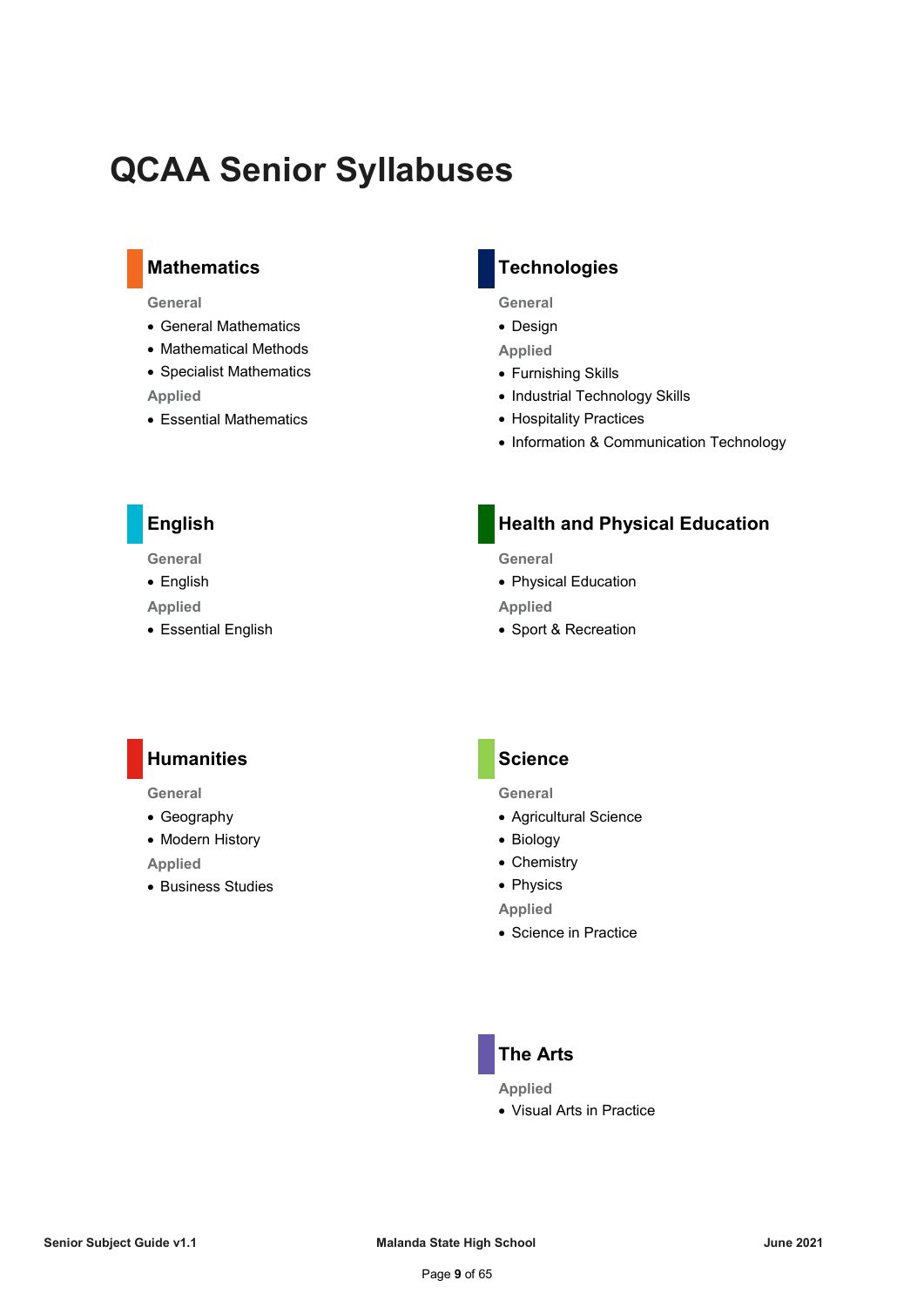### <span id="page-11-0"></span>**General Mathematics**

**General Senior Subject General General** 

General Mathematics' major domains are Number and algebra, Measurement and geometry, Statistics, and Networks and matrices, building on the content of the P–10 Australian Curriculum.

General Mathematics is designed for students who want to extend their mathematical skills beyond Year 10 but whose future studies or employment pathways do not require calculus.

Students build on and develop key mathematical ideas, including rates and percentages, concepts from financial mathematics, linear and non-linear expressions, sequences, the use of matrices and networks to model and solve authentic problems, the use of trigonometry to find solutions to practical problems, and the exploration of real-world phenomena in statistics.

Students engage in a practical approach that equips learners for their needs as future citizens. They learn to ask appropriate questions, map out pathways, reason about complex solutions, set up models and communicate in different forms. They experience the relevance of mathematics to their daily lives, communities and cultural backgrounds. They develop the ability to understand, analyse and take action regarding social issues in their world.

### **Pathways**

A course of study in General Mathematics can establish a basis for further education and employment in the fields of business, commerce, education, finance, IT, social science and the arts.

### **Objectives**

By the conclusion of the course of study, students will:

- select, recall and use facts, rules, definitions and procedures drawn from Number and algebra, Measurement and geometry, Statistics, and Networks and matrices
- comprehend mathematical concepts and techniques drawn from Number and algebra, Measurement and geometry, Statistics, and Networks and matrices
- communicate using mathematical, statistical and everyday language and conventions
- evaluate the reasonableness of solutions
- justify procedures and decisions by explaining mathematical reasoning
- solve problems by applying mathematical concepts and techniques drawn from Number and algebra, Measurement and geometry, Statistics, and Networks and matrices.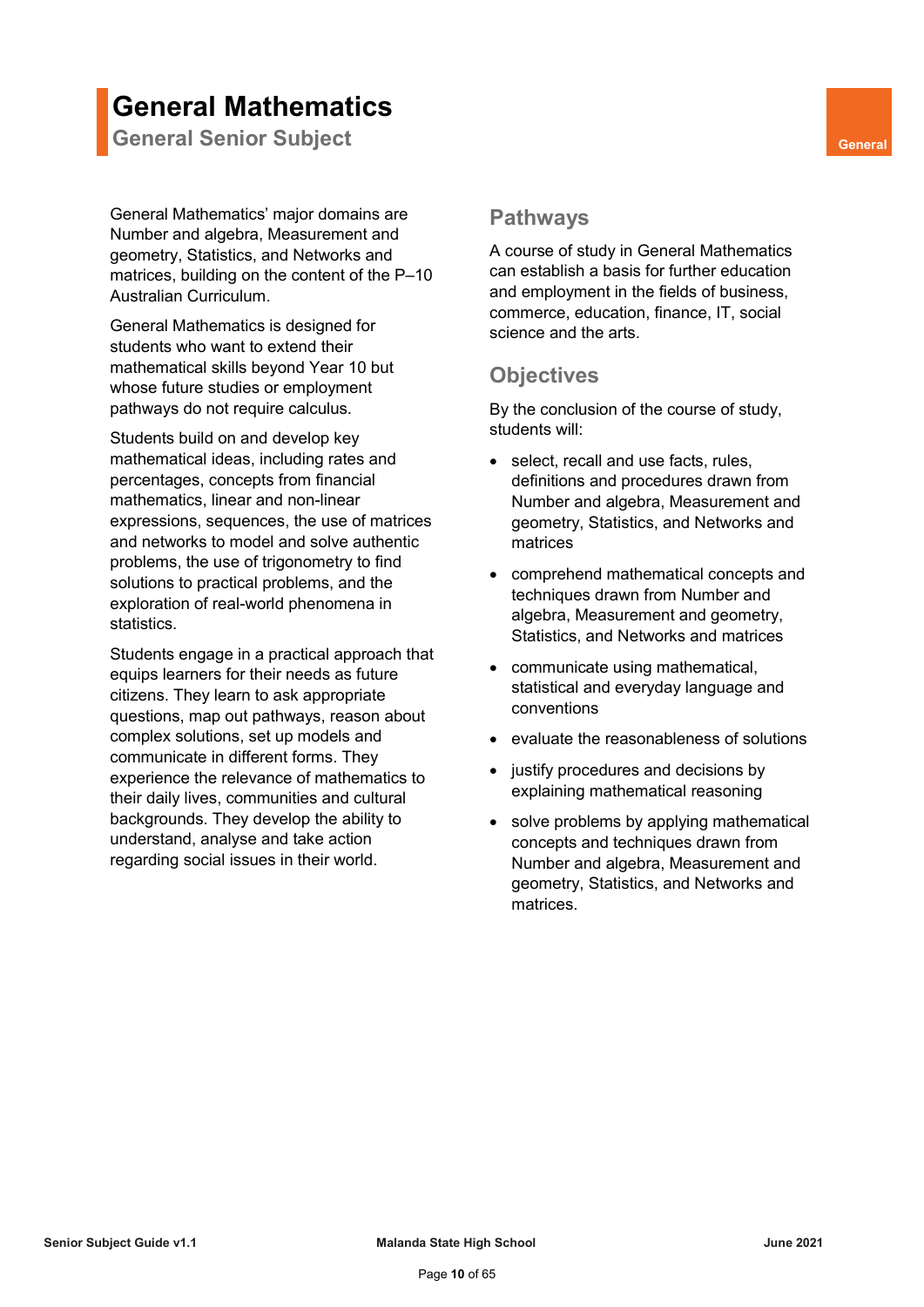### **Structure**

| Unit 1                                                                                                                               | Unit 2                                                                                                                                                            | Unit 3                                                                                                                                                                                                          | Unit 4                                                                                                                                                 |
|--------------------------------------------------------------------------------------------------------------------------------------|-------------------------------------------------------------------------------------------------------------------------------------------------------------------|-----------------------------------------------------------------------------------------------------------------------------------------------------------------------------------------------------------------|--------------------------------------------------------------------------------------------------------------------------------------------------------|
| Money, measurement<br>and relations<br>• Consumer arithmetic<br>• Shape and<br>measurement<br>• Linear equations and<br>their graphs | Applied trigonometry,<br>algebra, matrices and<br>univariate data<br>• Applications of<br>trigonometry<br>• Algebra and matrices<br>• Univariate data<br>analysis | Bivariate data,<br>sequences and<br>change, and Earth<br>geometry<br>$\bullet$ Bivariate data<br>analysis<br>• Time series analysis<br>• Growth and decay in<br>sequences<br>• Earth geometry and<br>time zones | <b>Investing and</b><br>networking<br>• Loans. investments<br>and annuities<br>• Graphs and networks<br>$\bullet$ Networks and<br>decision mathematics |

### **Assessment**

Schools devise assessments in Units 1 and 2 to suit their local context.

In Units 3 and 4 students complete four summative assessments. The results from each of the assessments are added together to provide a subject score out of 100. Students will also receive an overall subject result (A–E).

#### **Summative assessments**

| Unit 3                                                                         |     | Unit 4                                                          |     |
|--------------------------------------------------------------------------------|-----|-----------------------------------------------------------------|-----|
| Summative internal assessment 1 (IA1):<br>• Problem-solving and modelling task | 20% | Summative internal assessment 3 (IA3):<br>$\bullet$ Examination | 15% |
| Summative internal assessment 2 (IA2):<br>$\bullet$ Examination                | 15% |                                                                 |     |
| Summative external assessment (EA): 50%<br>$\bullet$ Examination               |     |                                                                 |     |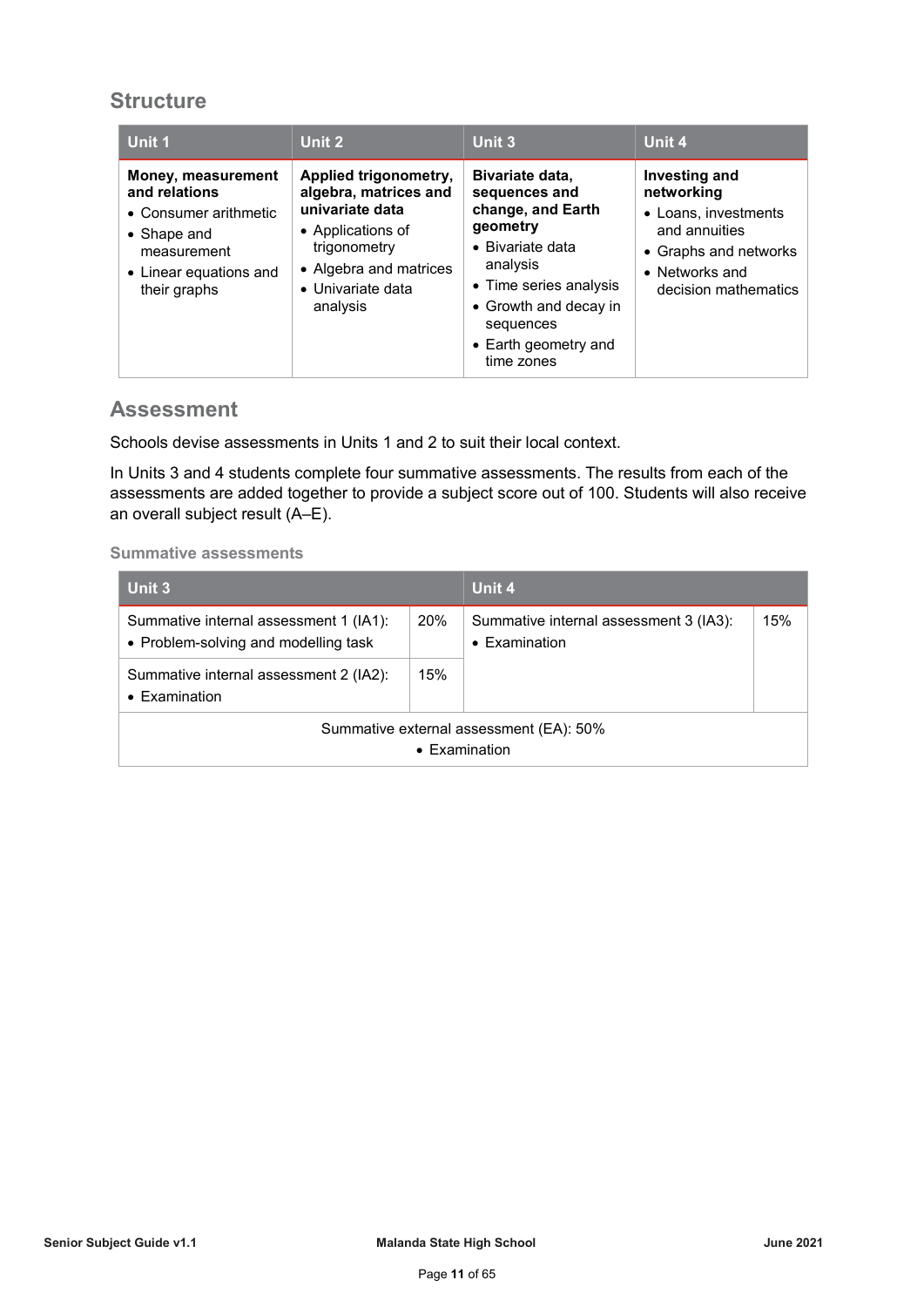### **Mathematical Methods**

**General Senior Subject <b>General General** 

Mathematical Methods' major domains are Algebra, Functions, relations and their graphs, Calculus and Statistics.

Mathematical Methods enables students to see the connections between mathematics and other areas of the curriculum and apply their mathematical skills to real-world problems, becoming critical thinkers, innovators and problem-solvers.

Students learn topics that are developed systematically, with increasing levels of sophistication, complexity and connection, and build on algebra, functions and their graphs, and probability from the P–10 Australian Curriculum. Calculus is essential for developing an understanding of the physical world. The domain Statistics is used to describe and analyse phenomena involving uncertainty and variation. Both are the basis for developing effective models of the world and solving complex and abstract mathematical problems.

Students develop the ability to translate written, numerical, algebraic, symbolic and graphical information from one representation to another. They make complex use of factual knowledge to successfully formulate, represent and solve mathematical problems.

### **Pathways**

A course of study in Mathematical Methods can establish a basis for further education and employment in the fields of natural and physical sciences (especially physics and chemistry), mathematics and science education, medical and health sciences (including human biology, biomedical science, nanoscience and forensics), engineering (including chemical, civil, electrical and mechanical engineering, avionics, communications and mining), computer science (including electronics and software design), psychology and business.

### **Objectives**

By the conclusion of the course of study, students will:

- select, recall and use facts, rules, definitions and procedures drawn from Algebra, Functions, relations and their graphs, Calculus and Statistics
- comprehend mathematical concepts and techniques drawn from Algebra, Functions, relations and their graphs, Calculus and Statistics
- communicate using mathematical, statistical and everyday language and conventions
- evaluate the reasonableness of solutions
- justify procedures and decisions by explaining mathematical reasoning
- solve problems by applying mathematical concepts and techniques drawn from Algebra, Functions, relations and their graphs, Calculus and Statistics.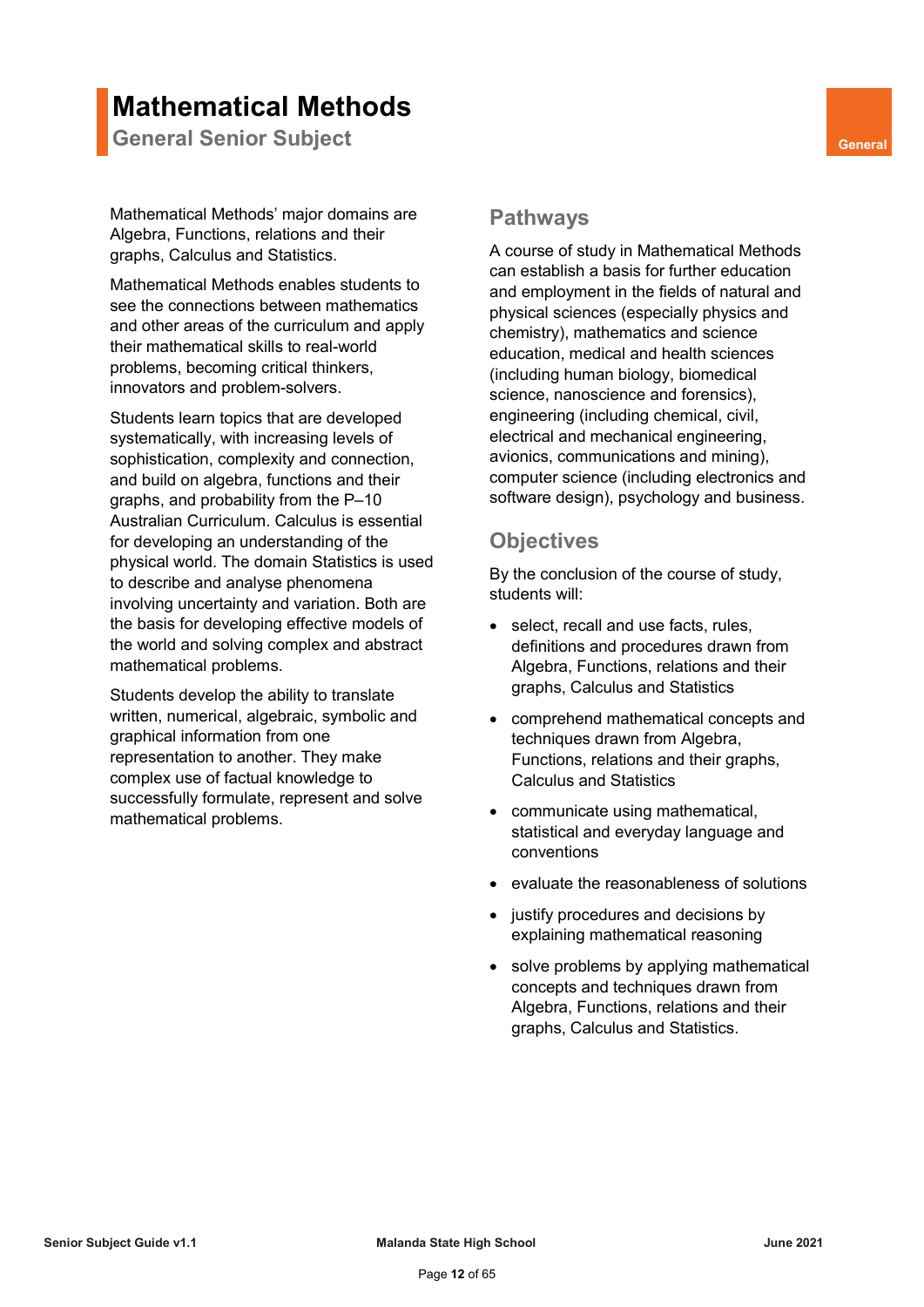### **Structure**

| Unit 1                                                                                                                                                                                                                                                | Unit 2                                                                                                                                                                                                                                                                             | Unit 3                                                                                                                       | Unit 4                                                                                                                                                                                                                                                                                    |
|-------------------------------------------------------------------------------------------------------------------------------------------------------------------------------------------------------------------------------------------------------|------------------------------------------------------------------------------------------------------------------------------------------------------------------------------------------------------------------------------------------------------------------------------------|------------------------------------------------------------------------------------------------------------------------------|-------------------------------------------------------------------------------------------------------------------------------------------------------------------------------------------------------------------------------------------------------------------------------------------|
| Algebra, statistics<br>and functions<br>$\bullet$ Arithmetic and<br>geometric sequences<br>and series 1<br>• Functions and graphs<br>• Counting and<br>probability<br>• Exponential<br>functions 1<br>$\bullet$ Arithmetic and<br>geometric sequences | <b>Calculus and further</b><br>functions<br>• Exponential<br>functions 2<br>• The logarithmic<br>function 1<br>• Trigonometric<br>functions 1<br>• Introduction to<br>differential calculus<br>• Further differentiation<br>and applications 1<br>• Discrete random<br>variables 1 | <b>Further calculus</b><br>• The logarithmic<br>function 2<br>• Further differentiation<br>and applications 2<br>• Integrals | <b>Further functions and</b><br>statistics<br>• Further differentiation<br>and applications 3<br>• Trigonometric<br>functions 2<br>$\bullet$ Discrete random<br>variables 2<br>• Continuous random<br>variables and the<br>normal distribution<br>• Interval estimates for<br>proportions |

### **Assessment**

Schools devise assessments in Units 1 and 2 to suit their local context.

In Units 3 and 4 students complete four summative assessments. The results from each of the assessments are added together to provide a subject score out of 100. Students will also receive an overall subject result (A–E).

**Summative assessments**

| Unit 3                                                                         |     | Unit 4                                                           |     |
|--------------------------------------------------------------------------------|-----|------------------------------------------------------------------|-----|
| Summative internal assessment 1 (IA1):<br>• Problem-solving and modelling task | 20% | Summative internal assessment 3 (IA3):<br>• Examination          | 15% |
| Summative internal assessment 2 (IA2):<br>• Examination                        | 15% |                                                                  |     |
|                                                                                |     | Summative external assessment (EA): 50%<br>$\bullet$ Examination |     |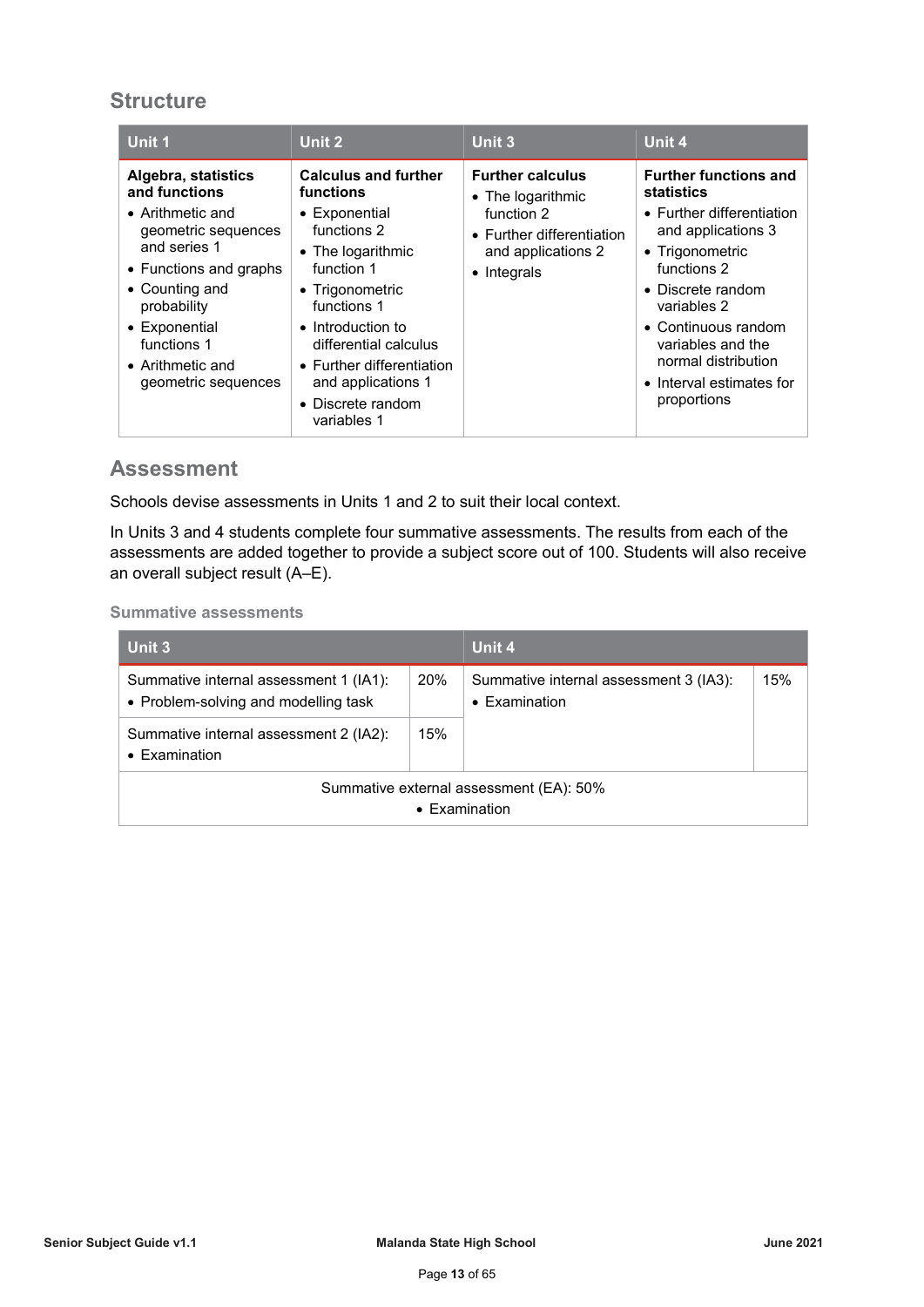### **Specialist Mathematics**

**General Senior Subject <b>General General** 

Specialist Mathematics' major domains are Vectors and matrices, Real and complex numbers, Trigonometry, Statistics and Calculus.

Specialist Mathematics is designed for students who develop confidence in their mathematical knowledge and ability, and gain a positive view of themselves as mathematics learners. They will gain an appreciation of the true nature of mathematics, its beauty and its power.

Students learn topics that are developed systematically, with increasing levels of sophistication, complexity and connection, building on functions, calculus, statistics from Mathematical Methods, while vectors, complex numbers and matrices are introduced. Functions and calculus are essential for creating models of the physical world. Statistics are used to describe and analyse phenomena involving probability, uncertainty and variation. Matrices, complex numbers and vectors are essential tools for explaining abstract or complex relationships that occur in scientific and technological endeavours.

Student learning experiences range from practising essential mathematical routines to developing procedural fluency, through to investigating scenarios, modelling the real world, solving problems and explaining reasoning.

### **Pathways**

A course of study in Specialist Mathematics can establish a basis for further education and employment in the fields of science, all branches of mathematics and statistics, computer science, medicine, engineering, finance and economics.

### **Objectives**

By the conclusion of the course of study, students will:

- select, recall and use facts, rules, definitions and procedures drawn from Vectors and matrices, Real and complex numbers, Trigonometry, Statistics and **Calculus**
- comprehend mathematical concepts and techniques drawn from Vectors and matrices, Real and complex numbers, Trigonometry, Statistics and Calculus
- communicate using mathematical, statistical and everyday language and conventions
- evaluate the reasonableness of solutions
- justify procedures and decisions, and prove propositions by explaining mathematical reasoning
- solve problems by applying mathematical concepts and techniques drawn from Vectors and matrices, Real and complex numbers, Trigonometry, Statistics and Calculus.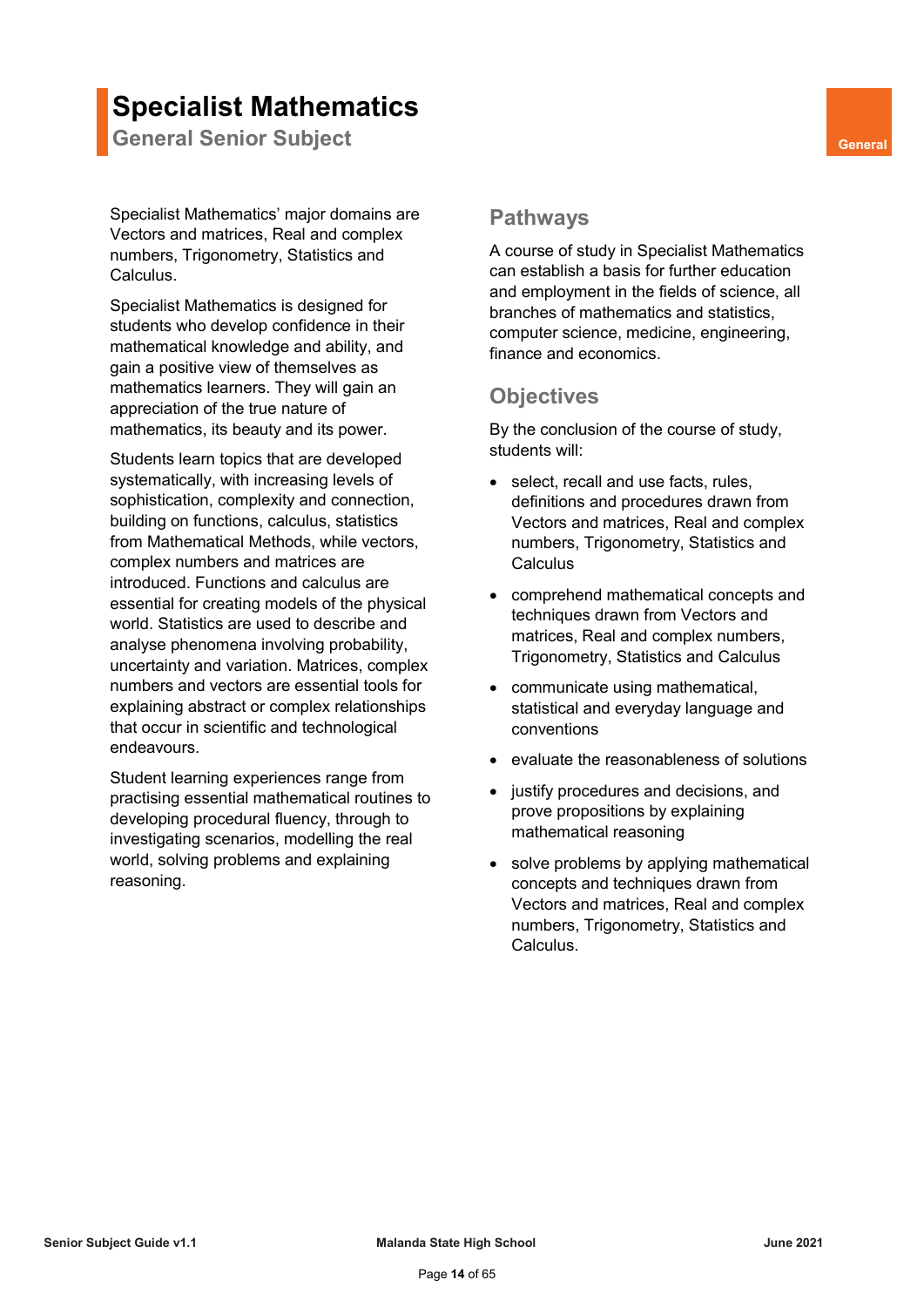### **Structure**

Specialist Mathematics is to be undertaken in conjunction with, or on completion of, Mathematical Methods.

| Unit 1                                                                                                      | Unit 2                                                                                                                                 | Unit 3                                                                                                                                                                                        | Unit 4                                                                                                                                                                                    |
|-------------------------------------------------------------------------------------------------------------|----------------------------------------------------------------------------------------------------------------------------------------|-----------------------------------------------------------------------------------------------------------------------------------------------------------------------------------------------|-------------------------------------------------------------------------------------------------------------------------------------------------------------------------------------------|
| Combinatorics,<br>vectors and proof<br>• Combinatorics<br>• Vectors in the plane<br>• Introduction to proof | Complex numbers,<br>trigonometry,<br>functions and<br>matrices<br>• Complex numbers 1<br>• Trigonometry and<br>functions<br>• Matrices | <b>Mathematical</b><br>induction, and further<br>vectors, matrices and<br>complex numbers<br>$\bullet$ Proof by<br>mathematical<br>induction<br>• Vectors and matrices<br>• Complex numbers 2 | <b>Further statistical and</b><br>calculus inference<br>• Integration and<br>applications of<br>integration<br>• Rates of change and<br>differential equations<br>• Statistical inference |

### **Assessment**

Schools devise assessments in Units 1 and 2 to suit their local context.

In Units 3 and 4 students complete four summative assessments. The results from each of the assessments are added together to provide a subject score out of 100. Students will also receive an overall subject result (A–E).

#### **Summative assessments**

| Unit 3                                                                         |               | Unit 4                                                          |     |
|--------------------------------------------------------------------------------|---------------|-----------------------------------------------------------------|-----|
| Summative internal assessment 1 (IA1):<br>• Problem-solving and modelling task | 20%           | Summative internal assessment 3 (IA3):<br>$\bullet$ Examination | 15% |
| Summative internal assessment 2 (IA2):<br>• Examination                        | 15%           |                                                                 |     |
|                                                                                | • Examination | Summative external assessment (EA): 50%                         |     |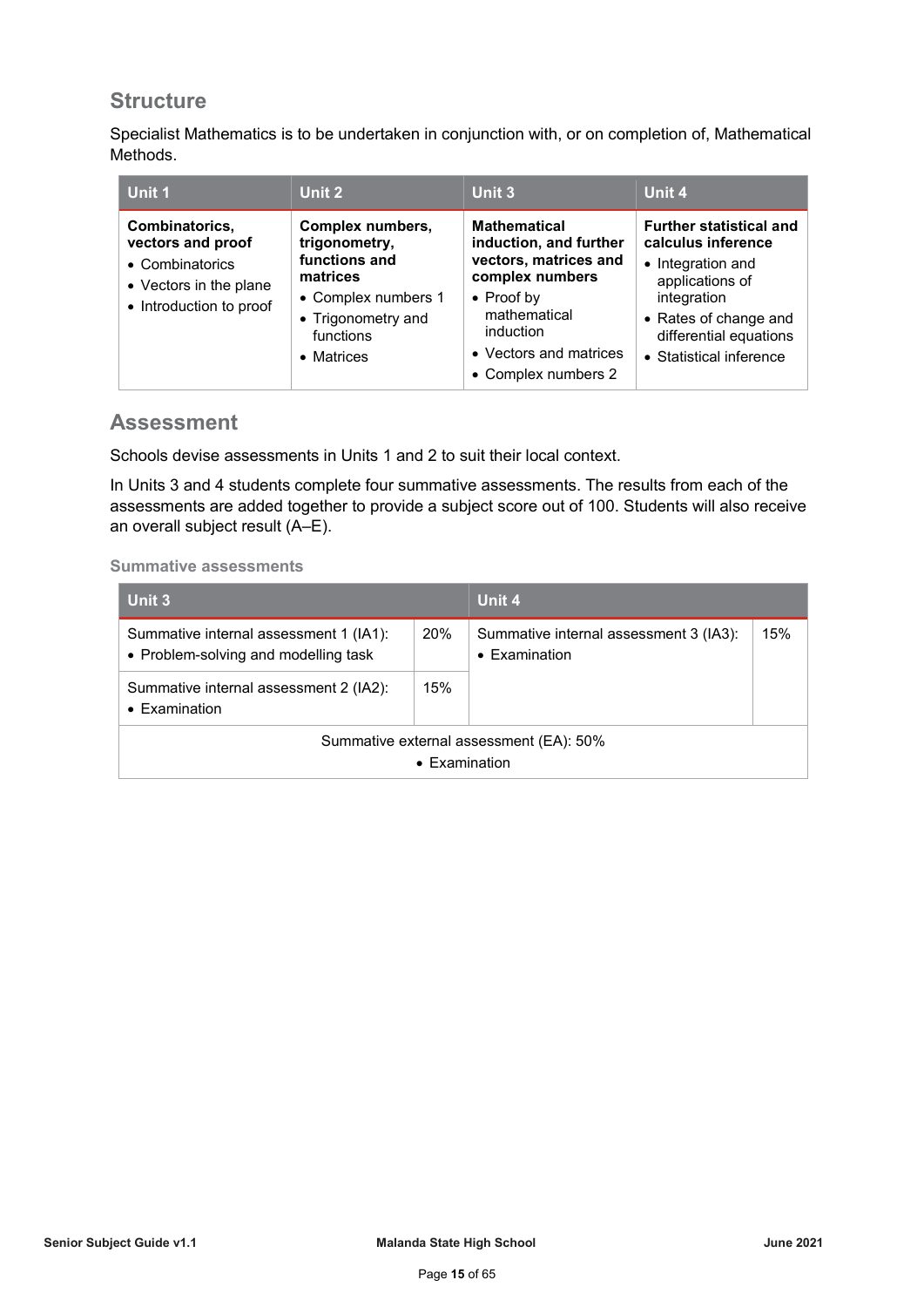### **Essential Mathematics**

**Applied Senior Subject <b>Applied** Senior Subject **Applied** 

Essential Mathematics' major domains are Number, Data, Location and time, Measurement and Finance.

Essential Mathematics benefits students because they develop skills that go beyond the traditional ideas of numeracy.

Students develop their conceptual understanding when they undertake tasks that require them to connect mathematical concepts, operations and relations. They learn to recognise definitions, rules and facts from everyday mathematics and data, and to calculate using appropriate mathematical processes.

Students interpret and use mathematics to make informed predictions and decisions about personal and financial priorities. This is achieved through an emphasis on estimation, problem-solving and reasoning, which develops students into thinking citizens.

### **Pathways**

A course of study in Essential Mathematics can establish a basis for further education and employment in the fields of trade, industry, business and community services. Students learn within a practical context

related to general employment and successful participation in society, drawing on the mathematics used by various professional and industry groups.

### **Objectives**

By the conclusion of the course of study, students will:

- select, recall and use facts, rules, definitions and procedures drawn from Number, Data, Location and time, Measurement and Finance
- comprehend mathematical concepts and techniques drawn from Number, Data, Location and time, Measurement and Finance
- communicate using mathematical, statistical and everyday language and conventions
- evaluate the reasonableness of solutions
- justify procedures and decisions by explaining mathematical reasoning
- solve problems by applying mathematical concepts and techniques drawn from Number, Data, Location and time, Measurement and Finance.

### **Structure**

| Unit 1                                                                                              | Unit 2                                                                                             | Unit 3                                                                                                                        | Unit 4                                                                                                                                      |
|-----------------------------------------------------------------------------------------------------|----------------------------------------------------------------------------------------------------|-------------------------------------------------------------------------------------------------------------------------------|---------------------------------------------------------------------------------------------------------------------------------------------|
| Number, data and<br>graphs                                                                          | Money, travel and<br>data                                                                          | <b>Measurement, scales</b><br>and data                                                                                        | Graphs, chance and<br>loans                                                                                                                 |
| • Fundamental topic:<br>Calculations<br>$\bullet$ Number<br>• Representing data<br>$\bullet$ Graphs | • Fundamental topic:<br>Calculations<br>• Managing money<br>• Time and motion<br>• Data collection | • Fundamental topic:<br>Calculations<br>• Measurement<br>• Scales, plans and<br>models<br>• Summarising and<br>comparing data | • Fundamental topic:<br>Calculations<br>• Bivariate graphs<br>• Probability and<br>relative frequencies<br>• Loans and compound<br>interest |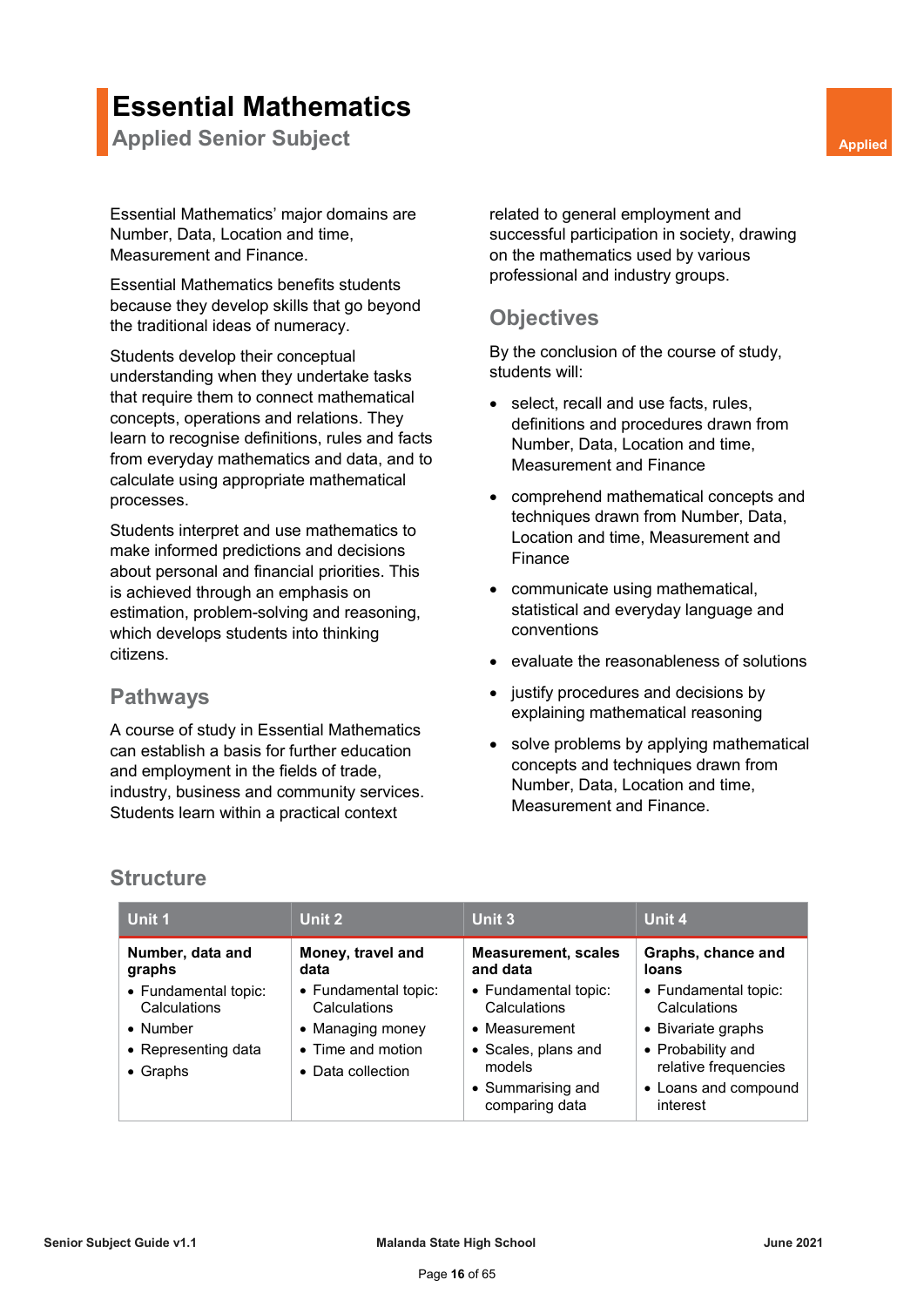### **Assessment**

Schools devise assessments in Units 1 and 2 to suit their local context.

In Units 3 and 4 students complete four summative assessments. Schools develop three summative internal assessments and the common internal assessment (CIA) is developed by the QCAA.

**Summative assessments**

| Unit 3                                 | Unit 4                                 |
|----------------------------------------|----------------------------------------|
| Summative internal assessment 1 (IA1): | Summative internal assessment 3 (IA3): |
| • Problem-solving and modelling task   | • Problem-solving and modelling task   |
| Summative internal assessment 2 (IA2): | Summative internal assessment (IA4):   |
| • Common internal assessment (CIA)     | $\bullet$ Examination                  |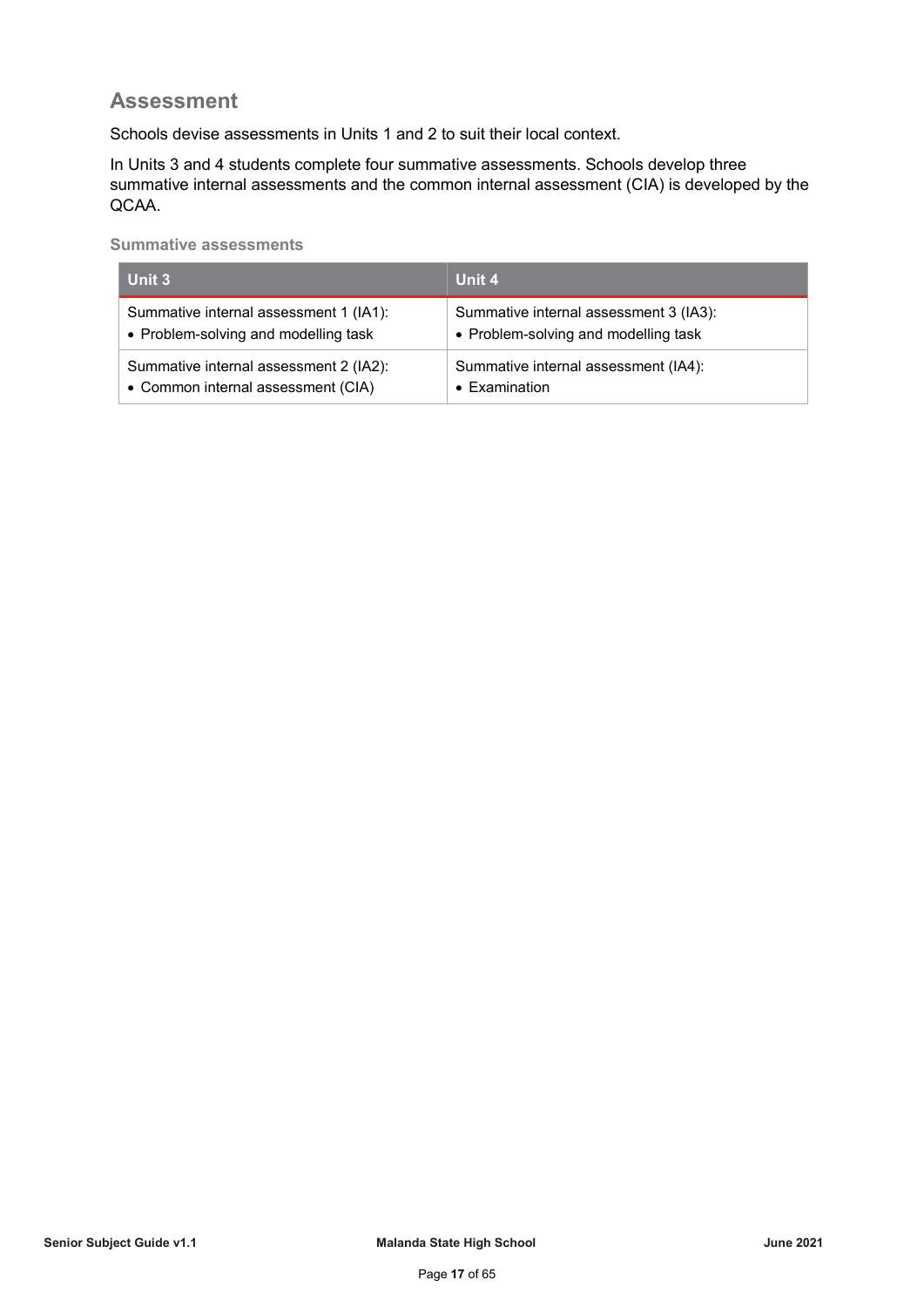### <span id="page-19-0"></span>**English General Senior Subject <b>General General**

English focuses on the study of both literary texts and non-literary texts, developing students as independent, innovative and creative learners and thinkers who appreciate the aesthetic use of language, analyse perspectives and evidence, and challenge ideas and interpretations through the analysis and creation of varied texts.

Students are offered opportunities to interpret and create texts for personal, cultural, social and aesthetic purposes. They learn how language varies according to context, purpose and audience, content, modes and mediums, and how to use it appropriately and effectively for a variety of purposes. Students have opportunities to engage with diverse texts to help them develop a sense of themselves, their world and their place in it.

Students communicate effectively in Standard Australian English for the purposes of responding to and creating texts. They make choices about generic structures, language, textual features and technologies for participating actively in literary analysis and the creation of texts in a range of modes, mediums and forms, for a variety of purposes and audiences. They explore how literary and non-literary texts shape perceptions of the world, and consider ways in which texts may reflect or challenge social and cultural ways of thinking and influence audiences.

### **Pathways**

A course of study in English promotes openmindedness, imagination, critical awareness and intellectual flexibility — skills that prepare students for local and global citizenship, and for lifelong learning across a wide range of contexts.

### **Objectives**

By the conclusion of the course of study, students will:

- use patterns and conventions of genres to achieve particular purposes in cultural contexts and social situations
- establish and maintain roles of the writer/speaker/signer/designer and relationships with audiences
- create and analyse perspectives and representations of concepts, identities, times and places
- make use of and analyse the ways cultural assumptions, attitudes, values and beliefs underpin texts and invite audiences to take up positions
- use aesthetic features and stylistic devices to achieve purposes and analyse their effects in texts
- select and synthesise subject matter to support perspectives
- organise and sequence subject matter to achieve particular purposes
- use cohesive devices to emphasise ideas and connect parts of texts
- make language choices for particular purposes and contexts
- use grammar and language structures for particular purposes
- use mode-appropriate features to achieve particular purposes.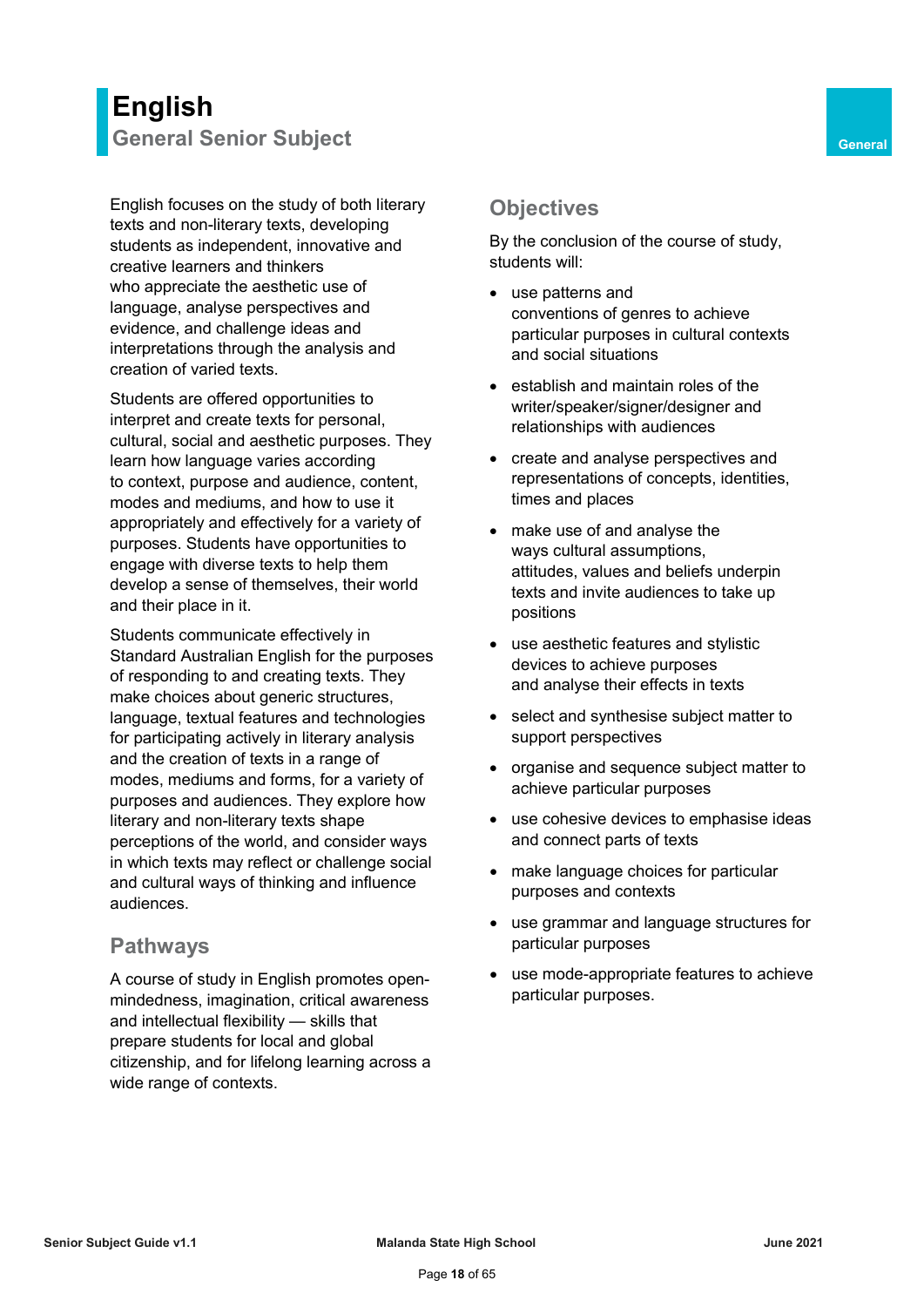### **Structure**

| Unit 1                                                                                                                                                                                                                                         | Unit 2                                                                                                                                                                                                                                                            | Unit 3                                                                                                                                                                                                                                                              | Unit 4                                                                                                                                                                                                                           |
|------------------------------------------------------------------------------------------------------------------------------------------------------------------------------------------------------------------------------------------------|-------------------------------------------------------------------------------------------------------------------------------------------------------------------------------------------------------------------------------------------------------------------|---------------------------------------------------------------------------------------------------------------------------------------------------------------------------------------------------------------------------------------------------------------------|----------------------------------------------------------------------------------------------------------------------------------------------------------------------------------------------------------------------------------|
| <b>Perspectives and</b><br>texts<br>$\bullet$ Examining and<br>creating perspectives<br>in texts<br>• Responding to a<br>variety of non-literary<br>and literary texts<br>• Creating responses for<br>public audiences and<br>persuasive texts | <b>Texts and culture</b><br>$\bullet$ Examining and<br>shaping<br>representations of<br>culture in texts<br>• Responding to<br>literary and non-<br>literary texts,<br>including a focus on<br>Australian texts<br>• Creating imaginative<br>and analytical texts | <b>Textual connections</b><br>$\bullet$ Exploring<br>connections between<br>texts<br>• Examining different<br>perspectives of the<br>same issue in texts<br>and shaping own<br>perspectives<br>• Creating responses<br>for public audiences<br>and persuasive texts | Close study of<br>literary texts<br>• Engaging with<br>literary texts from<br>diverse times and<br>places<br>• Responding to<br>literary texts<br>creatively and<br>critically<br>• Creating imaginative<br>and analytical texts |

### **Assessment**

Schools devise assessments in Units 1 and 2 to suit their local context.

In Units 3 and 4 students complete four summative assessments. The results from each of the assessments are added together to provide a subject score out of 100. Students will also receive an overall subject result (A–E).

**Summative assessments**

| Unit 3                                                                                                    |     | Unit 4                                                                                          |     |
|-----------------------------------------------------------------------------------------------------------|-----|-------------------------------------------------------------------------------------------------|-----|
| Summative internal assessment 1 (IA1):<br>• Extended response - written response<br>for a public audience | 25% | Summative internal assessment 3 (IA3):<br>• Extended response - imaginative<br>written response | 25% |
| Summative internal assessment 2 (IA2):<br>• Extended response - persuasive<br>spoken response             | 25% | Summative external assessment (EA):<br>• Examination - analytical written<br>response           | 25% |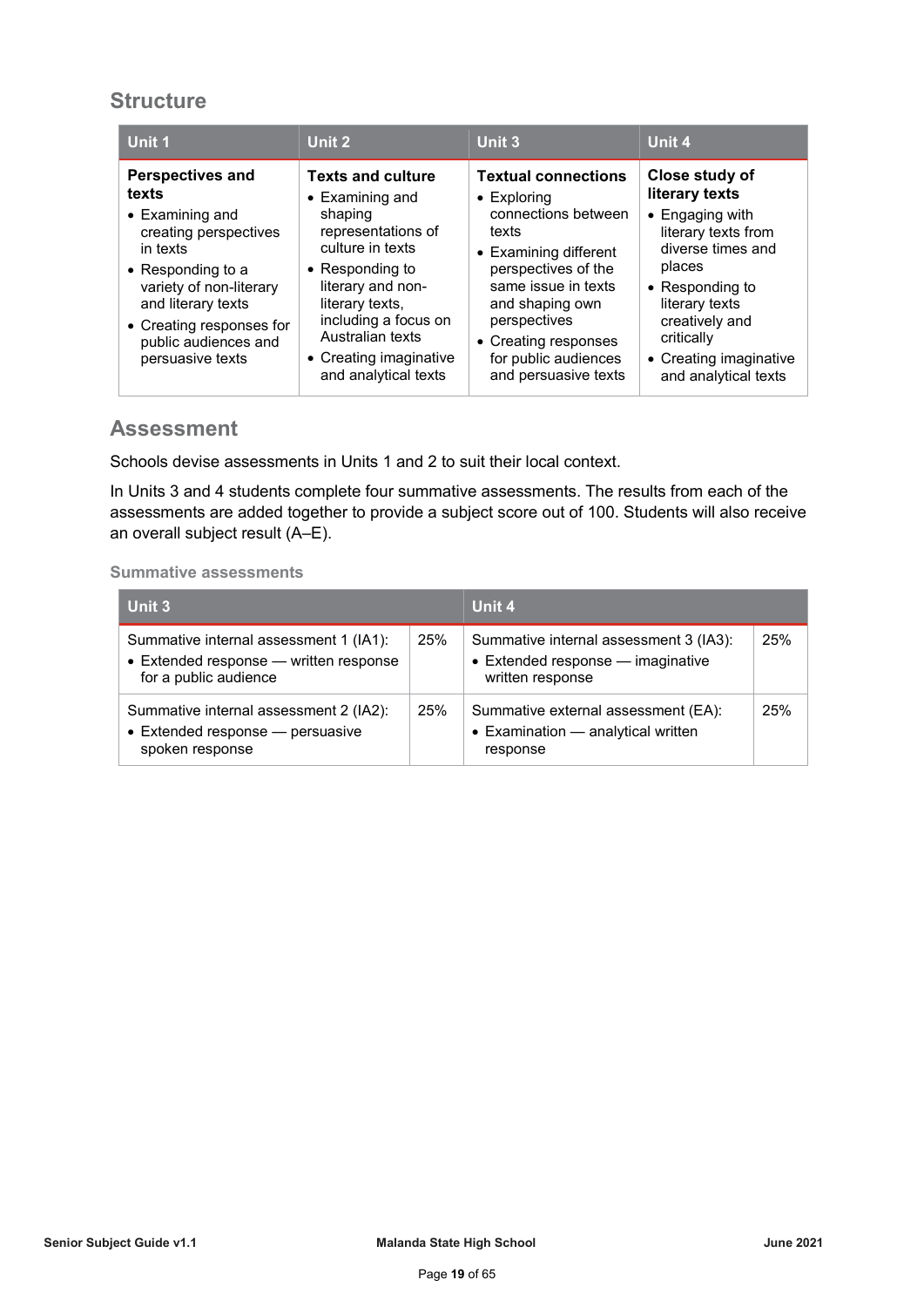### **Essential English Applied Senior Subject <b>Applied** Senior Subject

Essential English develops and refines students' understanding of language, literature and literacy to enable them to interact confidently and effectively with others in everyday, community and social contexts. Students recognise language and texts as relevant in their lives now and in the future and learn to understand, accept or challenge the values and attitudes in these texts.

Students engage with language and texts to foster skills to communicate confidently and effectively in Standard Australian English in a variety of contemporary contexts and social situations, including every day, social, community, further education and workrelated contexts. They choose generic structures, language, language features and technologies to best convey meaning. They develop skills to read for meaning and purpose, and to use, critique and appreciate a range of contemporary literary and nonliterary texts.

Students use language effectively to produce texts for a variety of purposes and audiences and engage creative and imaginative thinking to explore their own world and the worlds of others. They actively and critically interact with a range of texts, developing an awareness of how the language they engage with positions them and others.

### **Pathways**

A course of study in Essential English promotes open-mindedness, imagination, critical awareness and intellectual flexibility — skills that prepare students for local and global citizenship, and for lifelong learning across a wide range of contexts.

### **Objectives**

By the conclusion of the course of study, students will:

- use patterns and conventions of genres to achieve particular purposes in cultural contexts and social situations
- use appropriate roles and relationships with audiences
- construct and explain representations of identities, places, events and concepts
- make use of and explain the ways cultural assumptions, attitudes, values and beliefs underpin texts and influence meaning
- explain how language features and text structures shape meaning and invite particular responses
- select and use subject matter to support perspectives
- sequence subject matter and use modeappropriate cohesive devices to construct coherent texts
- make mode-appropriate language choices according to register informed by purpose, audience and context
- use language features to achieve particular purposes across modes.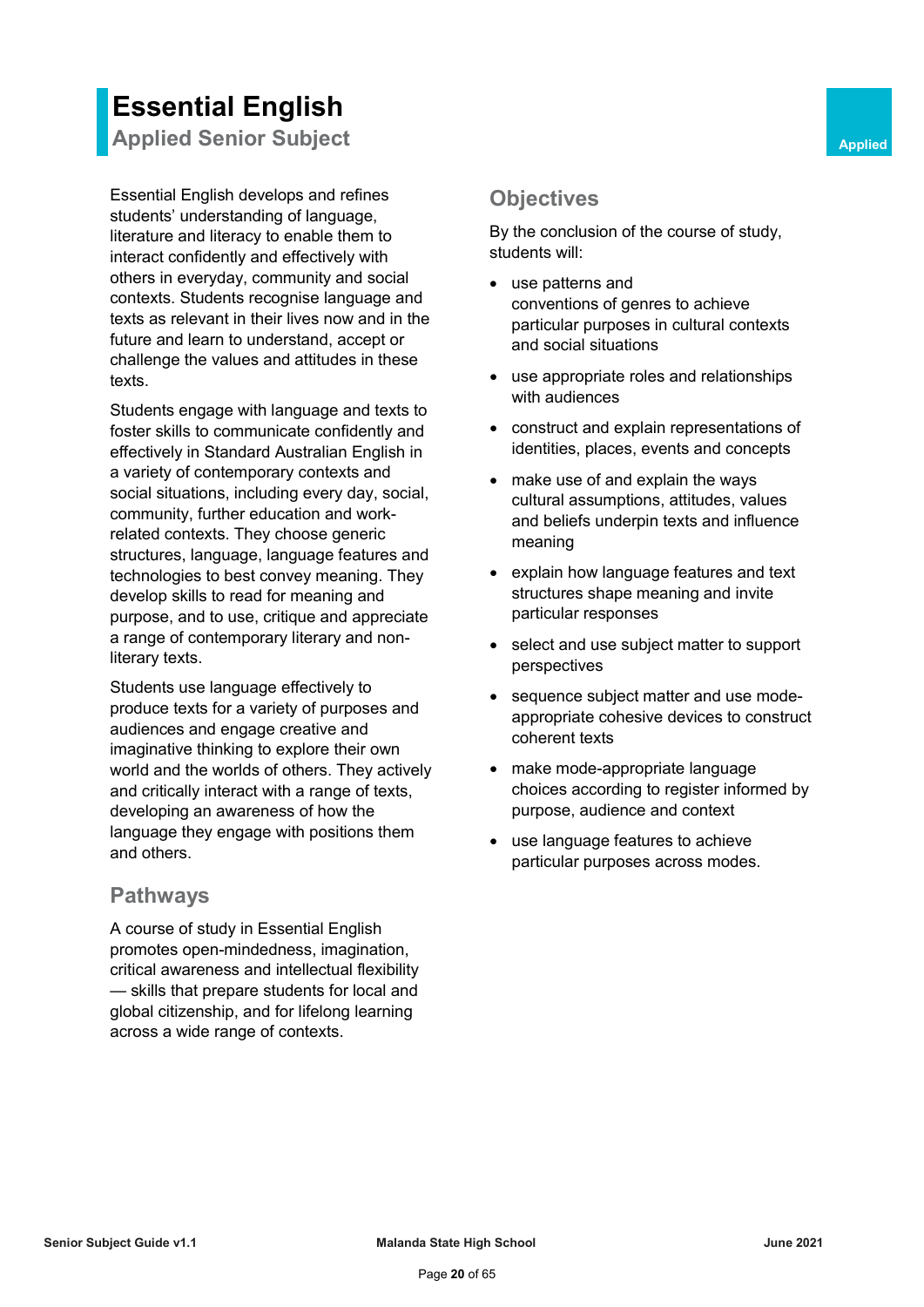### **Structure**

| Unit 1                                                                                                                                     | Unit 2                                                                                                                               | Unit 3                                                                                                                                                      | Unit 4                                                                                                                                                   |
|--------------------------------------------------------------------------------------------------------------------------------------------|--------------------------------------------------------------------------------------------------------------------------------------|-------------------------------------------------------------------------------------------------------------------------------------------------------------|----------------------------------------------------------------------------------------------------------------------------------------------------------|
| Language that<br>works                                                                                                                     | <b>Texts and human</b><br>experiences                                                                                                | Language that<br>influences                                                                                                                                 | <b>Representations and</b><br>popular culture texts                                                                                                      |
| $\bullet$ Responding to a<br>variety of texts used<br>in and developed for<br>a work context<br>• Creating multimodal<br>and written texts | • Responding to<br>reflective and<br>nonfiction texts that<br>explore human<br>experiences<br>• Creating spoken and<br>written texts | • Creating and shaping<br>perspectives on<br>community, local and<br>global issues in texts<br>• Responding to texts<br>that seek to influence<br>audiences | $\bullet$ Responding to<br>popular culture texts<br>$\bullet$ Creating<br>representations of<br>Australian identifies,<br>places, events and<br>concepts |

### **Assessment**

Schools devise assessments in Units 1 and 2 to suit their local context.

In Units 3 and 4 students complete four summative assessments. Schools develop three summative internal assessments and the common internal assessment (CIA) is developed by the QCAA.

**Summative assessments**

| Unit 3                                       | Unit 4                                    |
|----------------------------------------------|-------------------------------------------|
| Summative internal assessment 1 (IA1):       | Summative internal assessment 3 (IA3):    |
| • Extended response - spoken/signed response | • Extended response - Multimodal response |
| Summative internal assessment 2 (IA2):       | Summative internal assessment (IA4):      |
| • Common internal assessment (CIA)           | • Extended response - Written response    |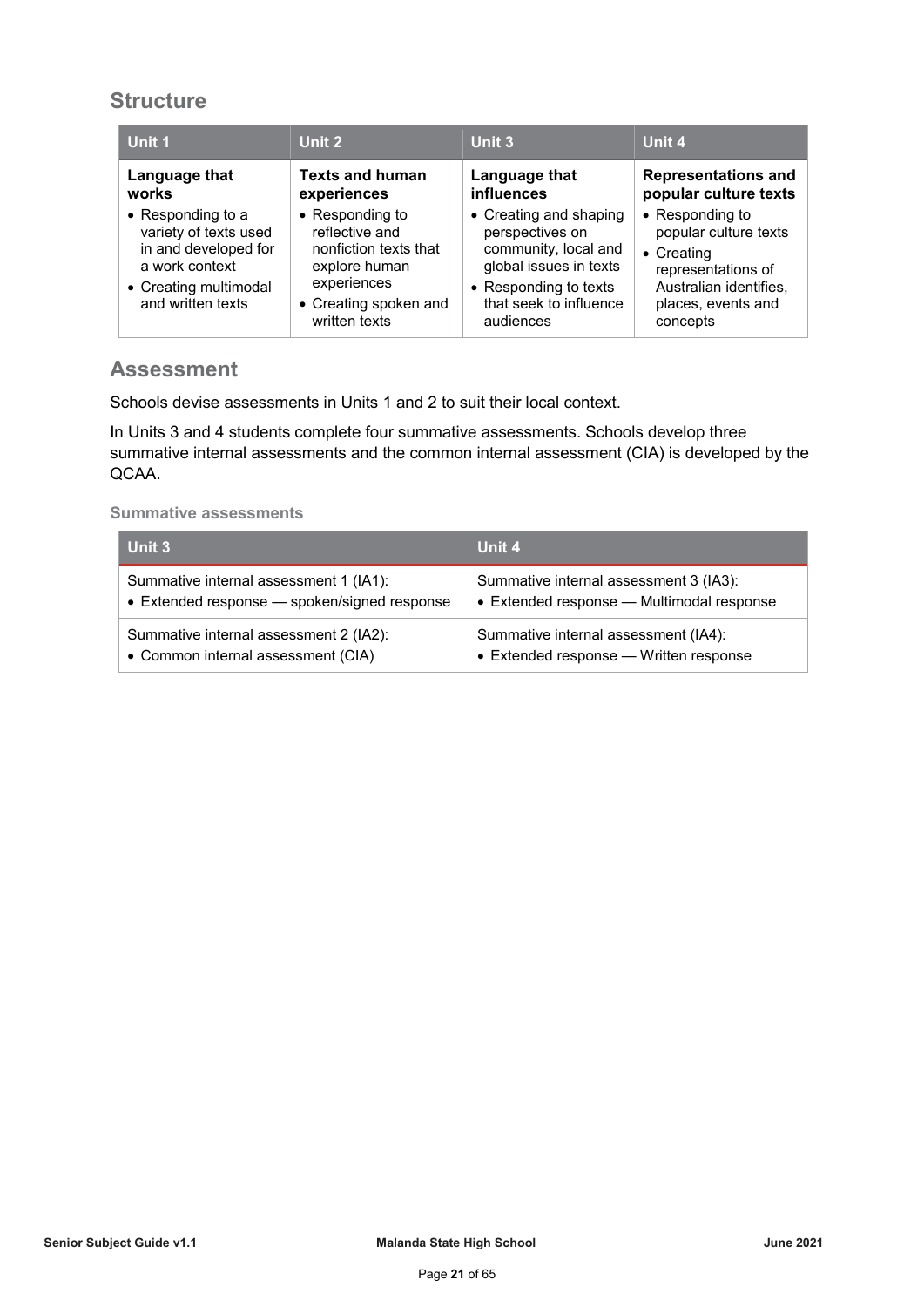### **Geography General Senior Subject <b>General General**

Geography focuses on the significance of 'place' and 'space' in understanding our world. Students engage in a range of learning experiences that develop their geographical skills and thinking through the exploration of geographical challenges and their effects on people, places and the environment.

Students investigate places in Australia and across the globe to observe and measure spatial, environmental, economic, political, social and cultural factors. They interpret global concerns and challenges including responding to risk in hazard zones, planning sustainable places, managing land cover transformations and planning for population change. They develop an understanding of the complexities involved in sustainable planning and management practices.

Students observe, gather, organise, analyse and present data and information across a range of scales. They engage in real-world applications of geographical skills and thinking, including the collection and representation of data.

### **Pathways**

A course of study in Geography can establish a basis for further education and employment in the fields of urban and environmental design, planning and management; biological and environmental science; conservation and land management; emergency response and hazard management; oceanography, surveying, global security, economics, business, law, engineering, architecture, information technology, and science.

### **Objectives**

By the conclusion of the course of study, students will:

- explain geographical processes
- comprehend geographic patterns
- analyse geographical data and information
- apply geographical understanding
- synthesise information from the analysis to propose action
- communicate geographical understanding.

| Unit 1                                                                                                                      | Unit 2                                                                                                                                                     | Unit 3                                                                                                                                                                           | Unit 4                                                                                                              |
|-----------------------------------------------------------------------------------------------------------------------------|------------------------------------------------------------------------------------------------------------------------------------------------------------|----------------------------------------------------------------------------------------------------------------------------------------------------------------------------------|---------------------------------------------------------------------------------------------------------------------|
| <b>Responding to risk</b><br>and vulnerability in<br>hazard zones<br>• Natural hazard zones<br>• Ecological hazard<br>zones | <b>Planning</b><br>sustainable places<br>• Responding to<br>challenges facing a<br>place in Australia<br>• Managing the<br>challenges facing a<br>megacity | <b>Responding to land</b><br>cover<br>transformations<br>$\bullet$ Land cover<br>transformations and<br>climate change<br>• Responding to local<br>land cover<br>transformations | <b>Managing</b><br>population change<br>• Population<br>challenges in<br>Australia<br>• Global population<br>change |

### **Structure**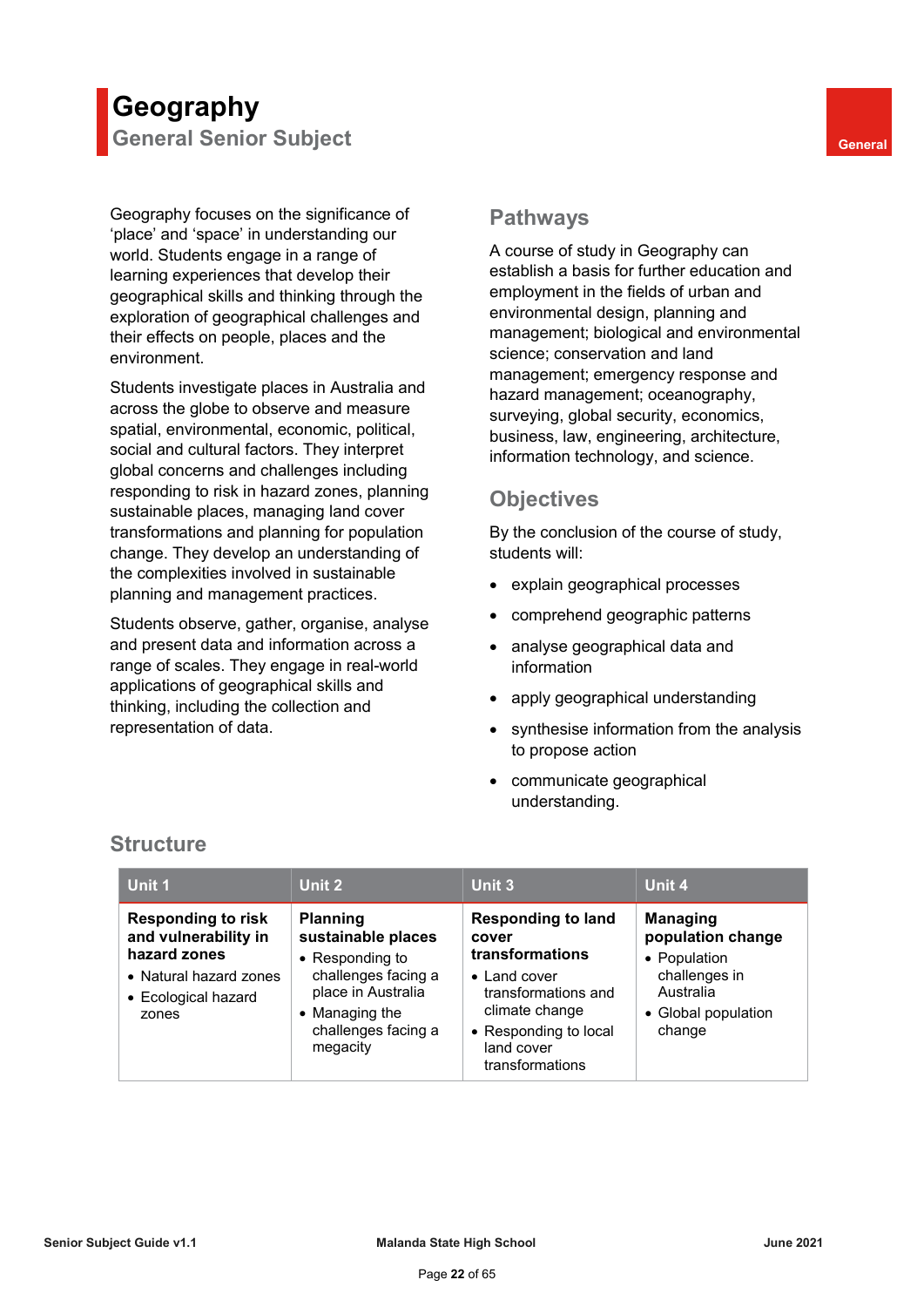### **Assessment**

Schools devise assessments in Units 1 and 2 to suit their local context.

In Units 3 and 4 students complete four summative assessments. The results from each of the assessments are added together to provide a subject score out of 100. Students will also receive an overall subject result (A–E).

**Summative assessments**

| <b>Unit 3</b>                                                                  |     | Unit 4                                                                          |     |
|--------------------------------------------------------------------------------|-----|---------------------------------------------------------------------------------|-----|
| Summative internal assessment 1 (IA1):<br>• Examination - combination response | 25% | Summative internal assessment 3 (IA3):<br>$\bullet$ Investigation — data report | 25% |
| Summative internal assessment 2 (IA2):<br>• Investigation — field report       | 25% | Summative external assessment (EA):<br>• Examination - combination response     | 25% |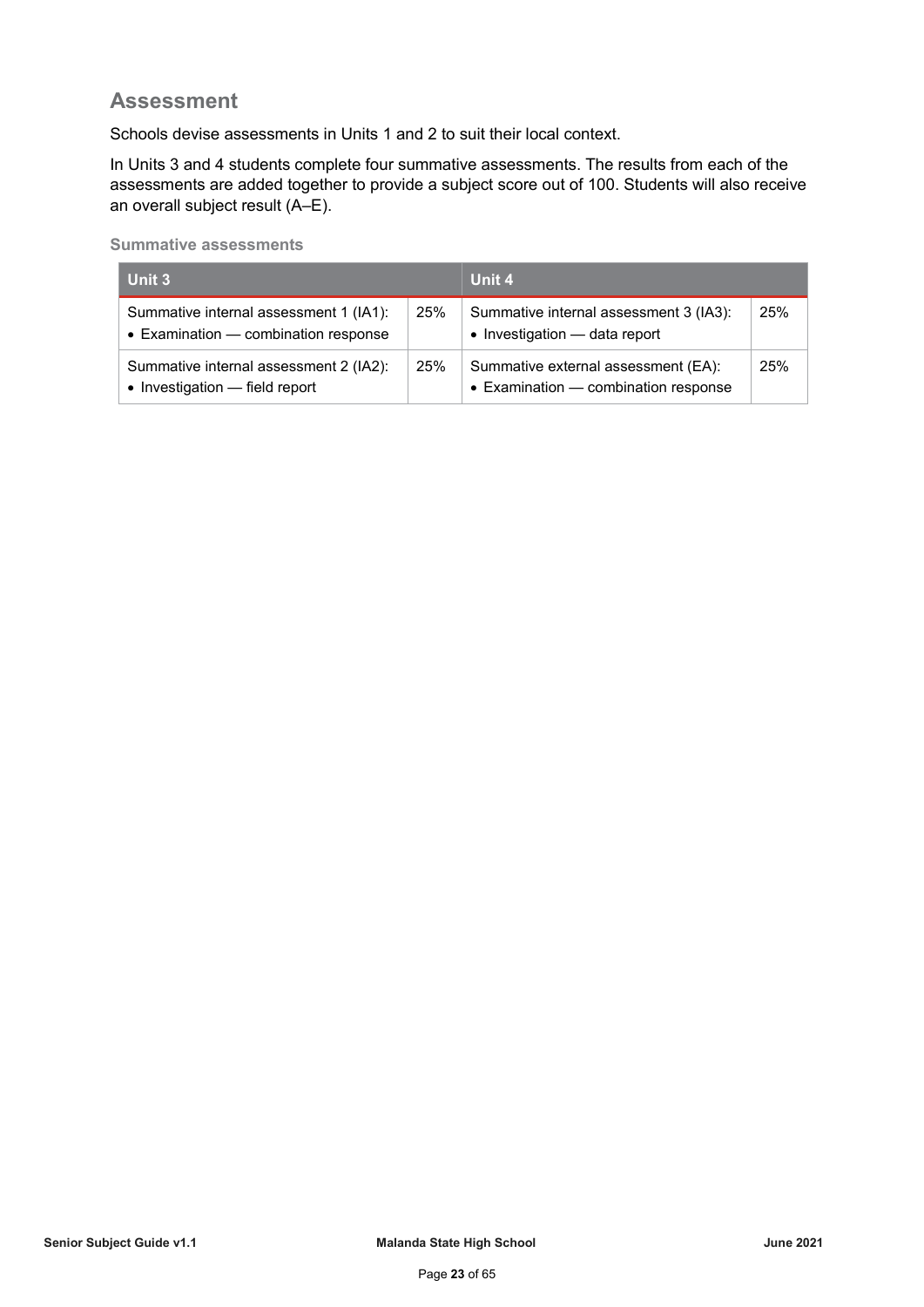### **Modern History General Senior Subject <b>General General**

Modern History provides opportunities for students to gain historical knowledge and understanding about some of the main forces that have contributed to the development of the Modern World and to think historically and form a historical consciousness in relation to these same forces.

Modern History enables students to empathise with others and make meaningful connections between the past, present and possible futures.

Students learn that the past is contestable and tentative. Through inquiry into ideas, movements, national experiences and international experiences they discover how the past consists of various perspectives and interpretations.

Students gain a range of transferable skills that will help them become empathetic and critically-literate citizens who are equipped to embrace a multicultural, pluralistic, inclusive, democratic, compassionate and sustainable future.

### **Pathways**

A course of study in Modern History can establish a basis for further education and employment in the fields of history, education, psychology, sociology, law, business, economics, politics, journalism, the media, writing, academia and strategic analysis.

### **Objectives**

By the conclusion of the course of study, students will:

- comprehend terms, issues and concepts
- devise historical questions and conduct research
- analyse historical sources and evidence
- synthesise information from historical sources and evidence
- evaluate historical interpretations
- create responses that communicate meaning.

| Unit 1                                                                                                             | Unit 2                                                                         | Unit 3                                                                                                            | Unit 4                                                                                                                          |
|--------------------------------------------------------------------------------------------------------------------|--------------------------------------------------------------------------------|-------------------------------------------------------------------------------------------------------------------|---------------------------------------------------------------------------------------------------------------------------------|
| Ideas in the modern<br>world<br>• Australian Frontier<br>Wars,<br>1788-1930s<br>• Age of Imperialism,<br>1848-1914 | Movements in the<br>modern world<br>• May Fourth<br>Movement in China,<br>1919 | <b>National experiences</b><br>in the modern world<br>• Germany, $1914-$<br>1945<br>• Soviet Union,<br>1920s-1945 | International<br>experiences in the<br>modern world<br>• Australian engagement<br>with Asia since 1945<br>• Cold War, 1945–1991 |
|                                                                                                                    | • Anti-apartheid<br>movement in South<br>Africa, 1948-1991                     |                                                                                                                   |                                                                                                                                 |

### **Structure**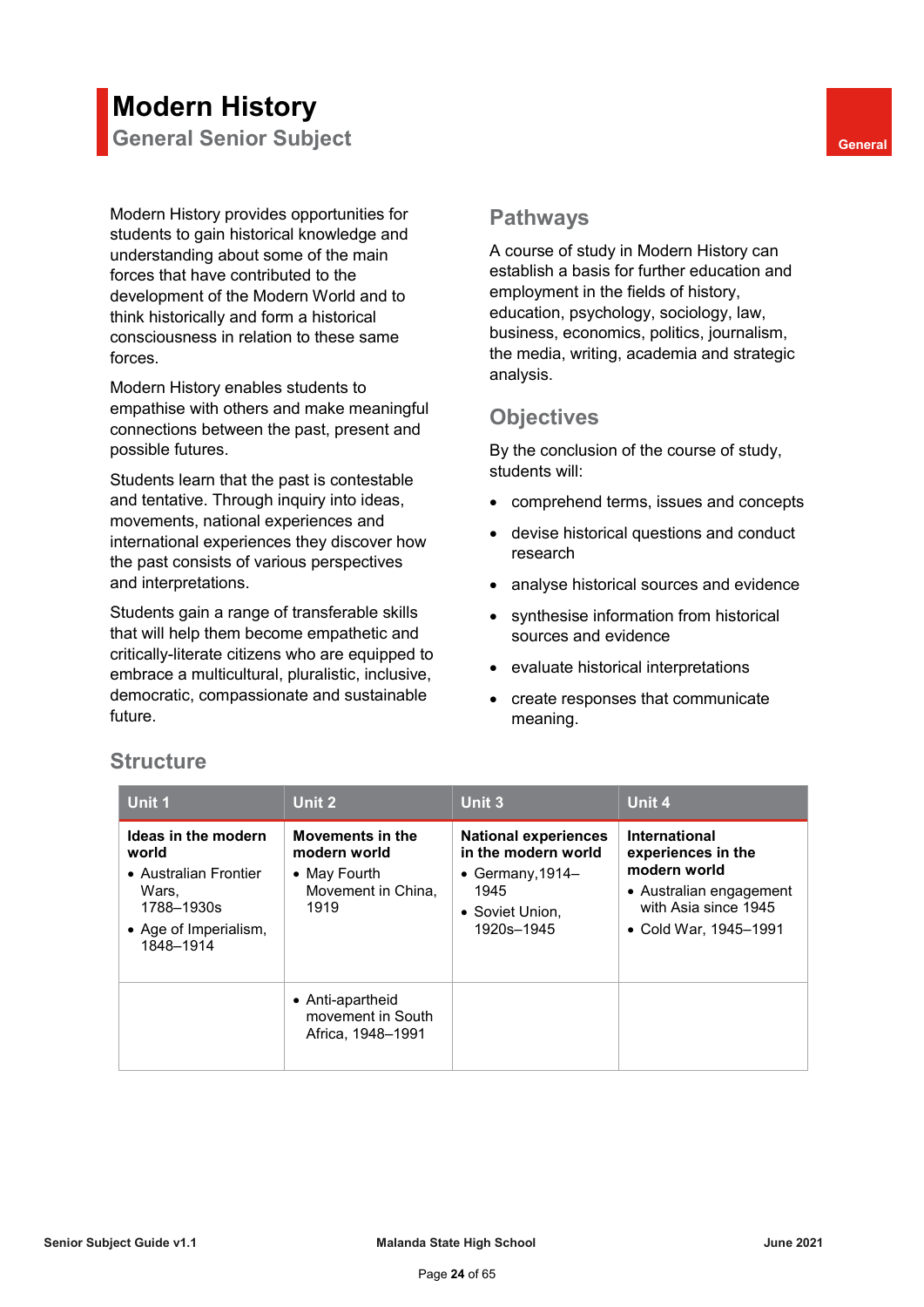### **Assessment**

Schools devise assessments in Units 1 and 2 to suit their local context.

In Units 3 and 4 students complete four summative assessments. The results from each of the assessments are added together to provide a subject score out of 100. Students will also receive an overall subject result (A–E).

**Summative assessments**

| Unit 3                                                                                               |     | Unit 4                                                                                                          |     |
|------------------------------------------------------------------------------------------------------|-----|-----------------------------------------------------------------------------------------------------------------|-----|
| Summative internal assessment 1 (IA1):<br>• Examination - essay in response to<br>historical sources | 25% | Summative internal assessment 3 (IA3):<br>• Investigation - historical essay based<br>on research               | 25% |
| Summative internal assessment 2 (IA2):<br>• Independent source investigation                         | 25% | Summative external assessment (EA):<br>$\bullet$ Examination $\bullet$ short responses to<br>historical sources | 25% |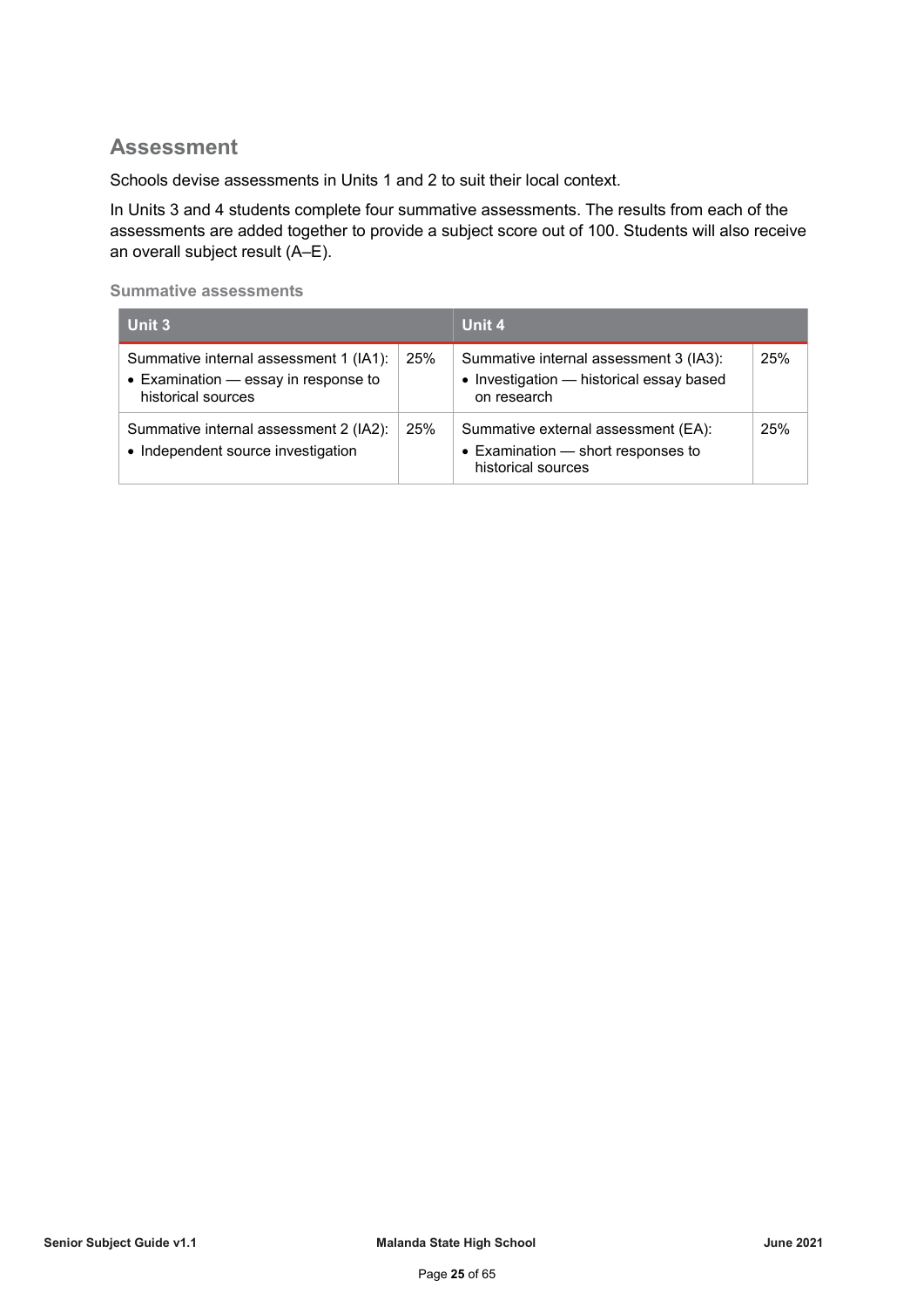# **Business Studies**

**Applied Senior Subject <b>Applied** Senior Subject **Applied** 

Business Studies provides opportunities for students to develop practical business knowledge, understanding and skills for use, participation and work in a range of business contexts.

Students develop their business knowledge and understanding through applying business practices and business functions in business contexts, analysing business information and proposing and implementing outcomes and solutions in business contexts.

Students develop effective decision-making skills and learn how to plan, implement and evaluate business outcomes and solutions, resulting in improved economic, consumer and financial literacy.

### **Pathways**

A course of study in Business Studies can establish a basis for further education and employment in office administration, data entry, retail, sales, reception, small business, finance administration, public relations, property management, events administration and marketing.

### **Objectives**

By the end of the course of study, students should:

- describe concepts and ideas related to business functions
- explain concepts and ideas related to business functions
- demonstrate processes, procedures and skills related to business functions to complete tasks
- analyse business information related to business functions and contexts
- apply knowledge, understanding and skills related to business functions and contexts
- use language conventions and features to communicate ideas and information
- make and justify decisions for business solutions and outcomes
- plan and organise business solutions and outcomes
- evaluate business decisions, solutions and outcomes.

### **Structure**

The Business Studies course is designed around core and elective topics. The elective learning occurs through business contexts.

| Entertainment<br>$\bullet$             | Not-for-profit                 |
|----------------------------------------|--------------------------------|
| Events management                      | Real estate                    |
| <b>Financial services</b><br>$\bullet$ | Retail                         |
| Health and well-being                  | $\bullet$ Rural                |
| Insurance                              | Sports management              |
| Legal                                  | Technical, e.g. manufacturing, |
| Media                                  | construction, engineering      |
| Mining                                 | Tourism                        |
|                                        | Travel                         |
|                                        | <b>Elective topics</b>         |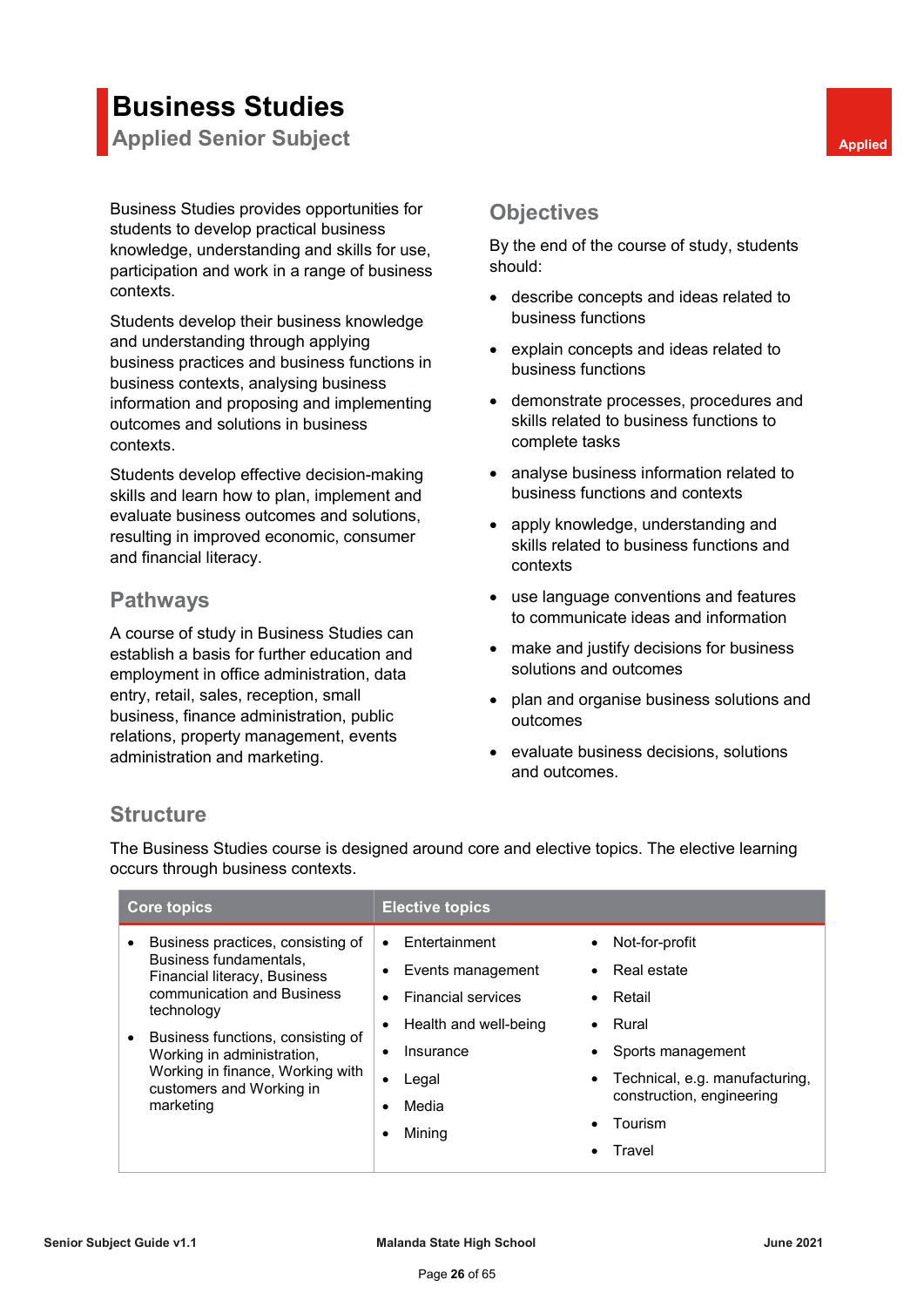### **Assessment**

For Business Studies, assessment from Units 3 and 4 is used to determine the student's exit result, and consists of four instruments from at least three different assessment techniques, including:

- at least one project
- no more than two assessment instruments from any one technique.

| <b>Project</b>                                                                                                                                                                                                                                                | <b>Extended response</b>                                                                                                                                     | <b>Examination</b>                                                                       |
|---------------------------------------------------------------------------------------------------------------------------------------------------------------------------------------------------------------------------------------------------------------|--------------------------------------------------------------------------------------------------------------------------------------------------------------|------------------------------------------------------------------------------------------|
| A response to a single task,<br>situation and/or scenario.                                                                                                                                                                                                    | A technique that assesses the<br>interpretation,<br>analysis/examination and/or<br>evaluation of ideas and<br>information in provided stimulus<br>materials. | A response that answers a<br>number of provided questions,<br>scenarios and/or problems. |
| At least two different<br>components from the following:<br>• written: $500 - 900$ words<br>• spoken: $2\frac{1}{2}$ –3 $\frac{1}{2}$ minutes<br>• multimodal: 3–6 minutes<br>• performance: continuous<br>class time<br>• product: continuous class<br>time. | Presented in one of the<br>following modes:<br>• written: $600-1000$ words<br>• spoken: 3–4 minutes<br>$\bullet$ multimodal: 4-7 minutes.                    | $\bullet$ 60–90 minutes<br>• 50–250 words per item on the<br>test                        |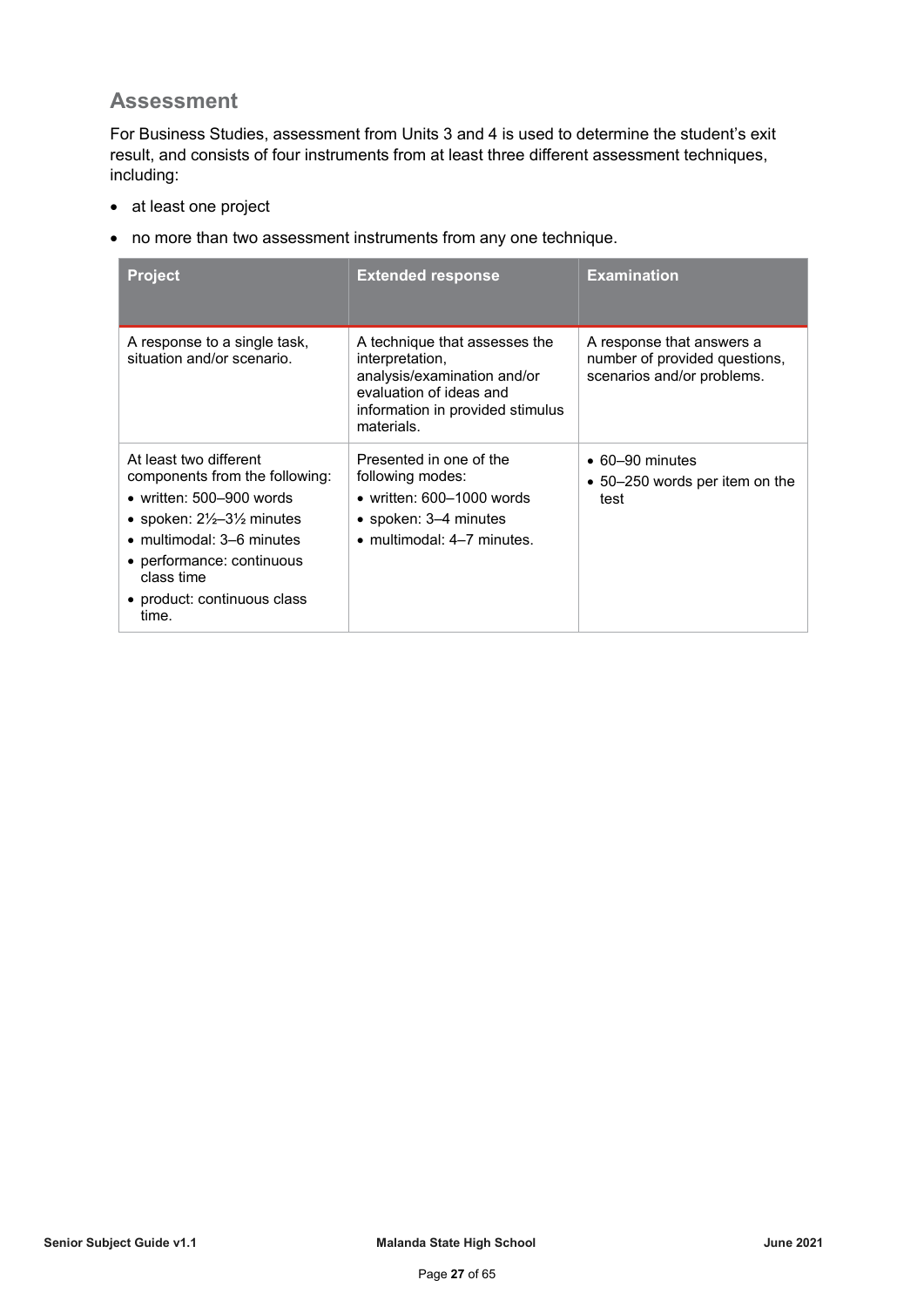### **Design General Senior Subject <b>General General**

The Design subject focuses on the application of design thinking to envisage creative products, services and environments in response to human needs, wants and opportunities. Designing is a complex and sophisticated form of problemsolving that uses divergent and convergent thinking strategies that can be practised and improved. Designers are separated from the constraints of production processes to allow them to appreciate and exploit innovative ideas.

Students will learn how design has influenced the economic, social and cultural environment in which they live. They will understand the agency of humans in conceiving and imagining possible futures through design. Students will develop valuable 21st century skills in critical thinking, creative thinking, communication, collaboration and teamwork, personal and social skills, and information & communication technologies (ICT) skills. Collaboration, teamwork and communication are crucial skills needed to work in design teams and liaise with stakeholders. The design thinking students learn is broadly applicable to a range of professions and supports the development of critical and creative thinking.

Students will develop an appreciation of designers and their role in society. They will learn the value of creativity and build resilience as they experience iterative design processes, where the best ideas may be the result of trial and error and a willingness to take risks and experiment with alternatives. Design equips students with highly transferrable, future-focused thinking skills relevant to a global context.

### **Pathways**

Design is a General subject suited to students who are interested in pathways beyond school that lead to tertiary studies, vocational education or work. A course of study in Design can establish a basis for further education and employment in the fields of architecture, digital media design, fashion design, graphic design, industrial design, interior design and landscape architecture.

### **Objectives**

By the conclusion of the course of study, students will:

- describe design problems and design criteria
- represent ideas, design concepts and design information using drawing and low-fidelity prototyping
- analyse needs, wants and opportunities using data
- devise ideas in response to design problems
- synthesise ideas and design information to propose design concepts
- evaluate ideas and design concepts to make refinements
- make decisions about and use modeappropriate features, language and conventions for particular purposes and contexts.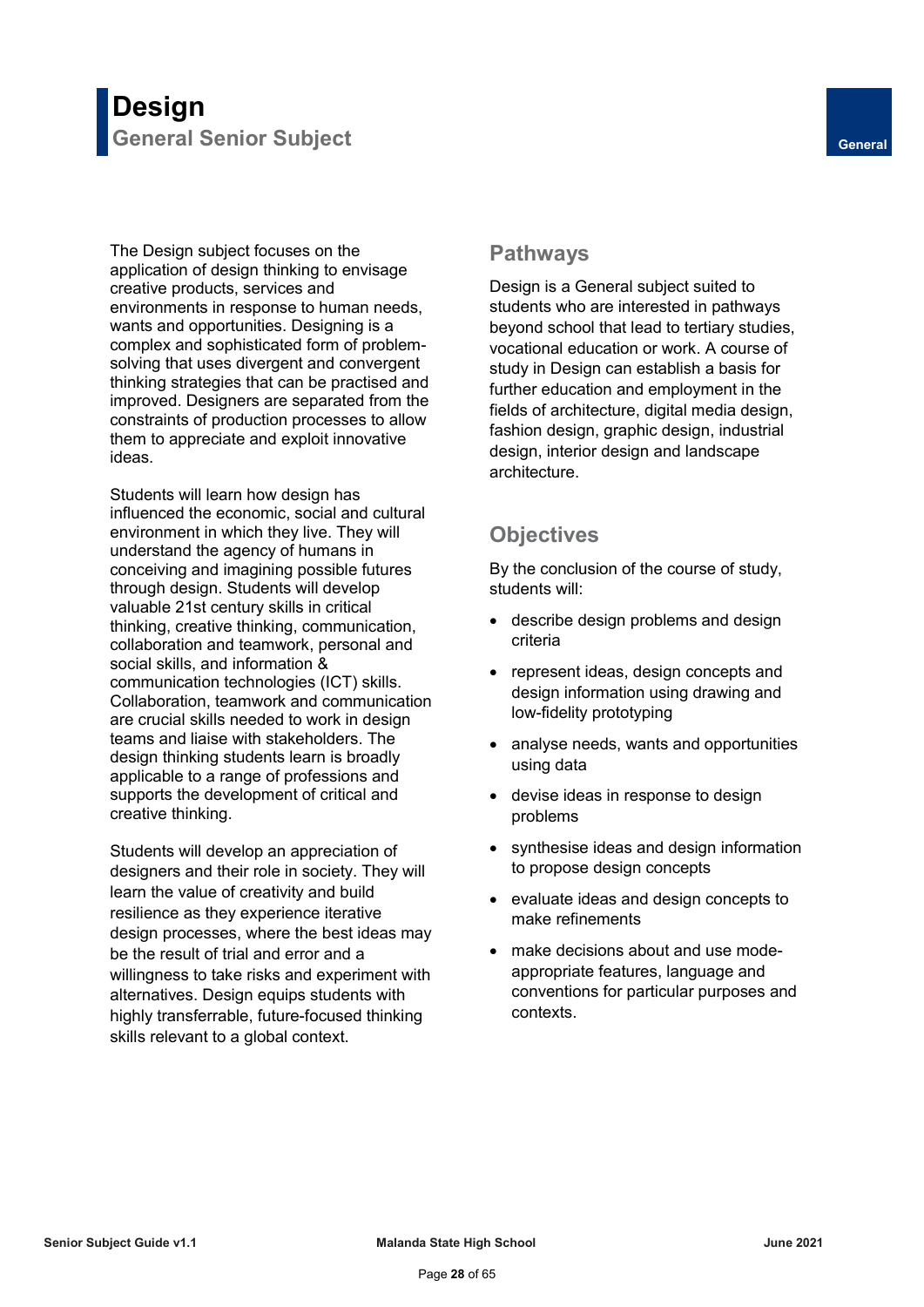### **Structure**



### **Assessment**

Schools devise assessments in Units 1 and 2 to suit their local context.

Students will complete a total of *four* summative assessments — three internal and one external — that count towards their final mark in each subject.

Schools develop *three* internal assessments for each senior subject, based on the learning described in Units 3 and 4 of the syllabus.

The three summative internal assessments will be endorsed and the results confirmed by the QCAA. These results will be combined with a single external assessment developed and marked by the QCAA. The external assessment results for Design will contribute 25% towards a student's result.

**Summative assessments**

| Unit 3                                                        |     | Unit 4                                                        |     |
|---------------------------------------------------------------|-----|---------------------------------------------------------------|-----|
| Summative internal assessment 1 (IA1):<br>• Examination       | 15% | Summative internal assessment 3 (IA3):<br>• Project $-$ folio | 25% |
| Summative internal assessment 2 (IA2):<br>• Project $-$ folio | 35% | Summative external assessment (EA):<br>$\bullet$ Examination  | 25% |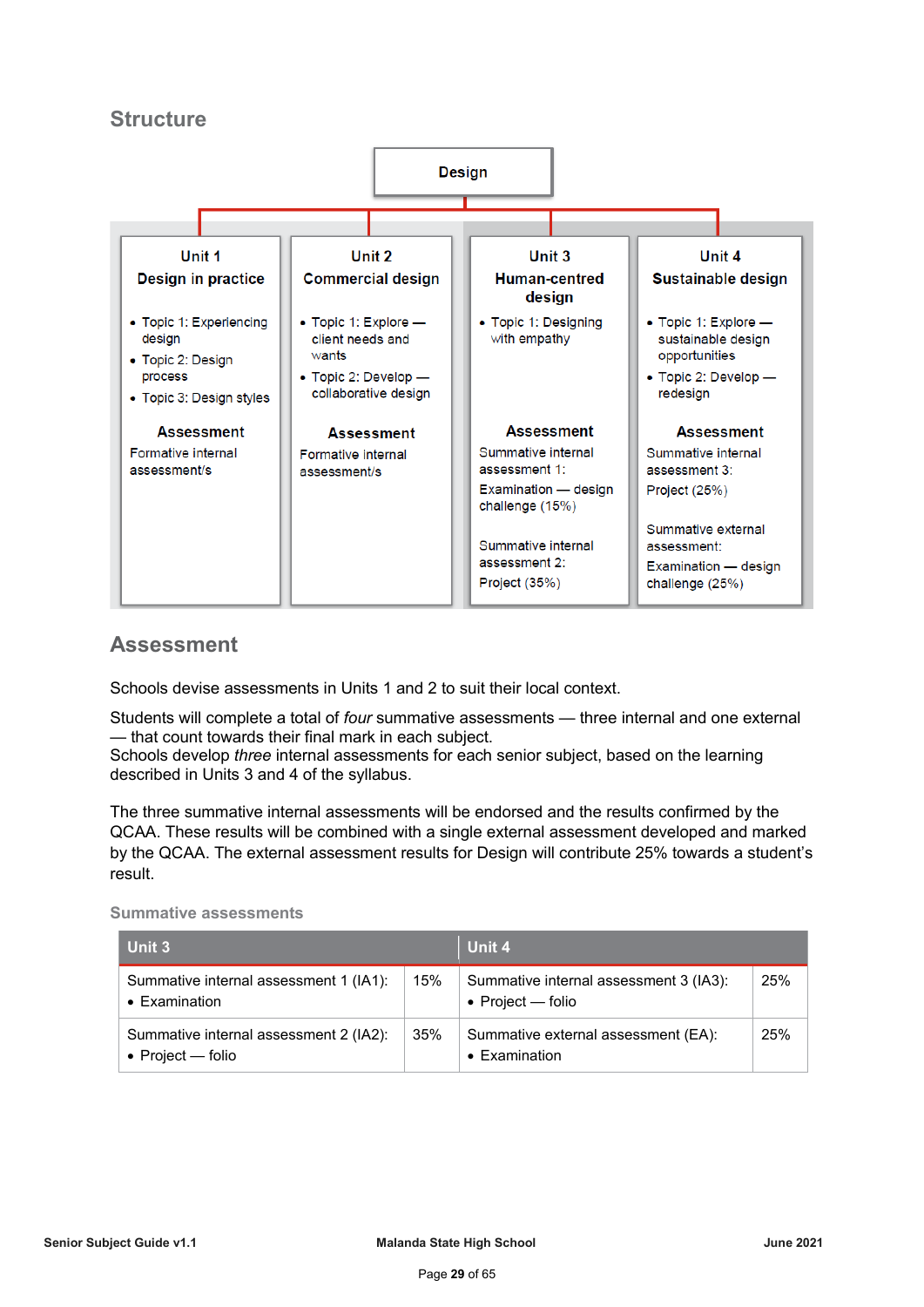Furnishing Skills focuses on the underpinning industry practices and production processes required to manufacture furnishing products with high aesthetic qualities.

Students understand industry practices; interpret specifications, including technical information and drawings; demonstrate and apply safe practical production processes with hand/power tools and machinery; communicate using oral, written and graphical modes; organise, calculate and plan production processes; and evaluate the products they create using predefined specifications.

Students develop transferable skills by engaging in manufacturing tasks that relate to business and industry, and that promote adaptable, competent, self-motivated and safe individuals who can work with colleagues to solve problems and complete practical work.

### **Pathways**

A course of study in Furnishing Skills can establish a basis for further education and employment in the furnishing industry. With additional training and experience, potential employment opportunities may be found in furnishing trades as, for example,

a furniture-maker, wood machinist, cabinetmaker, polisher, shopfitter, upholsterer, furniture restorer, picture framer, floor finisher or glazier.

### **Objectives**

By the conclusion of the course of study, students should:

- describe industry practices in manufacturing tasks
- demonstrate fundamental production skills
- interpret drawings and technical information
- analyse manufacturing tasks to organise materials and resources
- select and apply production skills and procedures in manufacturing tasks
- use visual representations and language conventions and features to communicate for particular purposes
- plan and adapt production processes
- create products from specifications
- evaluate industry practices, production processes and products, and make recommendations.

### **Structure**

The Furnishing Skills course is designed around core and elective topics.

| <b>Core topics</b>                             | <b>Elective topics</b>                                                                                   |
|------------------------------------------------|----------------------------------------------------------------------------------------------------------|
| • Industry practices<br>• Production processes | • Cabinet-making<br>• Furniture finishing<br>• Furniture-making<br>• Glazing and framing<br>• Upholstery |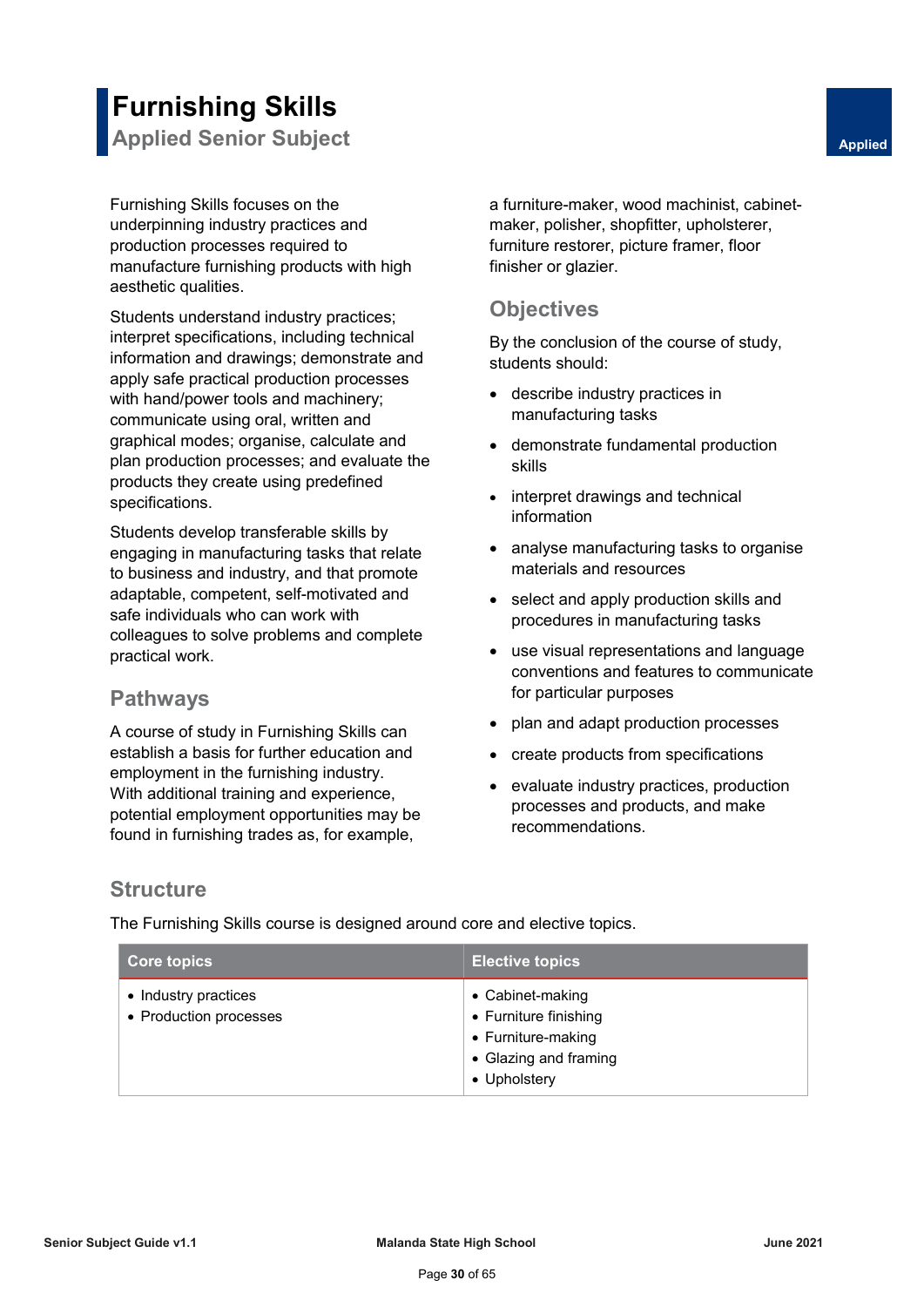### **Assessment**

For Furnishing Skills, assessment from Units 3 and 4 is used to determine the student's exit result, and consists of four instruments, including:

- at least two projects
- at least one practical demonstration (separate to the assessable component of a project).

| <b>Project</b>                                                                                                                                                                                                                                                                                                                         | <b>Practical demonstration</b>                                                                                                       | <b>Examination</b>                                                                       |
|----------------------------------------------------------------------------------------------------------------------------------------------------------------------------------------------------------------------------------------------------------------------------------------------------------------------------------------|--------------------------------------------------------------------------------------------------------------------------------------|------------------------------------------------------------------------------------------|
| A response to a single task,<br>situation and/or scenario.                                                                                                                                                                                                                                                                             | A task that assesses the<br>practical application of a specific<br>set of teacher-identified<br>production skills and<br>procedures. | A response that answers a<br>number of provided questions,<br>scenarios and/or problems. |
| A project consists of a product<br>component and at least one of<br>the following components:<br>• written: $500 - 900$ words<br>• spoken: $2\frac{1}{2}$ –3 $\frac{1}{2}$ minutes<br>$\bullet$ multimodal<br>- non-presentation: 8 A4<br>pages max (or equivalent)<br>- presentation: 3-6 minutes<br>• product: continous class time. | Students demonstrate<br>production skills and procedures<br>in class under teacher<br>supervision.                                   | $\bullet$ 60–90 minutes<br>$\bullet$ 50–250 words per item                               |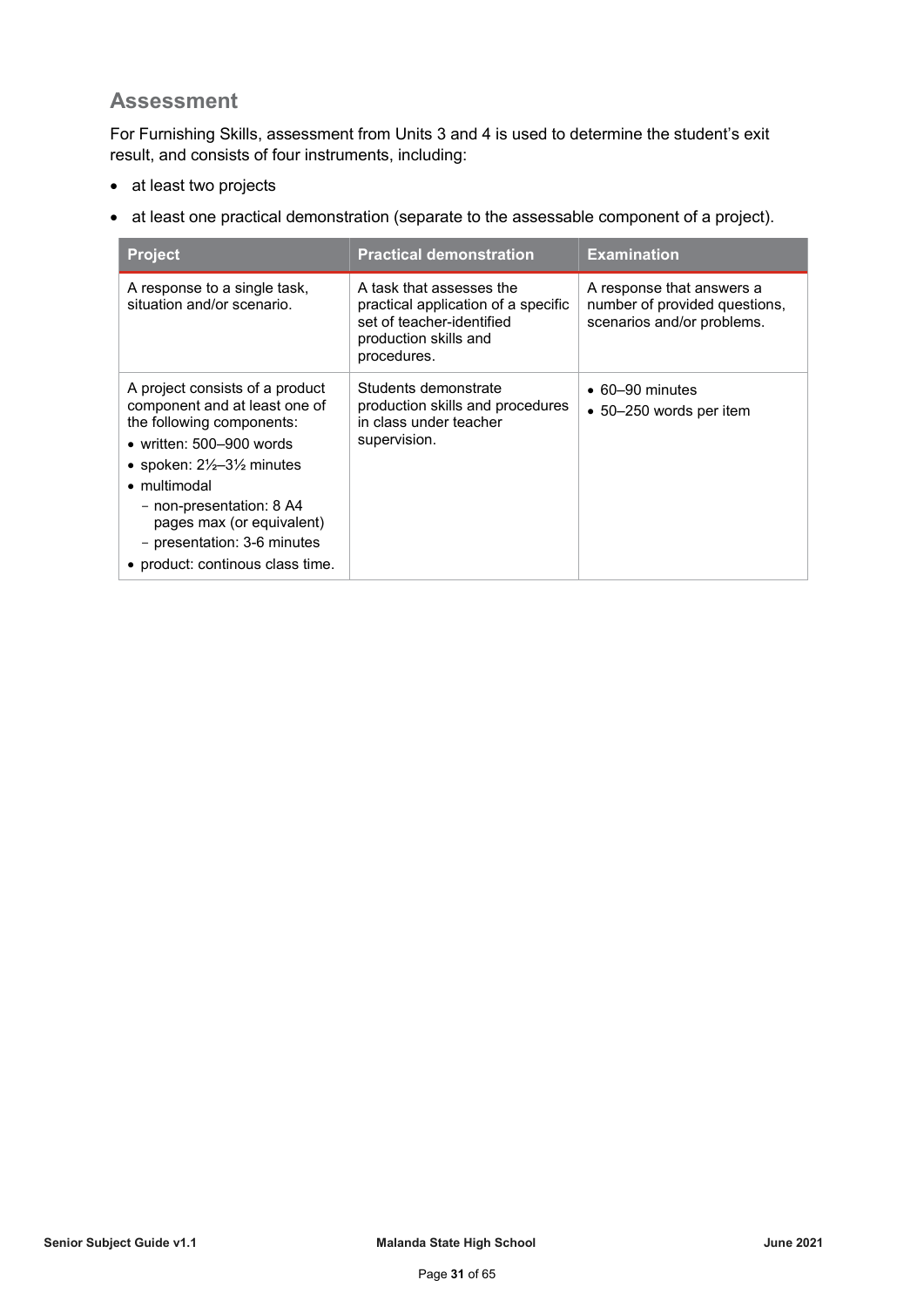### **Industrial Technology Skills**

**Applied Senior Subject <b>Applied** Senior Subject **Applied** 

The Industrial Technology Skills subject focuses on the underpinning industry practices and production processes required to manufacture products in a variety of industries. It provides a unique opportunity for students to experience the challenge and personal satisfaction of undertaking practical work while developing beneficial vocational and life skills.

The subject includes two core topics — 'Industry practices' and 'Production processes'. Industry practices are used by manufacturing enterprises to manage the manufacturing of products from raw materials. Production processes combine the production skills and procedures required to create products. Students explore the knowledge, understanding and skills of the core topics through selected industry-based electives in response to local needs, available resources and teacher expertise.

By doing manufacturing tasks, students develop transferable skills relevant to a range of industry-based electives and future employment opportunities. They understand industry practices, interpret specifications, including technical drawings, demonstrate and apply safe practical production processes with hand/power tools and machinery, communicate using oral, written and graphical modes, organise, calculate and plan production processes and evaluate the products they create using predefined specifications.

### **Pathways**

A course of study in Industrial Technology Skills can establish a basis for further education and employment in manufacturing industries, and help students understand the different careers available. With additional training and experience, potential employment opportunities may be found in

the industry areas of aero skills, automotive, building and construction, engineering, furnishing, industrial graphics and plastics.

### **Objectives**

By the conclusion of the course of study, students should:

- describe industry practices in in manufacturing tasks
- demonstrate fundamental production skills
- interpret drawings and technical information.
- analyse manufacturing tasks to organise materials and resources
- select and apply production skills and procedures in manufacturing tasks
- use visual representations and language conventions and features to communicate for particular purposes.
- plan and adapt production processes
- create products from specifications
- evaluate industry practices, production processes and products, and make recommendations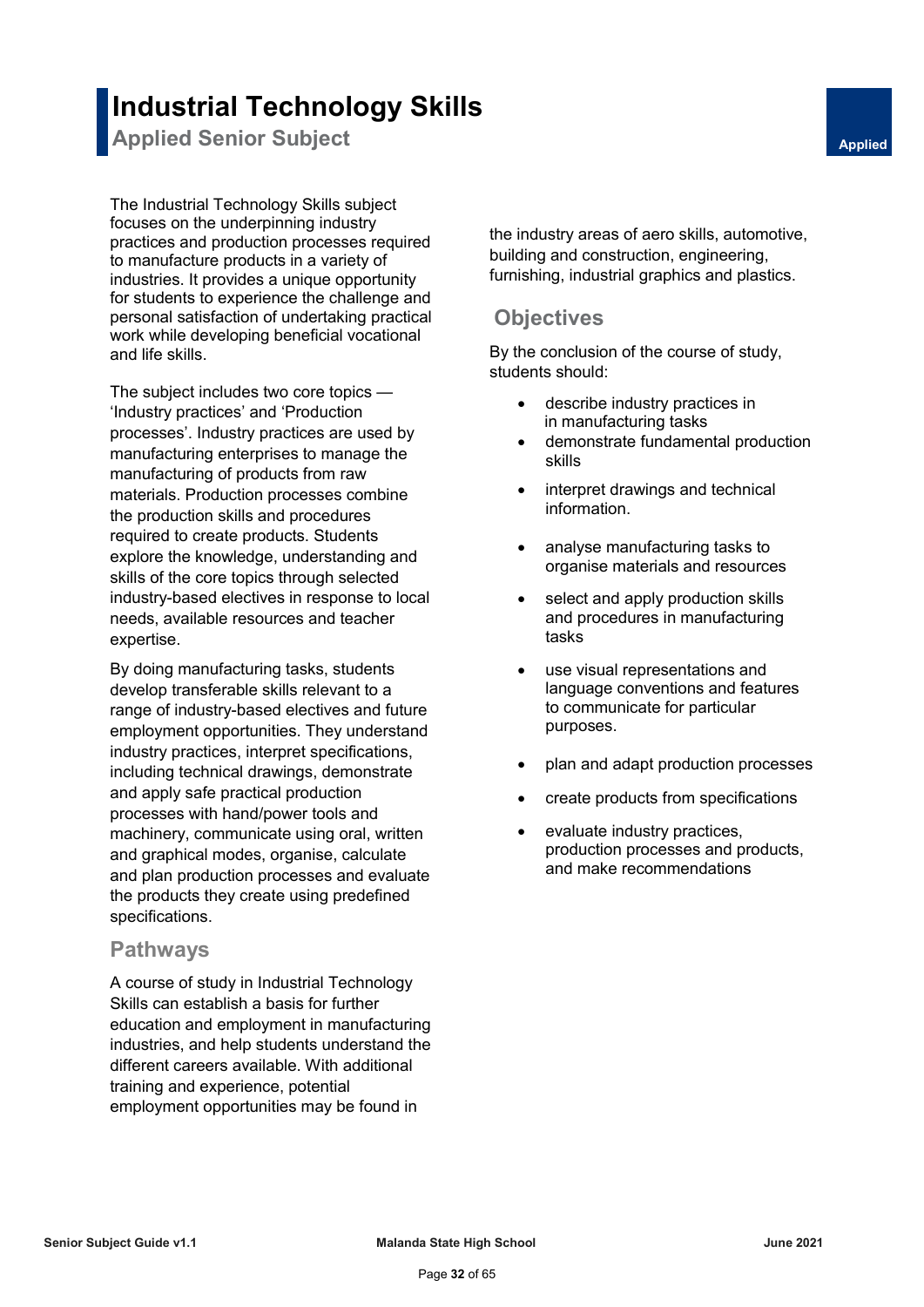### **Structure**

The core is what all students who undertake a four-unit course of study in this subject will have the opportunity to learn. The core of this subject consists of two interrelated topics:

- industry practices
- production processes.

The electives in this subject are based on manufacturing industry specialisations that require tradespeople with specific knowledge, understanding and skills when using tools and materials to create or maintain products. Electives include a minimum of four and maximum of six electives (e.g. Sheet metal working, Welding, Cabinet-making and Furniture finishing) drawn from at least two industry areas (e.g. Engineering and Furnishing). The electives included in Units 3 and 4 must have been introduced in Units 1 or 2.

### **Assessment**

For Industrial Technology Skills, the assessment techniques relevant to this syllabus are identified in the figure below and described in detail within the individual assessment techniques. assessment from Units 3 and 4 is used to determine the student's exit result:

| <b>Project</b>                                                                           | <b>Unit 1-2</b>                                                                                             | <b>Unit 3-4</b>                                  |
|------------------------------------------------------------------------------------------|-------------------------------------------------------------------------------------------------------------|--------------------------------------------------|
| <b>Written Component</b>                                                                 | 400-700 words                                                                                               | 500-900 words                                    |
| Spoken Component                                                                         | $1\frac{1}{2} - 3\frac{1}{2}$ minutes                                                                       | $2\% - 3\%$ minutes                              |
| Multiodal component<br>Non-presentation<br>$\bullet$<br><b>Presentation</b><br>$\bullet$ | 6 A4 pages max (or equivalent)<br>2–4 minutes                                                               | 8 A4 pages max (or<br>equivalent)<br>3–6 minutes |
| <b>Product Component</b>                                                                 | Schools give students a set period of in-class time to develop the<br>product component/s of their project. |                                                  |

| l Practical Demonstration \ | <b>Unit 1-2</b>               | <b>Unit 3-4</b> |
|-----------------------------|-------------------------------|-----------------|
| Practical demonstration     | A set period of in-class time |                 |

| <b>Examination</b>   | <b>Unit 1-2</b>                                                                | <b>Unit 3-4</b>                                                                |
|----------------------|--------------------------------------------------------------------------------|--------------------------------------------------------------------------------|
| Recommended duration | 60–90 minutes                                                                  | 60–90 minutes                                                                  |
| Short response test  | 50-150 words per item<br>(diagrams and workings not included<br>in word count) | 50-250 words per item<br>(diagrams and workings not<br>included in word count) |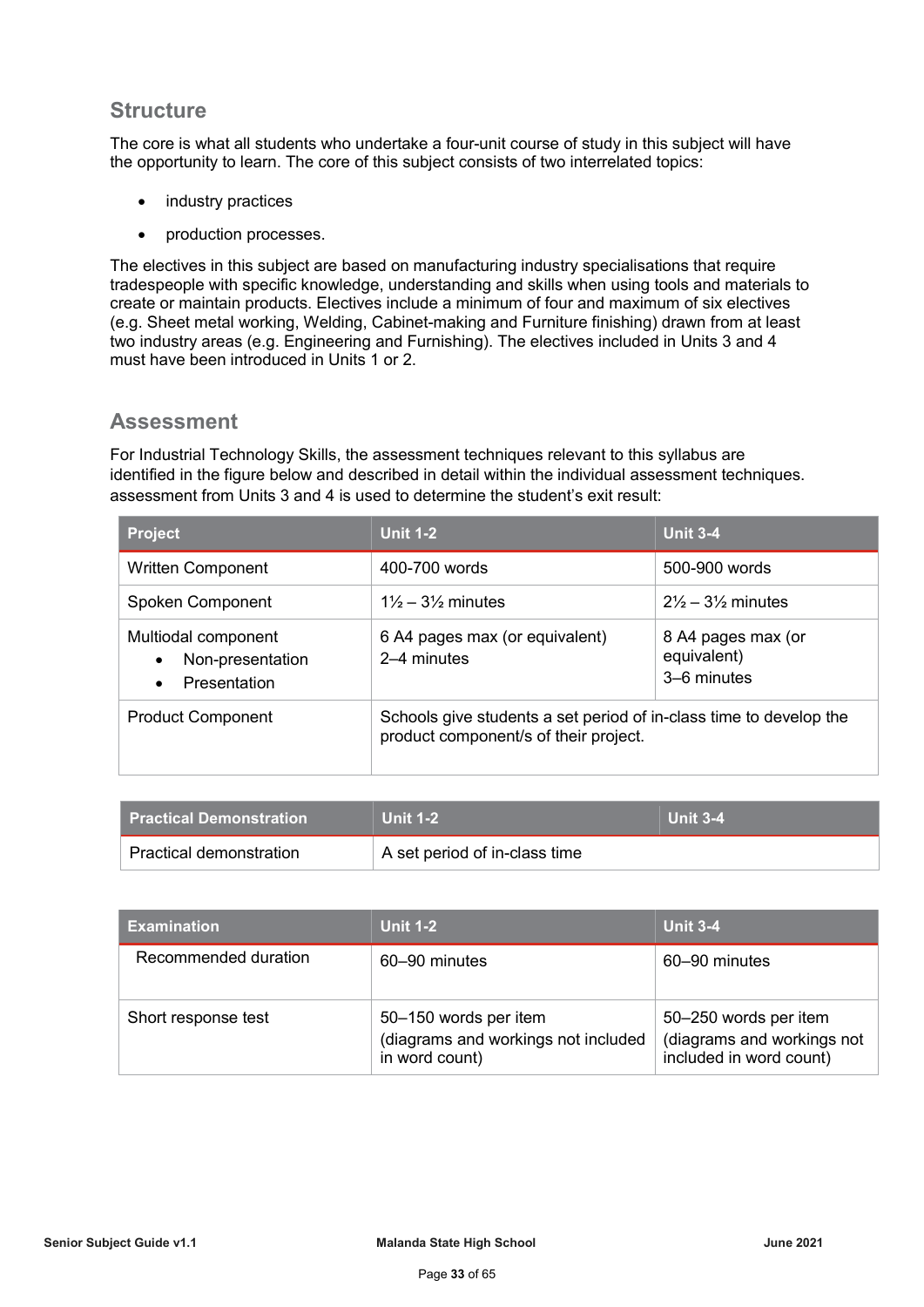## **Hospitality Practices**

**Applied Senior Subject <b>Applied** Senior Subject **Applied** 

Hospitality Practices develops knowledge, understanding and skills about the hospitality industry and emphasises the food and beverage sector, which includes food and beverage production and service.

Students develop an understanding of hospitality and the structure, scope and operation of related activities in the food and beverage sector and examine and evaluate industry practices from the food and beverage sector.

Students develop skills in food and beverage production and service. They work as individuals and as part of teams to plan and implement events in a hospitality context. Events provide opportunities for students to participate in and produce food and beverage products and perform service for customers in real-world hospitality contexts.

### **Pathways**

A course of study in Hospitality Practices can establish a basis for further education and employment in the hospitality sectors of food and beverage, catering, accommodation and entertainment. Students could pursue further studies in hospitality, hotel, event and tourism or business management, which allows for specialisation.

### **Objectives**

By the conclusion of the course of study, students should:

- explain concepts and ideas from the food and beverage sector
- describe procedures in hospitality contexts from the food and beverage sector
- examine concepts and ideas and procedures related to industry practices from the food and beverage sector
- apply concepts and ideas and procedures when making decisions to produce products and perform services for customers
- use language conventions and features to communicate ideas and information for specific purposes.
- plan, implement and justify decisions for events in hospitality contexts
- critique plans for, and implementation of, events in hospitality contexts
- evaluate industry practices from the food and beverage sector.

### **Structure**

| Unit 1                                      | Unit 2        | Unit 3                | Unit 4              |
|---------------------------------------------|---------------|-----------------------|---------------------|
| Introduction to the<br>hospitality industry | Casual dining | International cuisine | <b>Celebrations</b> |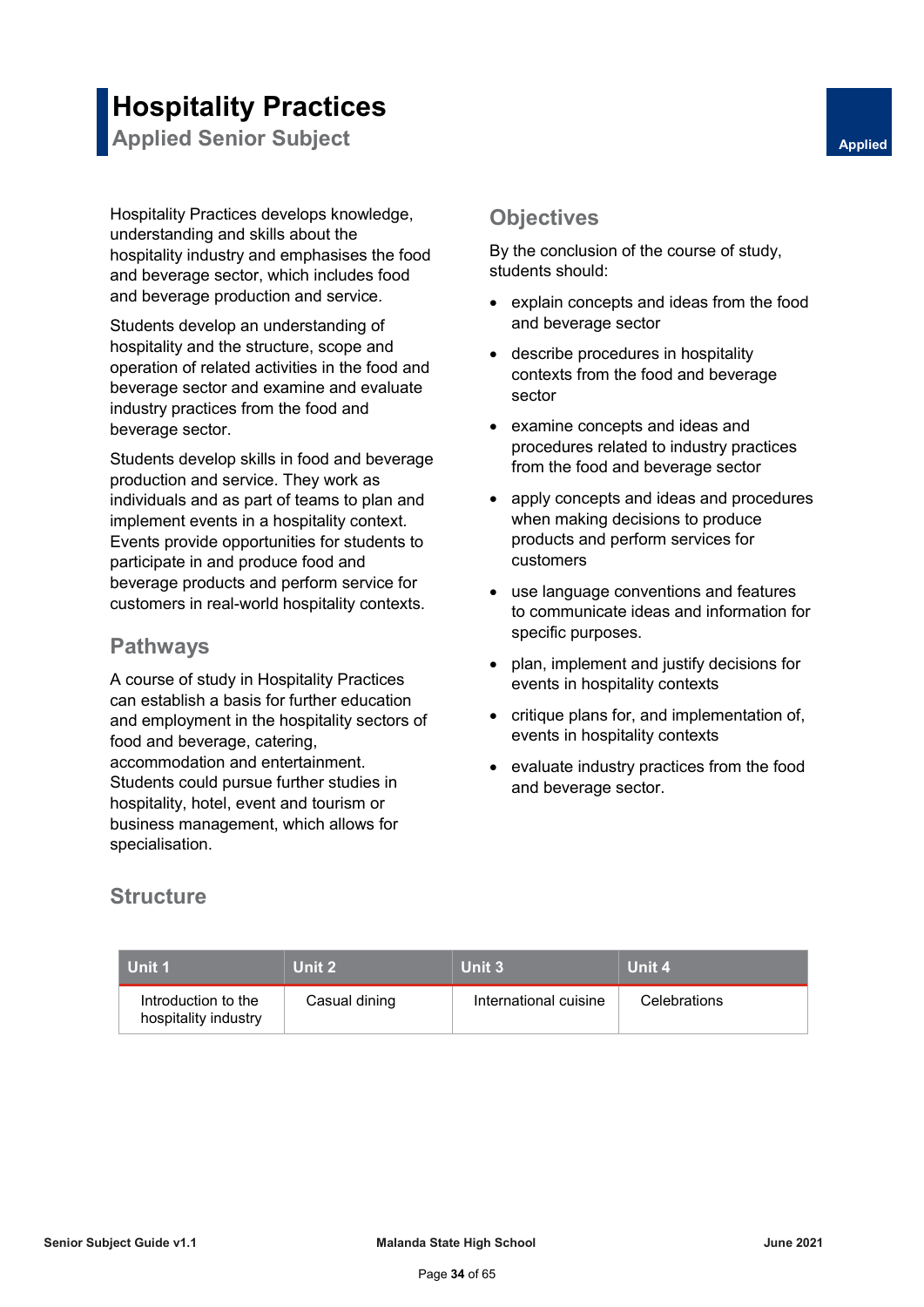### **Assessment**

For Hospitality Practices, assessment from Units 3 and 4 is used to determine the student's exit result, and consists of four instruments, including:

- at least two projects
- at least one investigation or an extended response.

| <b>Project</b>                                                                                                                                                                                                                                                                                              | Investigation                                                                                                                                       | <b>Extended response</b>                                                                                                                                           | <b>Examination</b>                                                                             |
|-------------------------------------------------------------------------------------------------------------------------------------------------------------------------------------------------------------------------------------------------------------------------------------------------------------|-----------------------------------------------------------------------------------------------------------------------------------------------------|--------------------------------------------------------------------------------------------------------------------------------------------------------------------|------------------------------------------------------------------------------------------------|
| A response to a single<br>task, situation and/or<br>scenario.                                                                                                                                                                                                                                               | A response that<br>includes locating and<br>using information<br>beyond students' own<br>knowledge and the<br>data they have been<br>given.         | A technique that<br>assesses the<br>interpretation,<br>analysis/examination<br>and/or evaluation of<br>ideas and information in<br>provided stimulus<br>materials. | A response that<br>answers a number of<br>provided questions,<br>scenarios and/or<br>problems. |
| A project consists of a<br>product and<br>performance<br>component and one<br>other component from<br>the following:<br>• written: 500-900<br>words<br>• spoken: $2\frac{1}{2} - 3\frac{1}{2}$<br>minutes<br>$\bullet$ multimodal: 3–6<br>minutes<br>• product and<br>performance:<br>continuous class time | Presented in one of the<br>following modes:<br>• written: $600 - 1000$<br>words<br>• spoken: 3-4 minutes<br>$\bullet$ multimodal: $4-7$<br>minutes. | Presented in one of the<br>following modes:<br>• written: 600-1000<br>words<br>$\bullet$ spoken:<br>3–4 minutes<br>$\bullet$ multimodal: 4-7<br>minutes.           | $\bullet$ 60-90 minutes<br>$\bullet$ 50–250 words per<br>item                                  |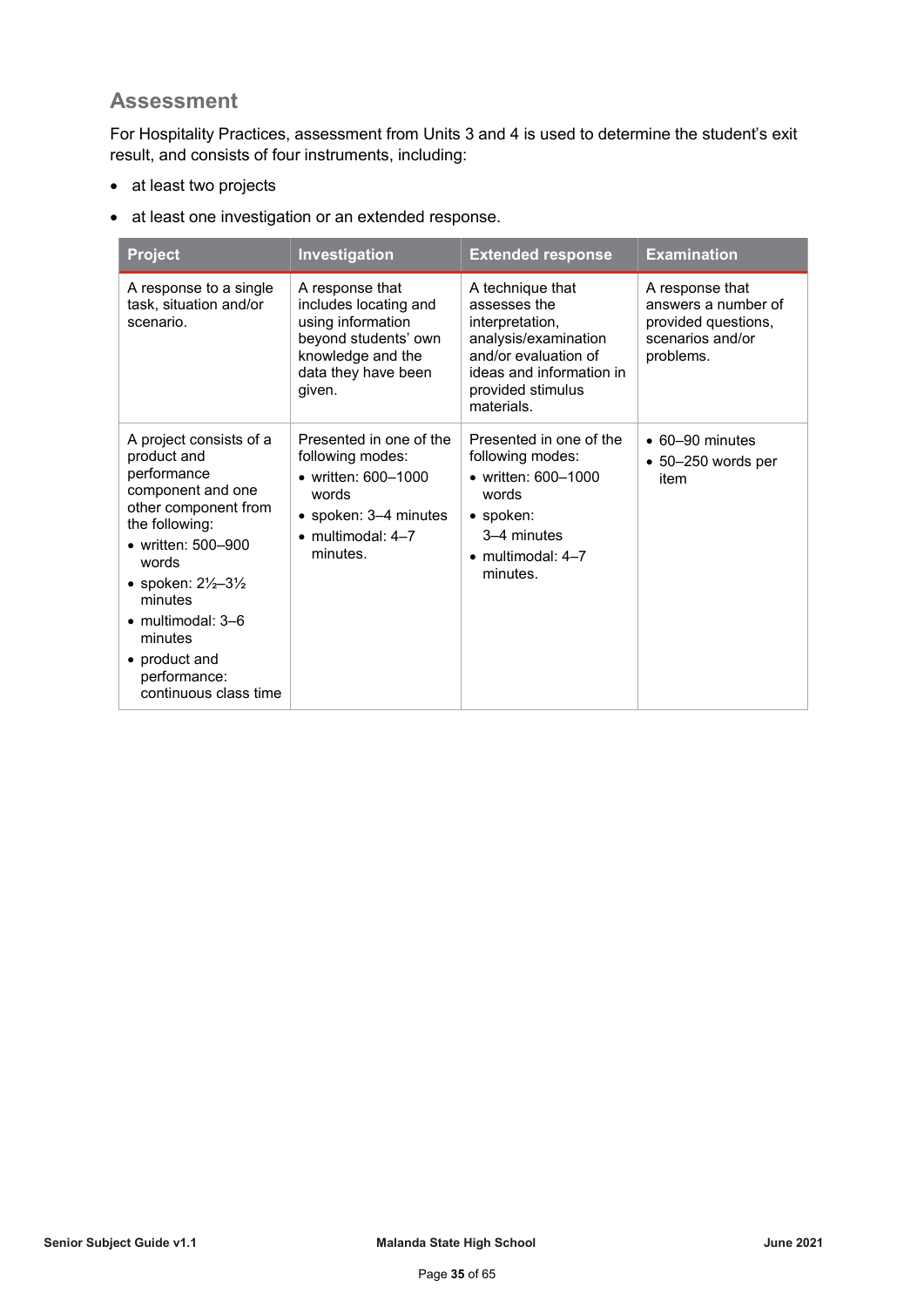### **Information & Communication Technology**

**Applied Senior Subject <b>Applied** Senior Subject **Applied** 

Information & Communication Technology (ICT) focuses on the knowledge, understanding and skills related to engagement with information and communication technology through a variety of elective contexts derived from work, study and leisure environments of today.

Students are equipped with knowledge of current and emerging hardware and software combinations, an understanding of how to apply them in real-world contexts and the skills to use them to solve technical and/or creative problems. They develop knowledge, understanding and skills across multiple platforms and operating systems, and are ethical and responsible users and advocates of ICT, aware of the social, environmental and legal impacts of their actions.

Students apply their knowledge of ICT to produce solutions to simulated problems referenced to business, industry, government, education and leisure contexts.

### **Pathways**

A course of study in Information and Communication Technology can establish a basis for further education and employment in many fields, especially the fields of ICT

operations, help desk, sales support, digital media support, office administration, records and data management, and call centres.

### **Objectives**

By the conclusion of the course of study, students should:

- identify and explain hardware and software requirements related to ICT problems
- identify and explain the use of ICT in society
- analyse ICT problems to identify solutions
- communicate ICT information to audiences using visual representations and language conventions and features
- apply software and hardware concepts, ideas and skills to complete tasks in ICT contexts
- synthesise ICT concepts and ideas to plan solutions to given ICT problems
- produce solutions that address ICT problems
- evaluate problem-solving processes and solutions, and make recommendations.

### **Structure**

The Information & Communication Technology course is designed around:

- core topics integrated into modules of work
- using a problem-solving process
- three or more elective contexts.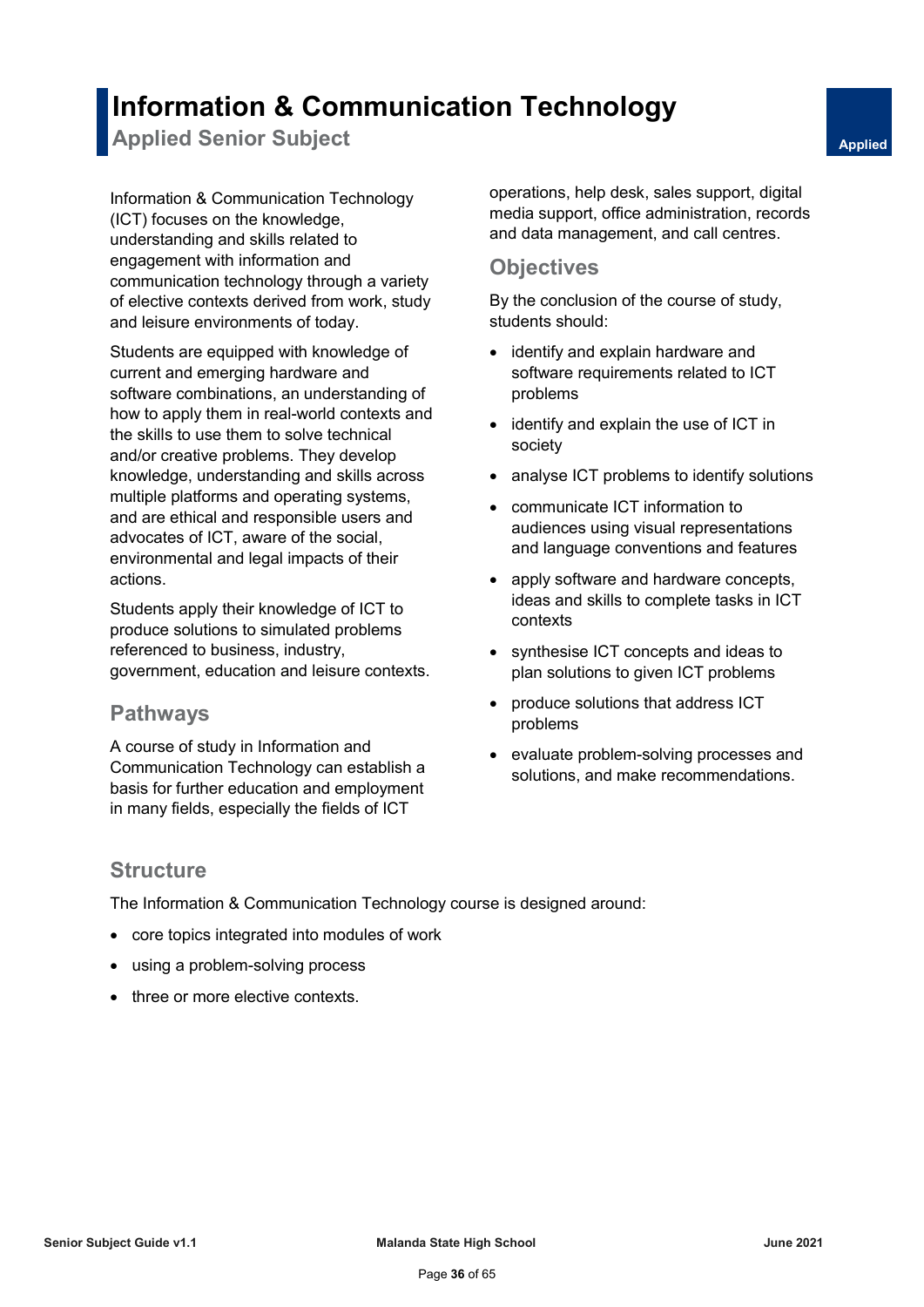| <b>Core topics</b>                                   | <b>Elective contexts</b>                                                                                                                                          |                                                                          |
|------------------------------------------------------|-------------------------------------------------------------------------------------------------------------------------------------------------------------------|--------------------------------------------------------------------------|
| $\bullet$ Hardware<br>• Software<br>• ICT in society | $\bullet$ Animation<br>• Application development<br>• Audio and video production<br>• Data management<br>• Digital imaging and modelling<br>• Document production | • Network fundamentals<br>• Online communication<br>• Website production |

### **Assessment**

For Information & Communication Technology, assessment from Units 3 and 4 is used to determine the student's exit result, and consists of four instruments, including:

- at least two projects
- at least one extended response.

| <b>Project</b>                                                                                                                                                                                                                                            | <b>Extended response</b>                                                                                                                               |
|-----------------------------------------------------------------------------------------------------------------------------------------------------------------------------------------------------------------------------------------------------------|--------------------------------------------------------------------------------------------------------------------------------------------------------|
| A response to a single task, situation and/or<br>scenario.                                                                                                                                                                                                | A technique that assesses the interpretation,<br>analysis/examination and/or evaluation of<br>ideas and information in provided stimulus<br>materials. |
| A project consists of a product component and at<br>least one of the following components:<br>• written: $500 - 900$ words<br>• spoken: $2\frac{1}{2}$ –3 $\frac{1}{2}$ minutes<br>$\bullet$ multimodal: 3–6 minutes<br>• product: continuous class time. | Presented in one of the following modes:<br>• written: $600-1000$ words<br>• spoken: 3–4 minutes<br>$\bullet$ multimodal: 4-7 minutes.                 |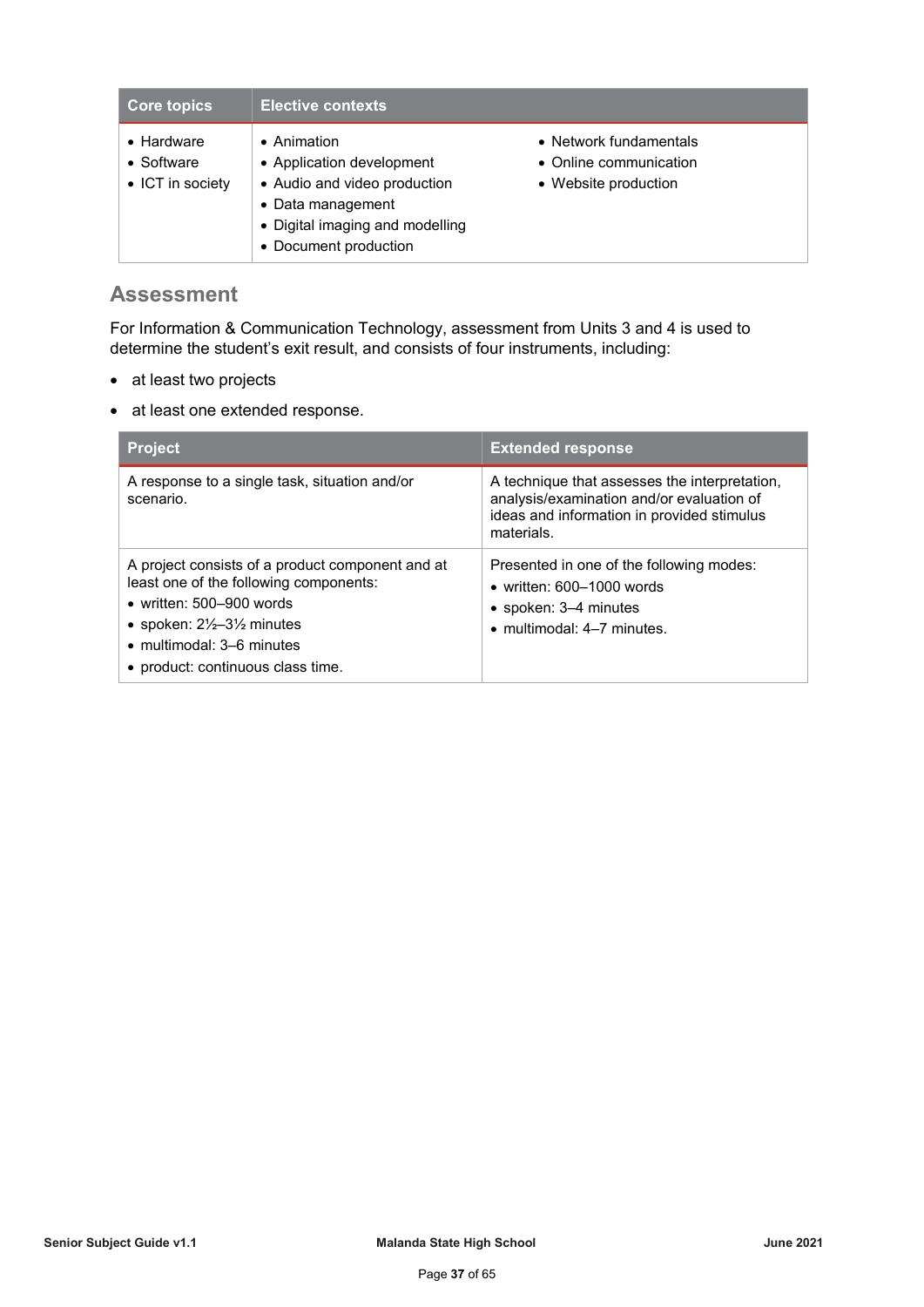### **Physical Education**

**General Senior Subject <b>General General** 

Physical Education provides students with knowledge, understanding and skills to explore and enhance their own and others' health and physical activity in diverse and changing contexts.

Physical Education provides a philosophical and educative framework to promote deep learning in three dimensions: about, through and in physical activity contexts. Students optimise their engagement and performance in physical activity as they develop an understanding and appreciation of the interconnectedness of these dimensions.

Students learn how body and movement concepts and the scientific bases of biophysical, sociocultural and psychological concepts and principles are relevant to their engagement and performance in physical activity. They engage in a range of activities to develop movement sequences and movement strategies.

Students learn experientially through three stages of an inquiry approach to make connections between the scientific bases and the physical activity contexts. They recognise and explain concepts and principles about and through movement, and demonstrate and apply body and movement concepts to movement sequences and movement strategies.

Through their purposeful engagement in physical activities, students gather data to analyse, synthesise and devise strategies to optimise engagement and performance. They engage in reflective decision-making as they evaluate and justify strategies to achieve a particular outcome.

### **Pathways**

A course of study in Physical Education can establish a basis for further education and employment in the fields of exercise science, biomechanics, the allied health professions, psychology, teaching, sport journalism, sport marketing and management, sport promotion, sport development and coaching.

### **Objectives**

By the conclusion of the course of study, students will:

- recognise and explain concepts and principles about movement
- demonstrate specialised movement sequences and movement strategies
- apply concepts to specialised movement sequences and movement strategies
- analyse and synthesise data to devise strategies about movement
- evaluate strategies about and in movement
- justify strategies about and in movement
- make decisions about and use language, conventions and mode-appropriate features for particular purposes and contexts.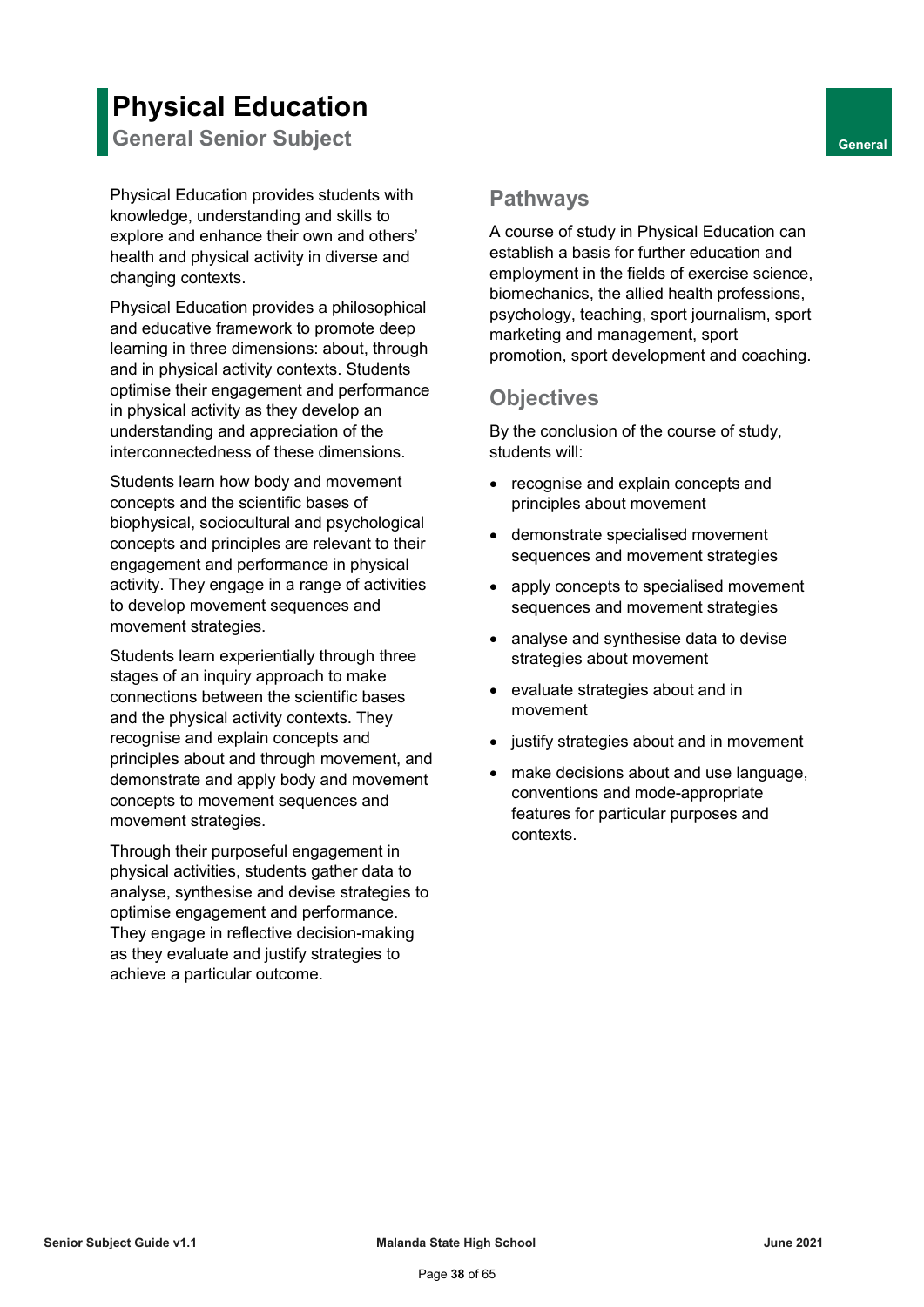### **Structure**

| Unit 1                                                                                                                                                                                        | Unit 2                                                                                                                  | Unit 3                                                                                                                                  | Unit 4                                                                                                                                               |
|-----------------------------------------------------------------------------------------------------------------------------------------------------------------------------------------------|-------------------------------------------------------------------------------------------------------------------------|-----------------------------------------------------------------------------------------------------------------------------------------|------------------------------------------------------------------------------------------------------------------------------------------------------|
| Motor learning,<br>functional anatomy,<br>biomechanics and                                                                                                                                    | Sport psychology,<br>equity and physical<br>activity                                                                    | <b>Tactical awareness,</b><br>ethics and integrity<br>and physical activity                                                             | Energy, fitness and<br>training and physical<br>activity                                                                                             |
| physical activity<br>• Motor learning<br>integrated with a<br>selected physical<br>activity<br>• Functional anatomy<br>and biomechanics<br>integrated with a<br>selected physical<br>activity | • Sport psychology<br>integrated with a<br>selected physical<br>activity<br>$\bullet$ Equity — barriers<br>and enablers | • Tactical awareness<br>integrated with one<br>selected 'Invasion' or<br>'Net and court'<br>physical activity<br>• Ethics and integrity | $\bullet$ Energy, fitness and<br>training integrated<br>with one selected<br>'Invasion', 'Net and<br>court' or<br>'Performance'<br>physical activity |

### **Assessment**

Schools devise assessments in Units 1 and 2 to suit their local context.

In Units 3 and 4 students complete four summative assessments. The results from each of the assessments are added together to provide a subject score out of 100. Students will also receive an overall subject result (A–E).

#### **Summative assessments**

| Unit 3                                                              |     | Unit 4                                                                      |     |
|---------------------------------------------------------------------|-----|-----------------------------------------------------------------------------|-----|
| Summative internal assessment 1 (IA1):<br>$\bullet$ Project — folio | 25% | Summative internal assessment 3 (IA3):<br>• Project $-$ folio               | 30% |
| Summative internal assessment 2 (IA2):<br>• Investigation - report  | 20% | Summative external assessment (EA):<br>• Examination - combination response | 25% |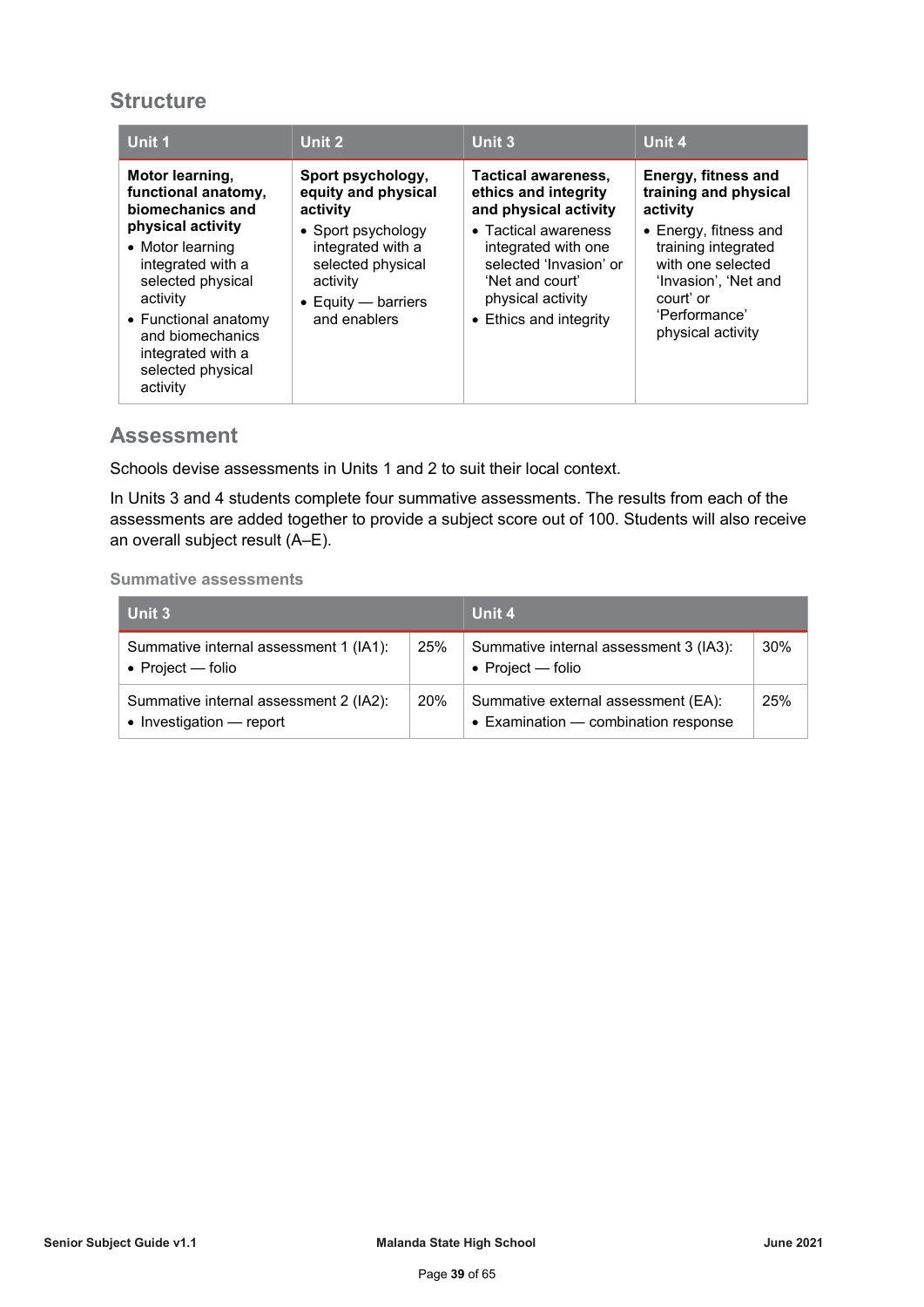### **Sport & Recreation Applied Senior Subject <b>Applied** Senior Subject **Applied**

Sport & Recreation provides students with opportunities to learn in, through and about sport and active recreation activities, examining their role in the lives of individuals and communities.

Students examine the relevance of sport and active recreation in Australian culture, employment growth, health and wellbeing. They consider factors that influence participation in sport and recreation, and how physical skills can enhance participation and performance in sport and recreation activities. Students explore how interpersonal skills support effective interaction with others, and the promotion of safety in sport and recreation activities. They examine technology in sport and recreation activities, and how the sport and recreation industry contributes to individual and community outcomes.

Students are involved in acquiring, applying and evaluating information about and in physical activities and performances, planning and organising activities, investigating solutions to individual and community challenges, and using suitable technologies where relevant. They communicate ideas and information in, about and through sport and recreation activities. They examine the effects of sport and recreation on individuals and communities, investigate the role of sport and recreation in maintaining good health, evaluate strategies to promote health and safety, and investigate personal and interpersonal skills to achieve goals.

### **Pathways**

A course of study in Sport & Recreation can establish a basis for further education and employment in the fields of fitness, outdoor recreation and education, sports administration, community health and recreation and sport performance.

### **Objectives**

By the conclusion of the course of study, students should:

- demonstrate physical responses and interpersonal strategies in individual and group situations in sport and recreation activities
- describe concepts and ideas about sport and recreation using terminology and examples
- explain procedures and strategies in, about and through sport and recreation activities for individuals and communities
- apply concepts and adapt procedures, strategies and physical responses in individual and group sport and recreation activities
- manage individual and group sport and recreation activities
- apply strategies in sport and recreation activities to enhance health, wellbeing, and participation for individuals and communities
- use language conventions and textual features to achieve particular purposes
- evaluate individual and group physical responses and interpersonal strategies to improve outcomes in sport and recreation activities
- evaluate the effects of sport and recreation on individuals and communities
- evaluate strategies that seek to enhance health, wellbeing, and participation in sport and recreation activities and provide recommendations
- create communications that convey meaning for particular audiences and purposes.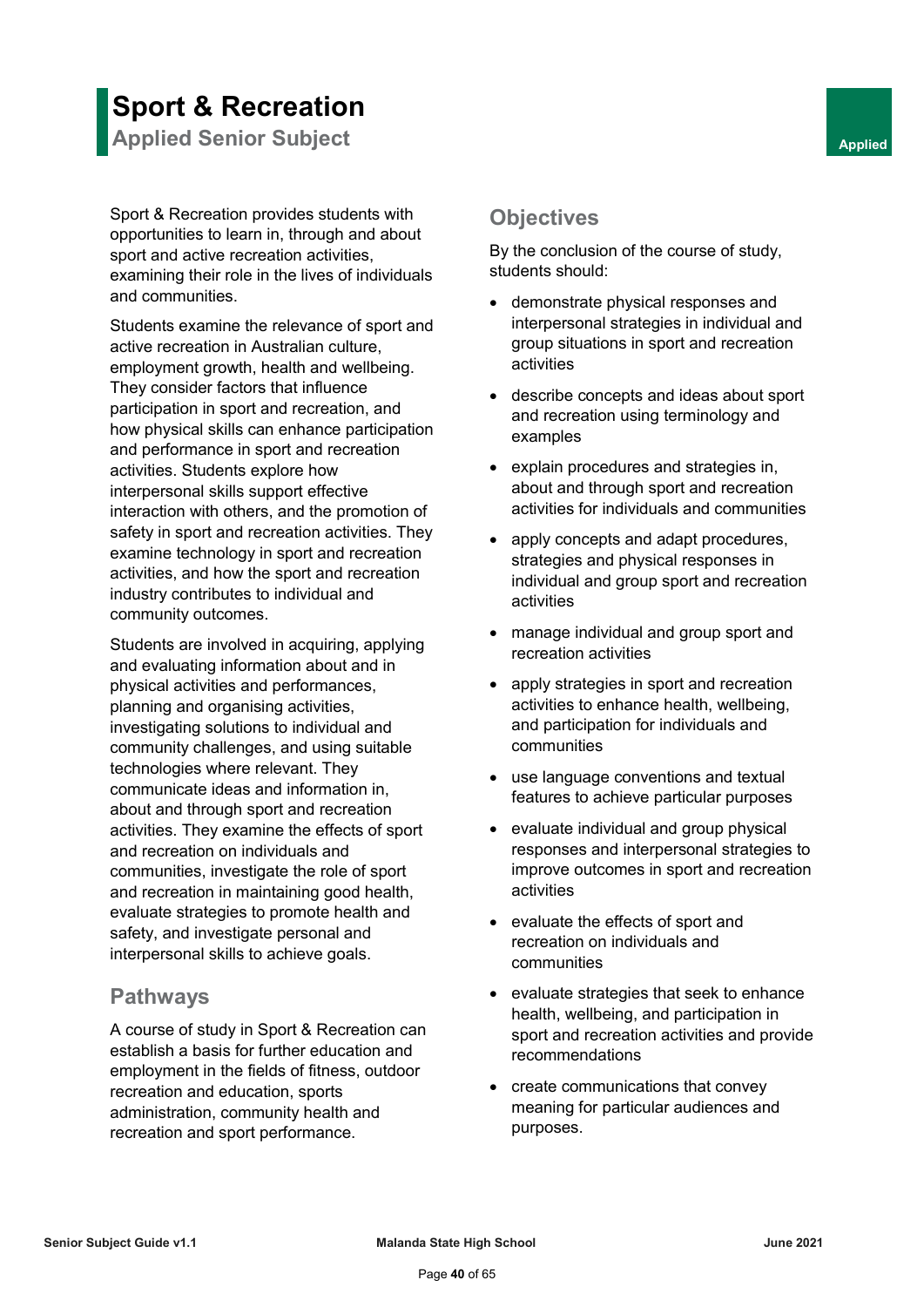### **Structure**

The Sport & Recreation course is designed around core and elective topics.

| <b>Core topics</b>                                                                                                                                                                                                       | <b>Elective topics</b>                                                                                                                                                                                                          |
|--------------------------------------------------------------------------------------------------------------------------------------------------------------------------------------------------------------------------|---------------------------------------------------------------------------------------------------------------------------------------------------------------------------------------------------------------------------------|
| • Sport and recreation in the community<br>• Sport, recreation and healthy living<br>• Health and safety in sport and recreation activities<br>• Personal and interpersonal skills in sport and recreation<br>activities | • Active play and minor games<br>• Challenge and adventure activities<br>• Games and sports<br>• Lifelong physical activities<br>• Rhythmic and expressive movement<br>activities<br>• Sport and recreation physical activities |

| Year 11             |                         |                    |                 |
|---------------------|-------------------------|--------------------|-----------------|
| <b>Water Safety</b> | <b>Event Management</b> | <b>Bushwalking</b> | Gaelic Football |
| Year 12             |                         |                    |                 |
| Oztag               | Fitness for a Client    | <b>Basketball</b>  | Invent a Sport  |

### **Assessment**

For Sport & Recreation, assessment from Units 3 and 4 is used to determine the student's exit result, and consists of four instruments, including:

- one project (annotated records of the performance is also required)
- one investigation, extended response or examination.

| <b>Project</b>                                                                                                                                                                                                                 | Investigation                                                                                                                                                           | <b>Extended response</b>                                                                                                                                           | <b>Performance</b>                                                                                                                                                                                                             | <b>Examination</b>                                                                                      |
|--------------------------------------------------------------------------------------------------------------------------------------------------------------------------------------------------------------------------------|-------------------------------------------------------------------------------------------------------------------------------------------------------------------------|--------------------------------------------------------------------------------------------------------------------------------------------------------------------|--------------------------------------------------------------------------------------------------------------------------------------------------------------------------------------------------------------------------------|---------------------------------------------------------------------------------------------------------|
| A response to<br>a single task,<br>situation and/or<br>scenario.                                                                                                                                                               | A response that<br>includes locating<br>and using<br>information<br>beyond students'<br>own knowledge<br>and the data they<br>have been given.                          | A technique that<br>assesses the<br>interpretation,<br>analysis/examination<br>and/or evaluation of<br>ideas and information in<br>provided stimulus<br>materials. | A response<br>involves the<br>application of<br>identified skill/s<br>when responding to<br>a task that involves<br>solving a problem,<br>providing a solution,<br>providing instruction<br>or conveying<br>meaning or intent. | A response that<br>answers a<br>number of<br>provided<br>questions,<br>scenarios<br>and/or<br>problems. |
| At least two<br>different<br>components<br>from the<br>following:<br>• written: $500-$<br>900 words<br>• spoken: $2\frac{1}{2}$<br>31/ <sub>2</sub> minutes<br>• multimodal:<br>3–6 minutes<br>• performance:<br>2–4 minutes.* | Presented in one<br>of the following<br>modes:<br>$\bullet$ written: 600-<br>$1000$ words<br>$\bullet$ spoken: 3-4<br>minutes<br>$\bullet$ multimodal: 4-<br>7 minutes. | Presented in one of the<br>following modes:<br>• written: $600 - 1000$<br>words<br>$\bullet$ spoken:<br>3–4 minutes<br>$\bullet$ multimodal: $4-7$<br>minutes.     | $\bullet$ 2–4 minutes*                                                                                                                                                                                                         | $• 60 - 90$<br>minutes<br>$\bullet$ 50-250 words<br>per item                                            |

\* Evidence must include annotated records that clearly identify the application of standards to performance.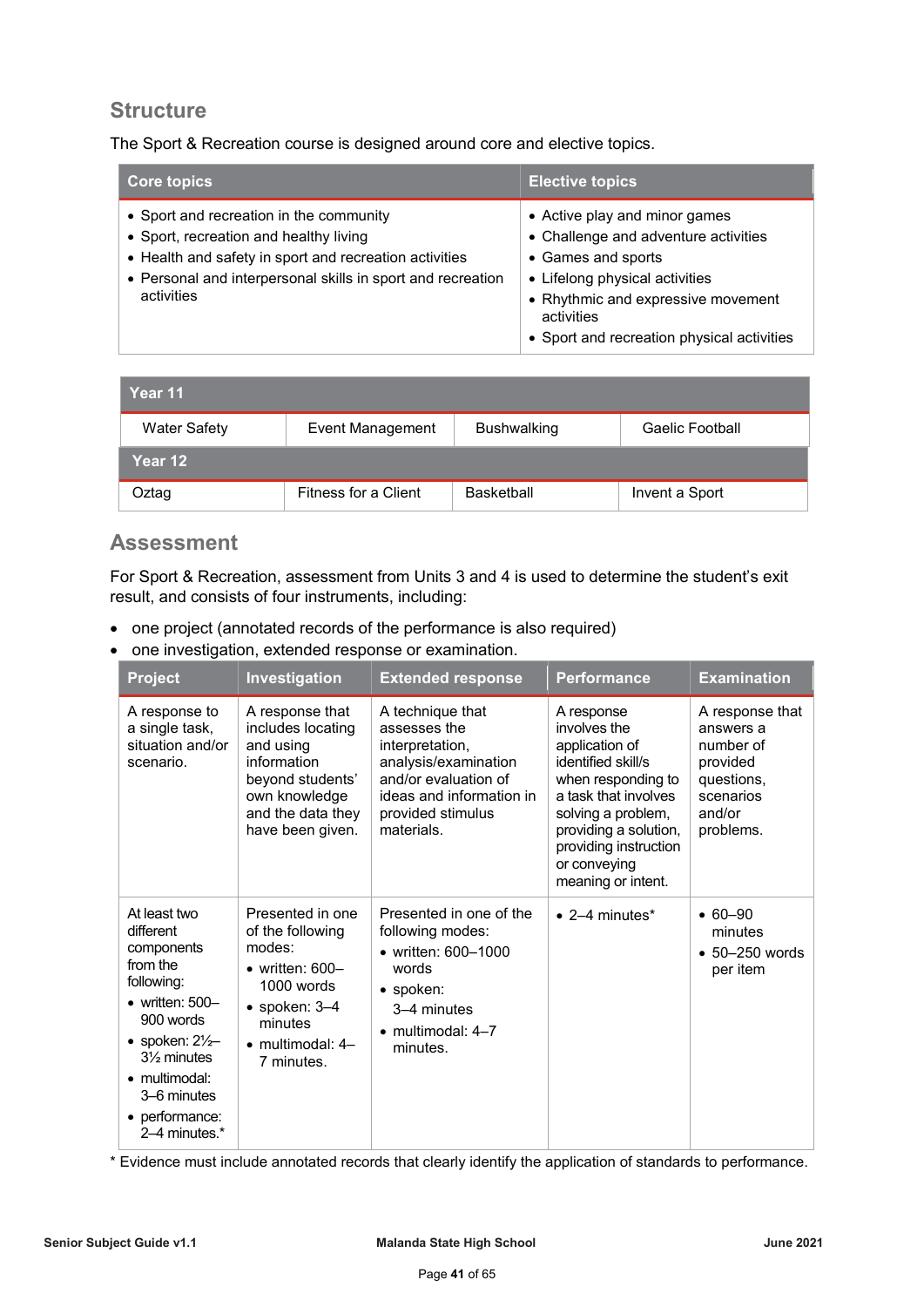### **Agricultural Science**

**General Senior Subject <b>General General** 

Agricultural Science is an interdisciplinary science subject suited to students who are interested in the application of science in a real-world context. They understand the importance of using science to predict possible effects of human and other activity, and to develop management plans or alternative technologies that minimise these effects and provide for a more sustainable future.

Students examine the plant and animal science required to understand agricultural systems, their interactions and their components. They examine resources and their use and management in agricultural enterprises, the implications of using and consuming these resources, and associated management approaches. Students investigate how agricultural production systems are managed through an understanding of plant and animal physiology, and how they can be manipulated to ensure productivity and sustainability. They consider how environmental, social and financial factors can be used to evaluate production systems, and how research and innovation can be used and managed to improve food and fibre production.

Students learn and apply aspects of the knowledge and skill of the discipline (thinking, experimentation, problem-solving and research skills), understand how it works and how it may impact society.

### **Pathways**

A course of study in Agricultural Science can establish a basis for further education and employment in the fields of agriculture, horticulture, agronomy, ecology, food technology, aquaculture, veterinary science, equine science, environmental science, natural resource management, wildlife, conservation and ecotourism, biotechnology, business, marketing, education and literacy, research and development.

### **Objectives**

By the conclusion of the course of study, students will:

- describe and explain scientific concepts, theories, models and systems and their limitations
- apply understanding of scientific concepts, theories, models and systems within their limitations
- analyse evidence
- interpret evidence
- investigate phenomena
- evaluate processes, claims and conclusions
- communicate understandings, findings, arguments and conclusions.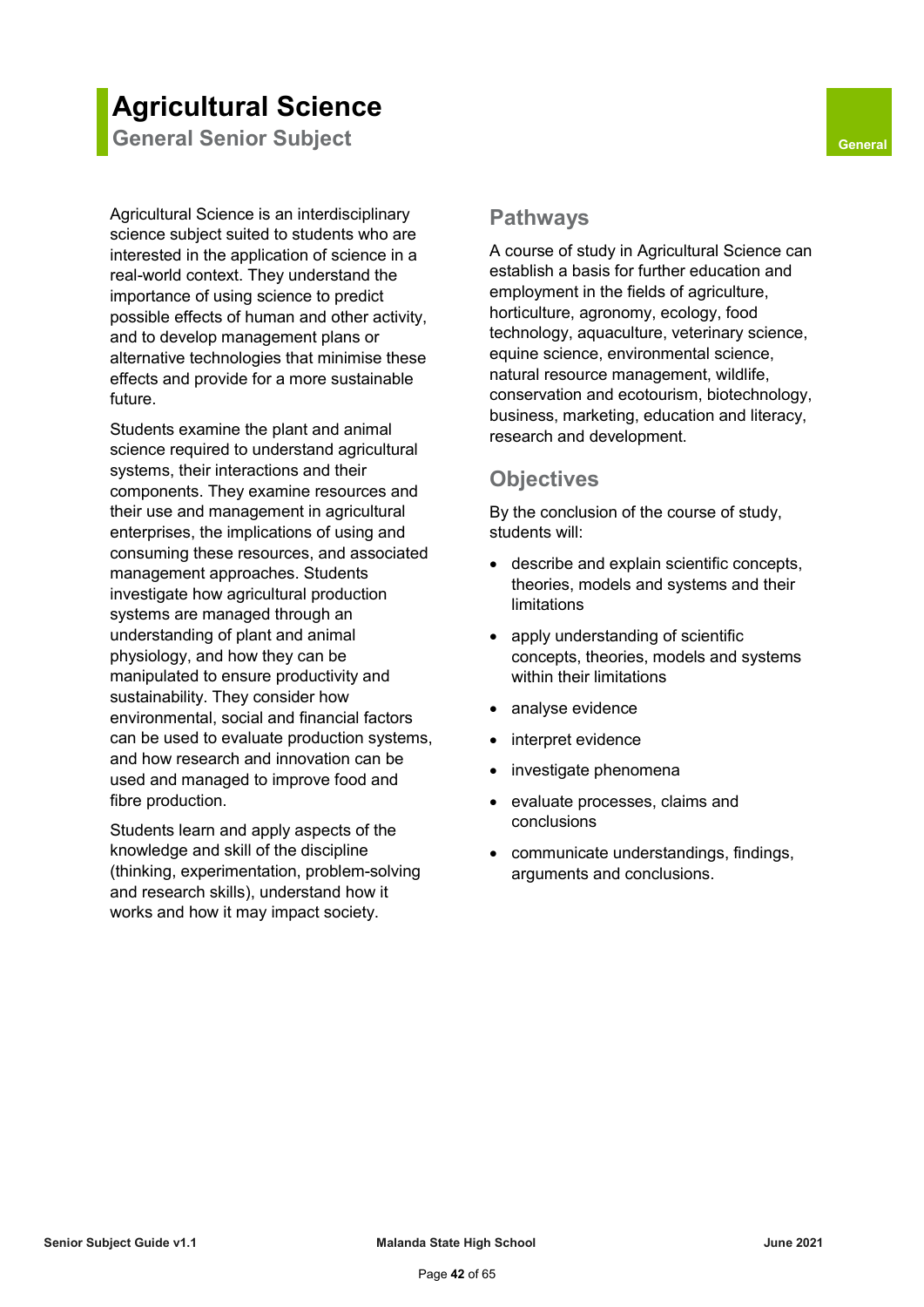### **Structure**

| Unit 1                                                                                                          | Unit 2                                                                                                                                                         | Unit 3                                                                                                                | Unit 4                                                                                                                                  |
|-----------------------------------------------------------------------------------------------------------------|----------------------------------------------------------------------------------------------------------------------------------------------------------------|-----------------------------------------------------------------------------------------------------------------------|-----------------------------------------------------------------------------------------------------------------------------------------|
| <b>Agricultural systems</b><br>• Agricultural<br>enterprises A<br>• Animal production A<br>• Plant production A | <b>Resources</b><br>• Management of<br>renewable resources<br>• Physical resource<br>management<br>• Agricultural<br>management,<br>research and<br>innovation | <b>Agricultural</b><br>production<br>• Animal production B<br>• Plant production B<br>• Agricultural<br>enterprises B | <b>Agricultural</b><br>management<br>• Enterprise<br>management<br>• Evaluation of an<br>agricultural<br>enterprise's<br>sustainability |

### **Assessment**

Schools devise assessments in Units 1 and 2 to suit their local context.

In Units 3 and 4 students complete four summative assessments. The results from each of the assessments are added together to provide a subject score out of 100. Students will also receive an overall subject result (A–E).

#### **Summative assessments**

| Unit 3                                                         |                       | Unit 4                                                             |     |
|----------------------------------------------------------------|-----------------------|--------------------------------------------------------------------|-----|
| Summative internal assessment 1 (IA1):<br>$\bullet$ Data test  | 10%                   | Summative internal assessment 3 (IA3):<br>• Research investigation | 20% |
| Summative internal assessment 2 (IA2):<br>• Student experiment | 20%                   |                                                                    |     |
|                                                                | $\bullet$ Examination | Summative external assessment (EA): 50%                            |     |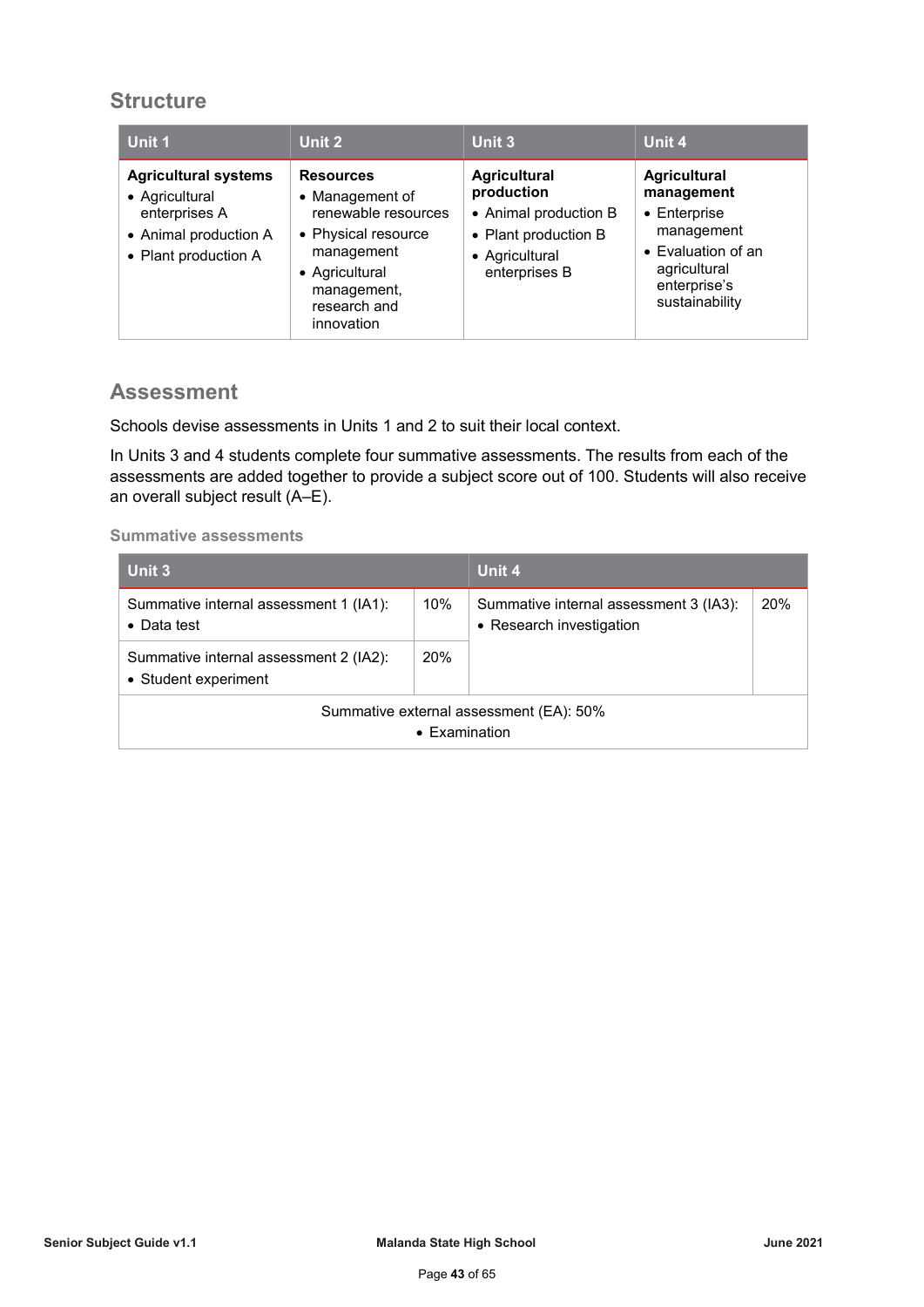### **Biology General Senior Subject <b>General General**

Biology provides opportunities for students to engage with living systems.

Students develop their understanding of cells and multicellular organisms. They engage with the concept of maintaining the internal environment. They study biodiversity and the interconnectedness of life. This knowledge is linked with the concepts of heredity and the continuity of life.

Students learn and apply aspects of the knowledge and skills of the discipline (thinking, experimentation, problem-solving and research skills), understand how it works and how it may impact society. They develop their sense of wonder and curiosity about life; respect for all living things and the environment; understanding of biological systems, concepts, theories and models; appreciation of how biological knowledge has developed over time and continues to develop; a sense of how biological knowledge influences society.

Students plan and carry out fieldwork, laboratory and other research investigations; interpret evidence; use sound, evidencebased arguments creatively and analytically when evaluating claims and applying biological knowledge; and communicate biological understanding, findings, arguments and conclusions using appropriate representations, modes and genres.

### **Pathways**

A course of study in Biology can establish a basis for further education and employment in the fields of medicine, forensics, veterinary, food and marine sciences, agriculture, biotechnology, environmental rehabilitation, biosecurity, quarantine, conservation and sustainability.

### **Objectives**

By the conclusion of the course of study, students will:

- describe and explain scientific concepts, theories, models and systems and their limitations
- apply understanding of scientific concepts, theories, models and systems within their limitations
- analyse evidence
- interpret evidence
- investigate phenomena
- evaluate processes, claims and conclusions
- communicate understandings, findings, arguments and conclusions.

### **Structure**

| <b>Unit 1</b>                                                                                                     | Unit 2                                                                                   | Unit 3                                                                                                               | Unit 4                                                                                                                      |
|-------------------------------------------------------------------------------------------------------------------|------------------------------------------------------------------------------------------|----------------------------------------------------------------------------------------------------------------------|-----------------------------------------------------------------------------------------------------------------------------|
| <b>Cells and</b><br>multicellular<br>organisms<br>• Cells as the basis of<br>life<br>• Multicellular<br>organisms | <b>Maintaining the</b><br>internal environment<br>• Homeostasis<br>• Infectious diseases | <b>Biodiversity and the</b><br>interconnectedness of<br>life<br>• Describing<br>biodiversity<br>• Ecosystem dynamics | <b>Heredity and</b><br>continuity of life<br>• DNA, genes and the<br>continuity of life<br>• Continuity of life on<br>Earth |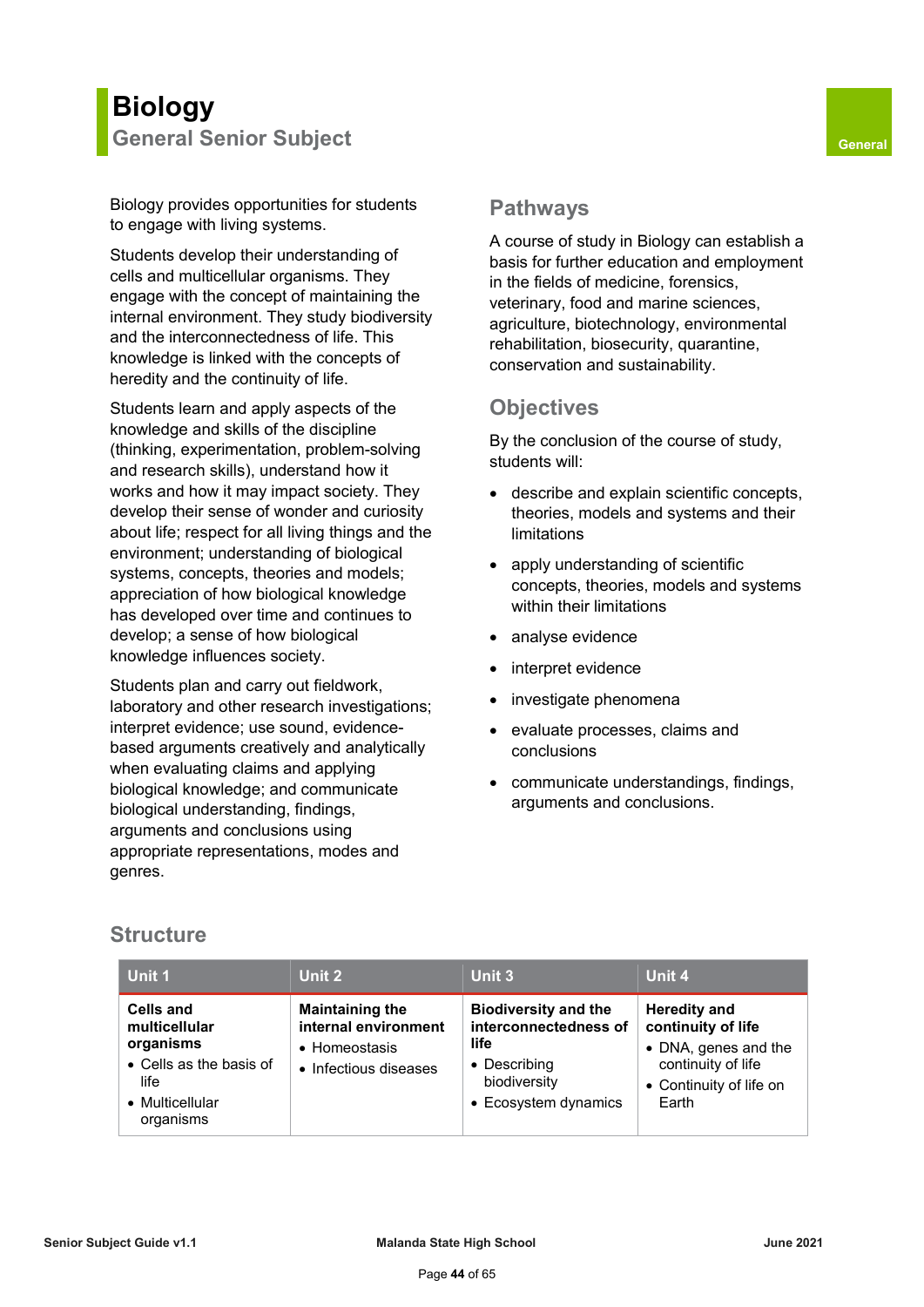### **Assessment**

Schools devise assessments in Units 1 and 2 to suit their local context.

In Units 3 and 4 students complete four summative assessments. The results from each of the assessments are added together to provide a subject score out of 100. Students will also receive an overall subject result (A–E).

**Summative assessments**

| Unit 3                                                         |     | Unit 4                                                             |     |
|----------------------------------------------------------------|-----|--------------------------------------------------------------------|-----|
| Summative internal assessment 1 (IA1):<br>$\bullet$ Data test  | 10% | Summative internal assessment 3 (IA3):<br>• Research investigation | 20% |
| Summative internal assessment 2 (IA2):<br>• Student experiment | 20% |                                                                    |     |
| Summative external assessment (EA): 50%<br>• Examination       |     |                                                                    |     |

**Note: Mandatory camp, at student cost, to collate data for assessment.**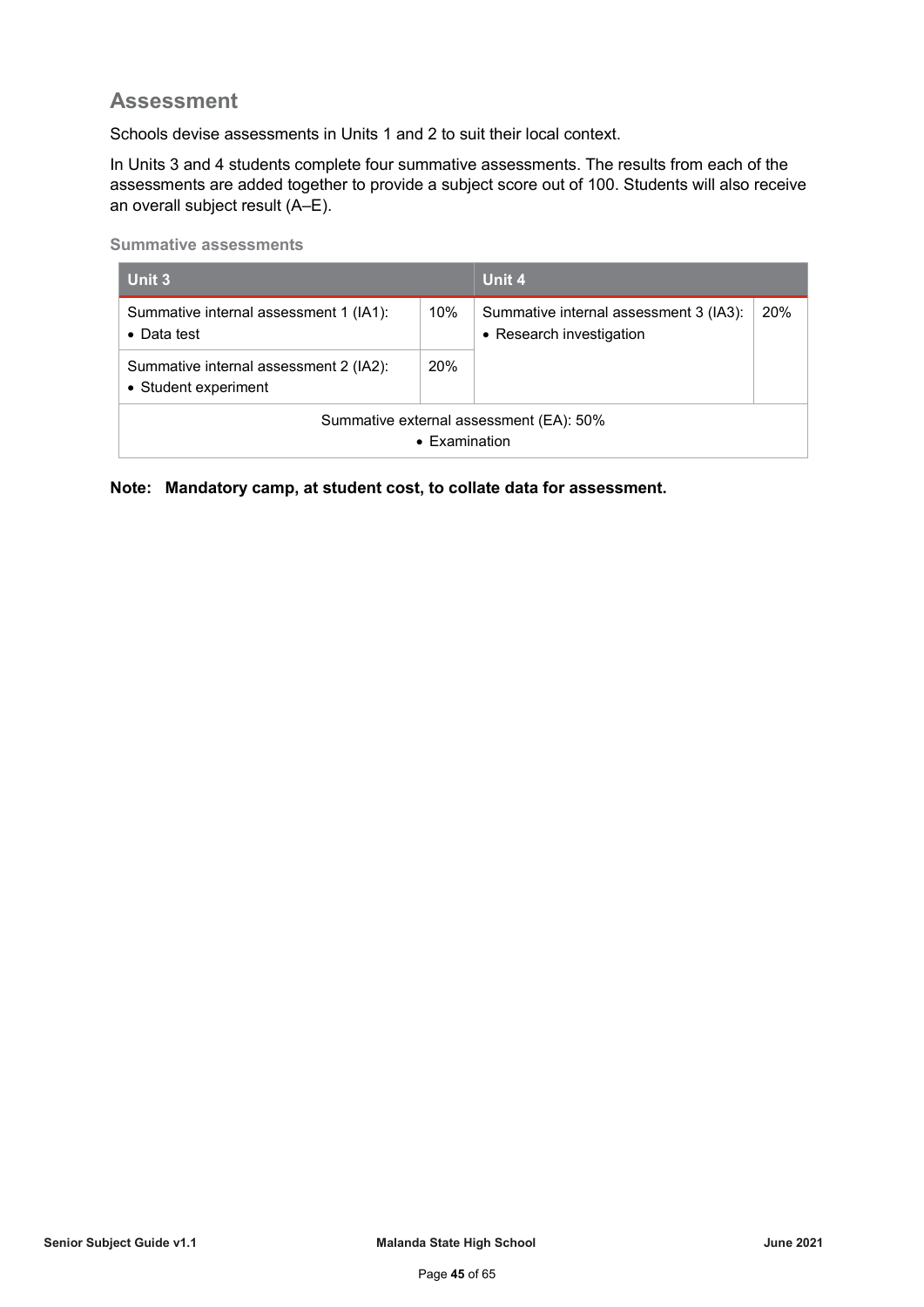### **Chemistry General Senior Subject <b>General General**

Chemistry is the study of materials and their properties and structure.

Students study atomic theory, chemical bonding, and the structure and properties of elements and compounds. They explore intermolecular forces, gases, aqueous solutions, acidity and rates of reaction. They study equilibrium processes and redox reactions. They explore organic chemistry, synthesis and design to examine the characteristic chemical properties and chemical reactions displayed by different classes of organic compounds.

Students develop their appreciation of chemistry and its usefulness; understanding of chemical theories, models and chemical systems; expertise in conducting scientific investigations. They critically evaluate and debate scientific arguments and claims in order to solve problems and generate informed, responsible and ethical conclusions, and communicate chemical understanding and findings through the use of appropriate representations, language and nomenclature.

Students learn and apply aspects of the knowledge and skills of the discipline (thinking, experimentation, problem-solving and research skills), understand how it works and how it may impact society.

### **Pathways**

A course of study in Chemistry can establish a basis for further education and employment in the fields of forensic science, environmental science, engineering, medicine, pharmacy and sports science.

### **Objectives**

By the conclusion of the course of study, students will:

- describe and explain scientific concepts, theories, models and systems and their limitations
- apply understanding of scientific concepts, theories, models and systems within their limitations
- analyse evidence
- interpret evidence
- investigate phenomena
- evaluate processes, claims and conclusions
- communicate understandings, findings, arguments and conclusions.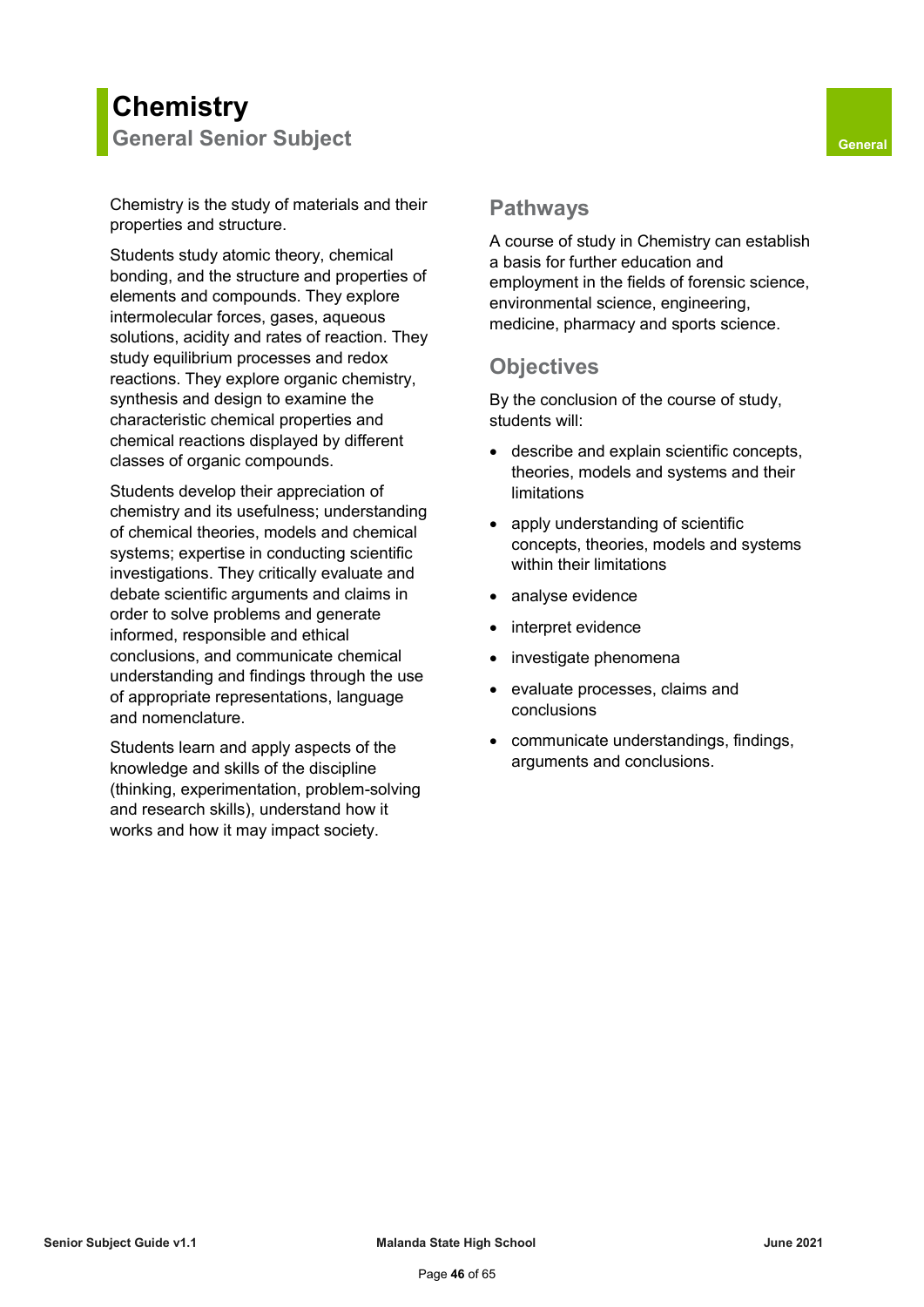### **Structure**

| Unit 1                                                                                                                                                                                                                                   | Unit 2                                                                                                                                                              | Unit 3                                                                                                         | Unit 4                                                                                                                            |
|------------------------------------------------------------------------------------------------------------------------------------------------------------------------------------------------------------------------------------------|---------------------------------------------------------------------------------------------------------------------------------------------------------------------|----------------------------------------------------------------------------------------------------------------|-----------------------------------------------------------------------------------------------------------------------------------|
| <b>Chemical</b><br>fundamentals -<br>structure, properties<br>and reactions<br>• Properties and<br>structure of atoms<br>• Properties and<br>structure of materials<br>• Chemical reactions<br>-reactants, products<br>and energy change | <b>Molecular</b><br>interactions and<br>reactions<br>• Intermolecular forces<br>and gases<br>• Aqueous solutions<br>and acidity<br>• Rates of chemical<br>reactions | Equilibrium, acids<br>and redox reactions<br>• Chemical equilibrium<br>systems<br>• Oxidation and<br>reduction | Structure, synthesis<br>and design<br>• Properties and<br>structure of organic<br>materials<br>• Chemical synthesis<br>and design |

### **Assessment**

Schools devise assessments in Units 1 and 2 to suit their local context.

In Units 3 and 4 students complete four summative assessments. The results from each of the assessments are added together to provide a subject score out of 100. Students will also receive an overall subject result (A–E).

#### **Summative assessments**

| Unit 3                                                         |     | Unit 4                                                             |     |
|----------------------------------------------------------------|-----|--------------------------------------------------------------------|-----|
| Summative internal assessment 1 (IA1):<br>$\bullet$ Data test  | 10% | Summative internal assessment 3 (IA3):<br>• Research investigation | 20% |
| Summative internal assessment 2 (IA2):<br>• Student experiment | 20% |                                                                    |     |
| Summative external assessment (EA): 50%<br>• Examination       |     |                                                                    |     |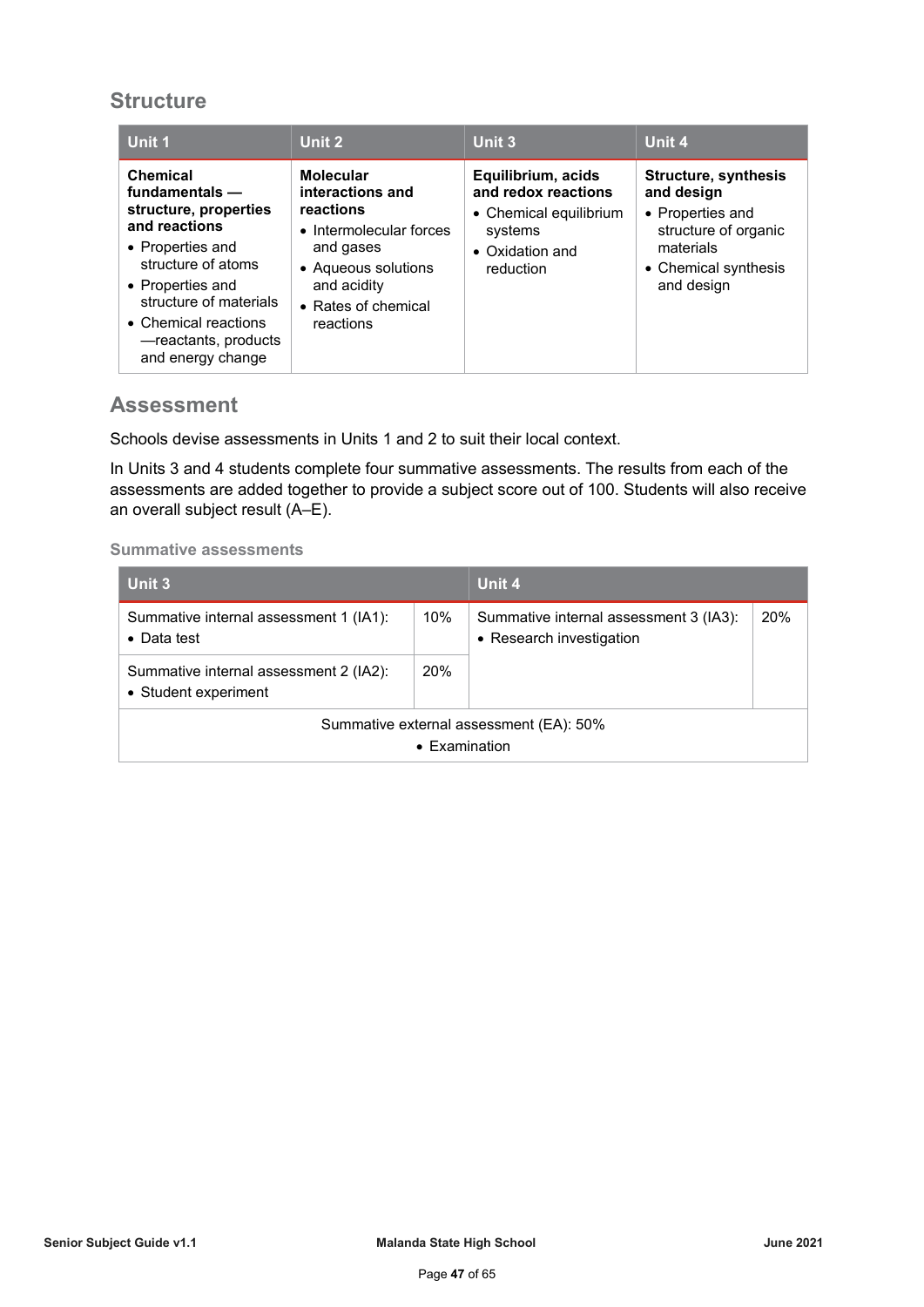### **Physics General Senior Subject <b>General General**

Physics provides opportunities for students to engage with classical and modern understandings of the universe.

Students learn about the fundamental concepts of thermodynamics, electricity and nuclear processes; and about the concepts and theories that predict and describe the linear motion of objects. Further, they explore how scientists explain some phenomena using an understanding of waves. They engage with the concept of gravitational and electromagnetic fields, and the relevant forces associated with them. They study modern physics theories and models that, despite being counterintuitive, are fundamental to our understanding of many common observable phenomena.

Students develop appreciation of the contribution physics makes to society: understanding that diverse natural phenomena may be explained, analysed and predicted using concepts, models and theories that provide a reliable basis for action; and that matter and energy interact in physical systems across a range of scales. They understand how models and theories are refined, and new ones developed in physics; investigate phenomena and solve problems; collect and analyse data; and interpret evidence. Students use accurate and precise measurement, valid and reliable evidence, and scepticism and intellectual rigour to evaluate claims; and communicate physics understanding, findings, arguments and conclusions using appropriate representations, modes and genres.

Students learn and apply aspects of the knowledge and skills of the discipline (thinking, experimentation, problem-solving and research skills), understand how it works and how it may impact society.

### **Pathways**

A course of study in Physics can establish a basis for further education and employment in the fields of science, engineering, medicine and technology.

### **Objectives**

By the conclusion of the course of study, students will:

- describe and explain scientific concepts, theories, models and systems and their limitations
- apply understanding of scientific concepts, theories, models and systems within their limitations
- analyse evidence
- interpret evidence
- investigate phenomena
- evaluate processes, claims and conclusions
- communicate understandings, findings, arguments and conclusions.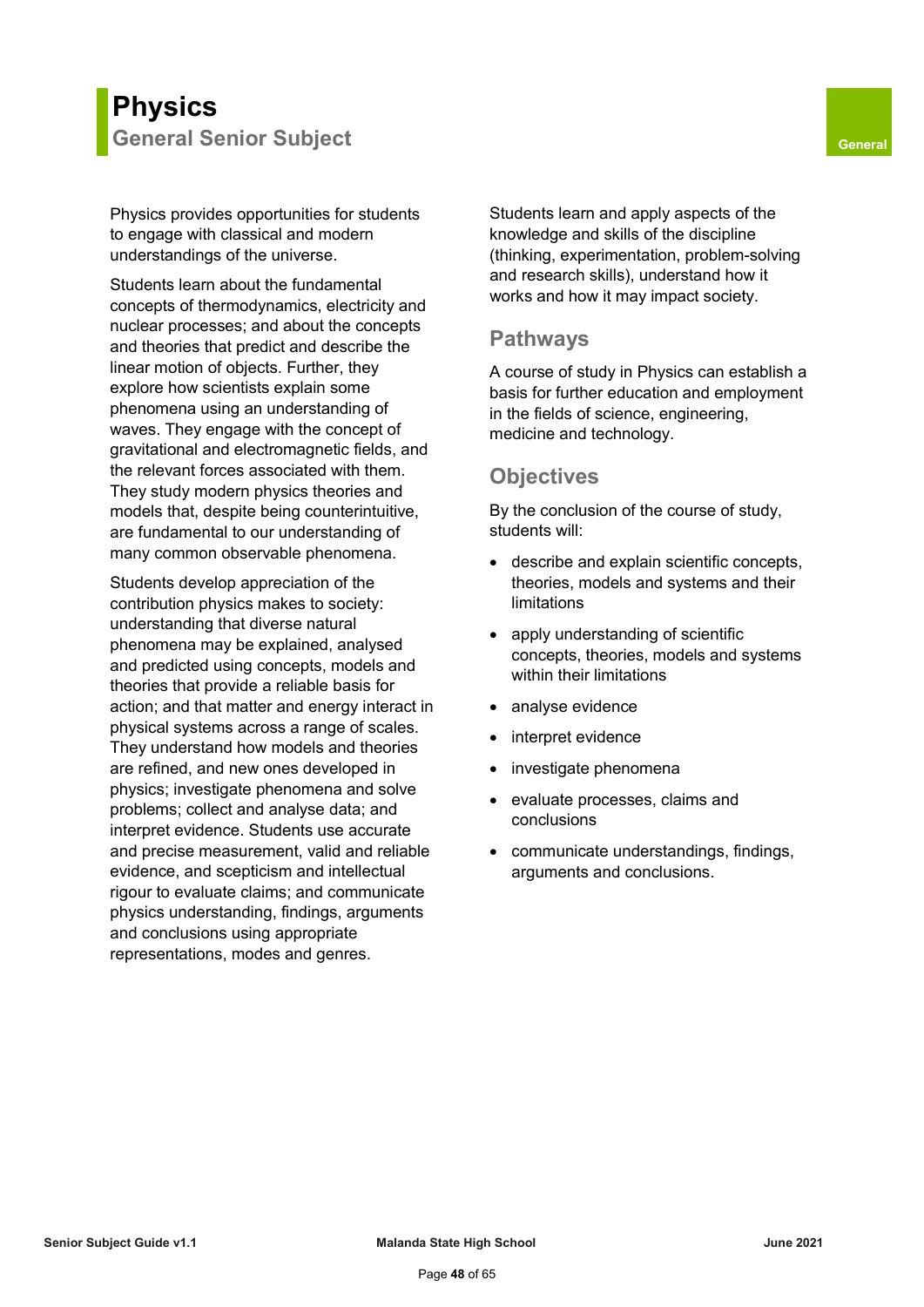### **Structure**

| Unit 1                                                                                        | Unit 2                                          | Unit 3                                     | Unit 4                                                           |
|-----------------------------------------------------------------------------------------------|-------------------------------------------------|--------------------------------------------|------------------------------------------------------------------|
| Thermal, nuclear and<br>electrical physics                                                    | Linear motion and<br>waves                      | <b>Gravity and</b><br>electromagnetism     | <b>Revolutions in</b><br>modern physics                          |
| • Heating processes<br>• Ionising radiation and<br>nuclear reactions<br>• Electrical circuits | • Linear motion and<br>force<br>$\bullet$ Waves | • Gravity and motion<br>• Electromagnetism | • Special relativity<br>• Quantum theory<br>• The Standard Model |

### **Assessment**

Schools devise assessments in Units 1 and 2 to suit their local context.

In Units 3 and 4 students complete four summative assessments. The results from each of the assessments are added together to provide a subject score out of 100. Students will also receive an overall subject result (A–E).

#### **Summative assessments**

| Unit 3                                                           |            | Unit 4                                                             |     |
|------------------------------------------------------------------|------------|--------------------------------------------------------------------|-----|
| Summative internal assessment 1 (IA1):<br>$\bullet$ Data test    | 10%        | Summative internal assessment 3 (IA3):<br>• Research investigation | 20% |
| Summative internal assessment 2 (IA2):<br>• Student experiment   | <b>20%</b> |                                                                    |     |
| Summative external assessment (EA): 50%<br>$\bullet$ Examination |            |                                                                    |     |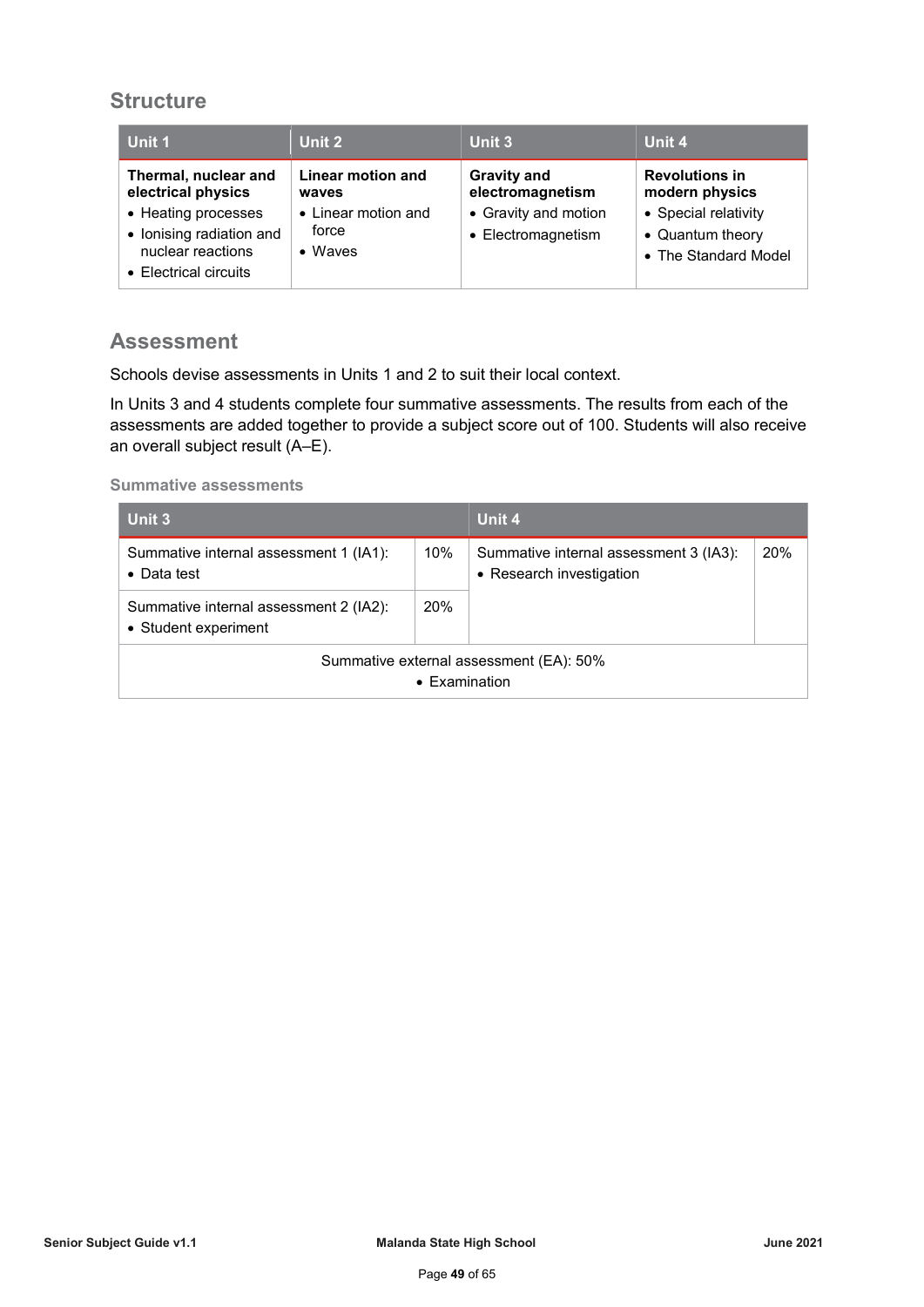### **Science in Practice**

**Applied Senior Subject <b>Applied** Senior Subject **Applied** 

Science in Practice develops critical thinking skills through the evaluation of claims using systematic reasoning and an enhanced scientific understanding of the natural and physical world.

Students learn through a contextual interdisciplinary approach that includes aspects of at least two science disciplines — Biology, Chemistry, Earth and Environmental Science or Physics. They are encouraged to become scientifically literate, that is, to develop a way of thinking and of viewing and interacting with the world that engages the practical and analytical approaches of scientific inquiry.

Students plan investigations, analyse research and evaluate evidence. They engage in practical activities, such as experiments and hands-on investigations. Through investigations they develop problem-solving skills that are transferable to new situations and a deeper understanding of the nature of science.

### **Pathways**

A course of study in Science in Practice is inclusive and caters for a wide range of students with a variety of backgrounds, interests and career aspirations. It can establish a basis for further education and employment in many fields, e.g. animal welfare, food technology, forensics, health and medicine, the pharmaceutical industry, recreation and tourism, research, and the resources sector.

### **Objectives**

By the conclusion of the course of study students should:

- describe and explain scientific facts, concepts and phenomena in a range of situations
- describe and explain scientific skills, techniques, methods and risks
- analyse data, situations and relationships
- apply scientific knowledge, understanding and skills to generate solutions
- communicate using scientific terminology, diagrams, conventions and symbols
- plan scientific activities and investigations
- evaluate reliability and validity of plans and procedures, and data and information
- draw conclusions, and make decisions and recommendations using scientific evidence.

### **Structure**

The Science in Practice course is designed around core topics and at least three electives.

| <b>Core topics</b>                                                                                                       | <b>Electives</b>                                                                                                                                     |
|--------------------------------------------------------------------------------------------------------------------------|------------------------------------------------------------------------------------------------------------------------------------------------------|
| • Scientific literacy and working scientifically<br>• Workplace health and safety<br>• Communication and self-management | • Science for the workplace<br>• Resources, energy and sustainability<br>• Health and lifestyles<br>$\bullet$ Environments<br>• Discovery and change |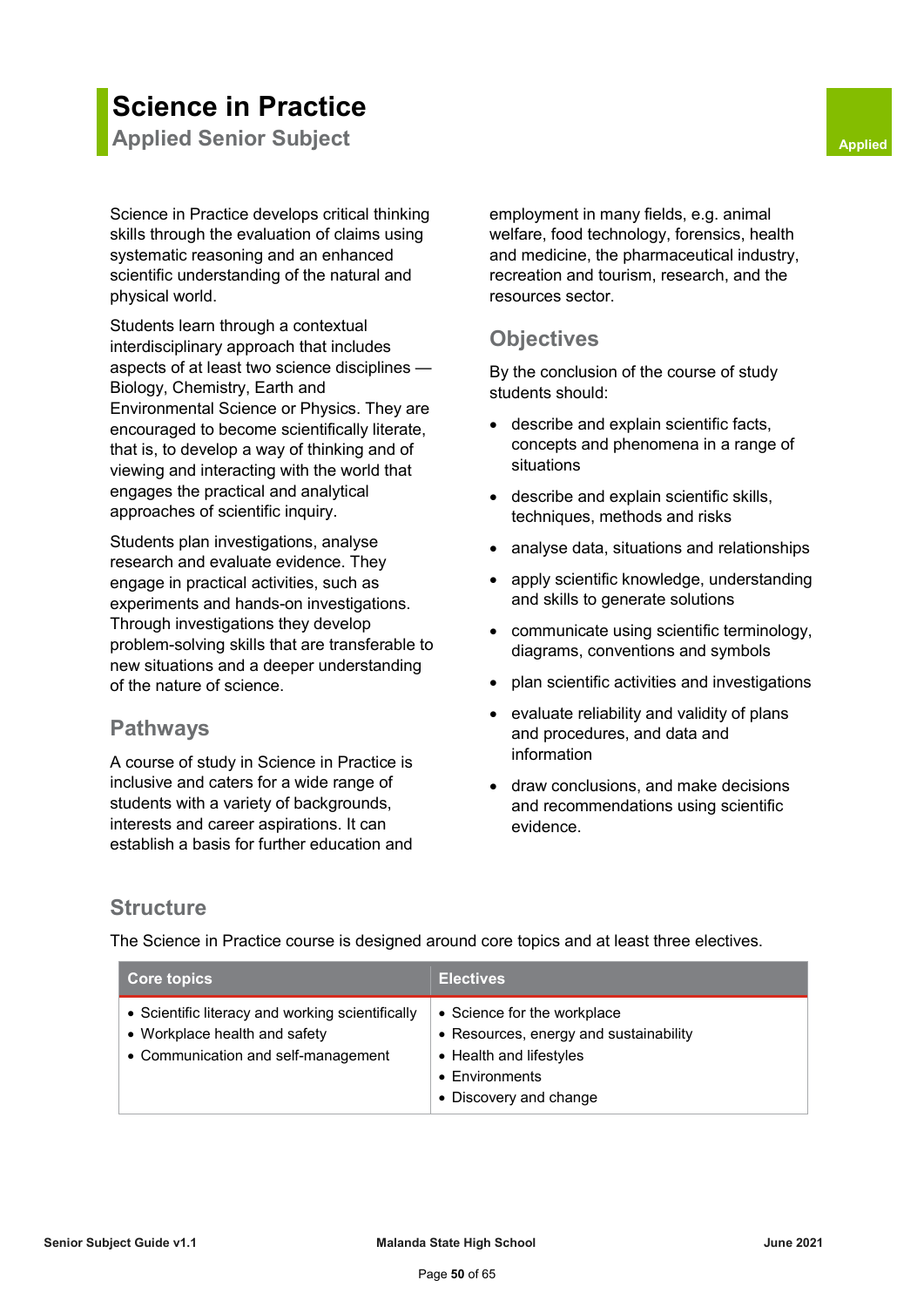### **Assessment**

For Science in Practice, assessment from Units 3 and 4 is used to determine the student's exit result, and consists of four instruments, including:

- at least one investigation based on primary data
- a range of assessment instruments that includes no more than two assessment instruments from any one technique.

| <b>Project</b>                                                                                                                                                                                                                                                                                                                                                 | Investigation                                                                                                                                                                                                                                        | <b>Collection of</b><br>work                                                                                                                                                                                                                                                                                                                                                                                              | <b>Extended response</b>                                                                                                                                                                                                        | <b>Examination</b>                                                                                      |
|----------------------------------------------------------------------------------------------------------------------------------------------------------------------------------------------------------------------------------------------------------------------------------------------------------------------------------------------------------------|------------------------------------------------------------------------------------------------------------------------------------------------------------------------------------------------------------------------------------------------------|---------------------------------------------------------------------------------------------------------------------------------------------------------------------------------------------------------------------------------------------------------------------------------------------------------------------------------------------------------------------------------------------------------------------------|---------------------------------------------------------------------------------------------------------------------------------------------------------------------------------------------------------------------------------|---------------------------------------------------------------------------------------------------------|
| A response to a<br>single task,<br>situation and/or<br>scenario.                                                                                                                                                                                                                                                                                               | A response that<br>includes locating<br>and using<br>information<br>beyond<br>students' own<br>knowledge and<br>the data they<br>have been<br>given.                                                                                                 | A response to a<br>series of tasks<br>relating to a<br>single topic in a<br>module of work.                                                                                                                                                                                                                                                                                                                               | A technique that<br>assesses the<br>interpretation,<br>analysis/examination<br>and/or evaluation of<br>ideas and<br>information in<br>provided stimulus<br>materials.                                                           | A response<br>that answers a<br>number of<br>provided<br>questions,<br>scenarios<br>and/or<br>problems. |
| At least two<br>different<br>components from<br>the following:<br>• written: 500-900<br>words<br>• spoken: $2\frac{1}{2} - 3\frac{1}{2}$<br>minutes<br>• multimodal<br>- non-<br>presentation: 8<br>A4 pages max<br>(or equivalent)<br>- presentation:<br>3–6 minutes<br>• performance:<br>continuous class<br>time<br>• product:<br>continuous class<br>time. | Presented in one<br>of the following<br>modes:<br>$\bullet$ written: 600-<br>1000 words<br>$\bullet$ spoken: 3-4<br>minutes<br>• multimodal<br>$-$ non-<br>presentation:<br>10 A4 pages<br>max (or<br>equivalent)<br>- presentation:<br>4-7 minutes. | At least three<br>different<br>components<br>from the<br>following:<br>$\bullet$ written: 200-<br>300 words<br>• spoken: $1\frac{1}{2}$ –<br>$2\frac{1}{2}$ minutes<br>• multimodal<br>$-$ non-<br>presentation:<br>6 A4 pages<br>max (or<br>equivalent)<br>- presentation:<br>2-3 minutes<br>• performance:<br>continuous<br>class time<br>$\bullet$ test:<br>$-20 - 30$<br>minutes<br>$-50 - 250$<br>words per<br>item. | Presented in one of<br>the following modes:<br>• written: 600-1000<br>words<br>$\bullet$ spoken: 3-4<br>minutes<br>• multimodal<br>- non-presentation:<br>10 A4 pages max<br>(or equivalent)<br>- presentation: 4-7<br>minutes. | $60 - 90$<br>$\bullet$<br>minutes<br>$50 - 250$<br>$\bullet$<br>words per<br>item                       |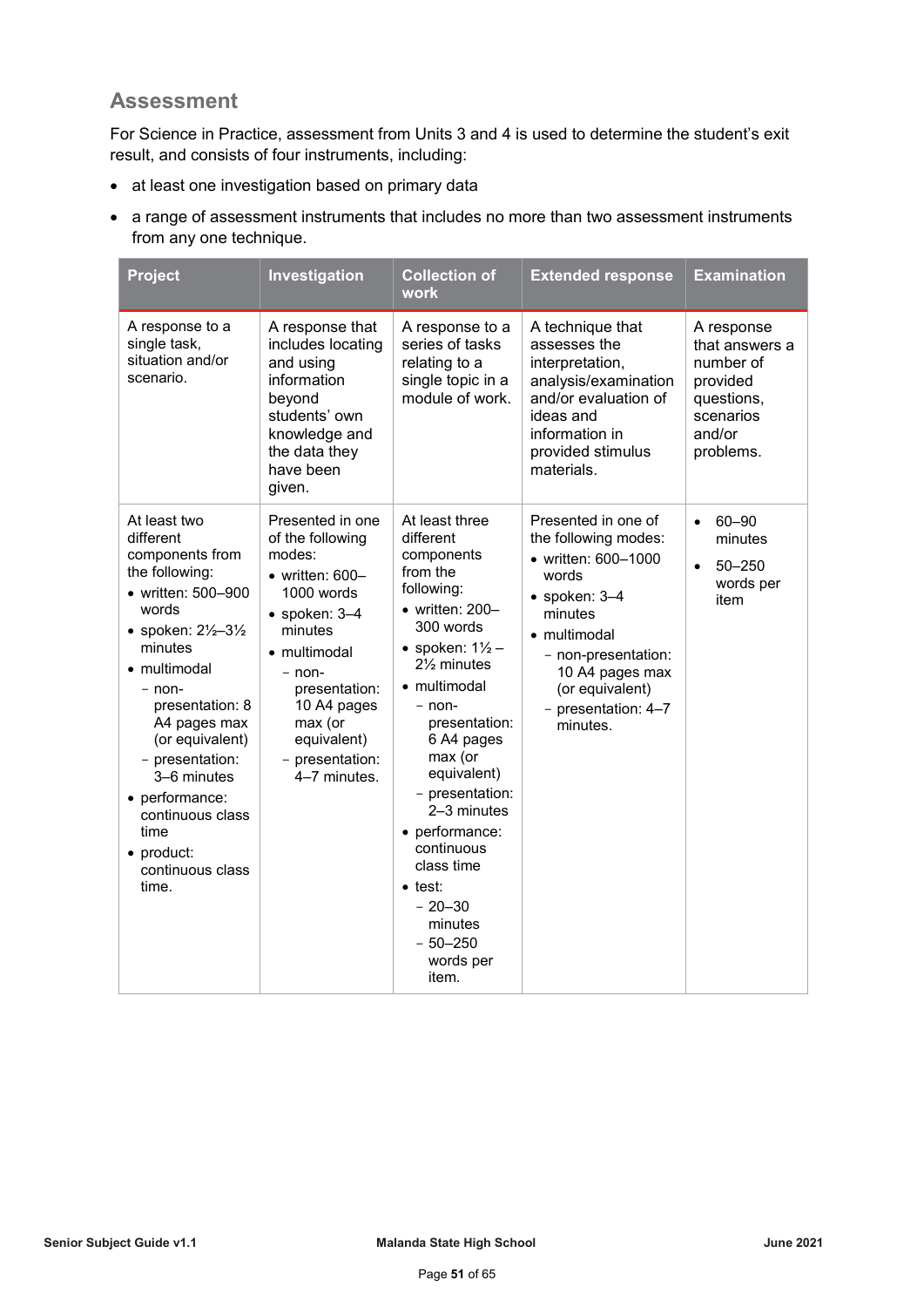### **Visual Arts in Practice**

**Applied Senior Subject <b>Applied** Senior Subject **Applied** 

Visual Arts in Practice focuses on students engaging in art-making processes and making virtual or physical visual artworks. Visual artworks are created for a purpose and in response to individual, group or community needs.

Students explore and apply the materials, technologies and techniques used in artmaking. They use information about design elements and principles to influence their own aesthetic and guide how they view others' works. They also investigate information about artists, art movements and theories, and use the lens of a context to examine influences on art-making.

Students reflect on both their own and others' art-making processes. They integrate skills to create artworks and evaluate aesthetic choices. Students decide on the best way to convey meaning through communications and artworks. They learn and apply safe visual art practices.

### **Pathways**

A course of study in Visual Arts in Practice can establish a basis for further education and employment in a range of fields, including design, styling, decorating,

illustrating, drafting, visual merchandising, make-up artistry, advertising, game design, photography, animation or ceramics.

### **Objectives**

By the conclusion of the course of study, students should:

- recall terminology and explain art-making processes
- interpret information about concepts and ideas for a purpose
- demonstrate art-making processes required for visual artworks
- apply art-making processes, concepts and ideas
- analyse visual art-making processes for particular purposes
- use language conventions and features to achieve particular purposes
- generate plans and ideas and make decisions
- create communications that convey meaning to audiences
- evaluate art-making processes, concepts and ideas

### **Structure**

The Visual Arts in Practice course is designed around core and elective topics.

| Unit 1                                                                                                                                                                                                                                                    | Unit 2                                                                                                                                                                                                                                                                           | Unit 3                                                                                                                                                                                | Unit 4                                                                                                                                                                                                                                               |
|-----------------------------------------------------------------------------------------------------------------------------------------------------------------------------------------------------------------------------------------------------------|----------------------------------------------------------------------------------------------------------------------------------------------------------------------------------------------------------------------------------------------------------------------------------|---------------------------------------------------------------------------------------------------------------------------------------------------------------------------------------|------------------------------------------------------------------------------------------------------------------------------------------------------------------------------------------------------------------------------------------------------|
| <b>2D Painting</b><br>Module 1: Eyes on the Prize<br>This module examines the<br>role of the Art Prize in<br>fostering the Arts within<br>Australia, focusing on the<br>creation of a 2D painted<br>work for a specific selected<br>Australian Art Prize. | <b>3D Sculpture</b><br><b>Module 2: Sculpture Vulture</b><br>This module explores 3D<br>artworks and art for public<br>spaces focusing on RADF<br>grant applications and<br>community consultation in<br>the creation of sculptural<br>artworks for a specific site or<br>event. | 2D Printmaking<br><b>Module 3: Print Mania</b><br>This module explores the<br>world of Art and business<br>through relief, intaglio and<br>screen-printing printmaking<br>techniques. | <b>3D Wheel Thrown</b><br><b>Ceramics</b><br><b>Module 4: Ceramic Culture</b><br>This module explores the<br>role of the studio ceramicist<br>with a focus on both hand-<br>built and thrown clay<br>techniques used to create<br>ceramics artworks. |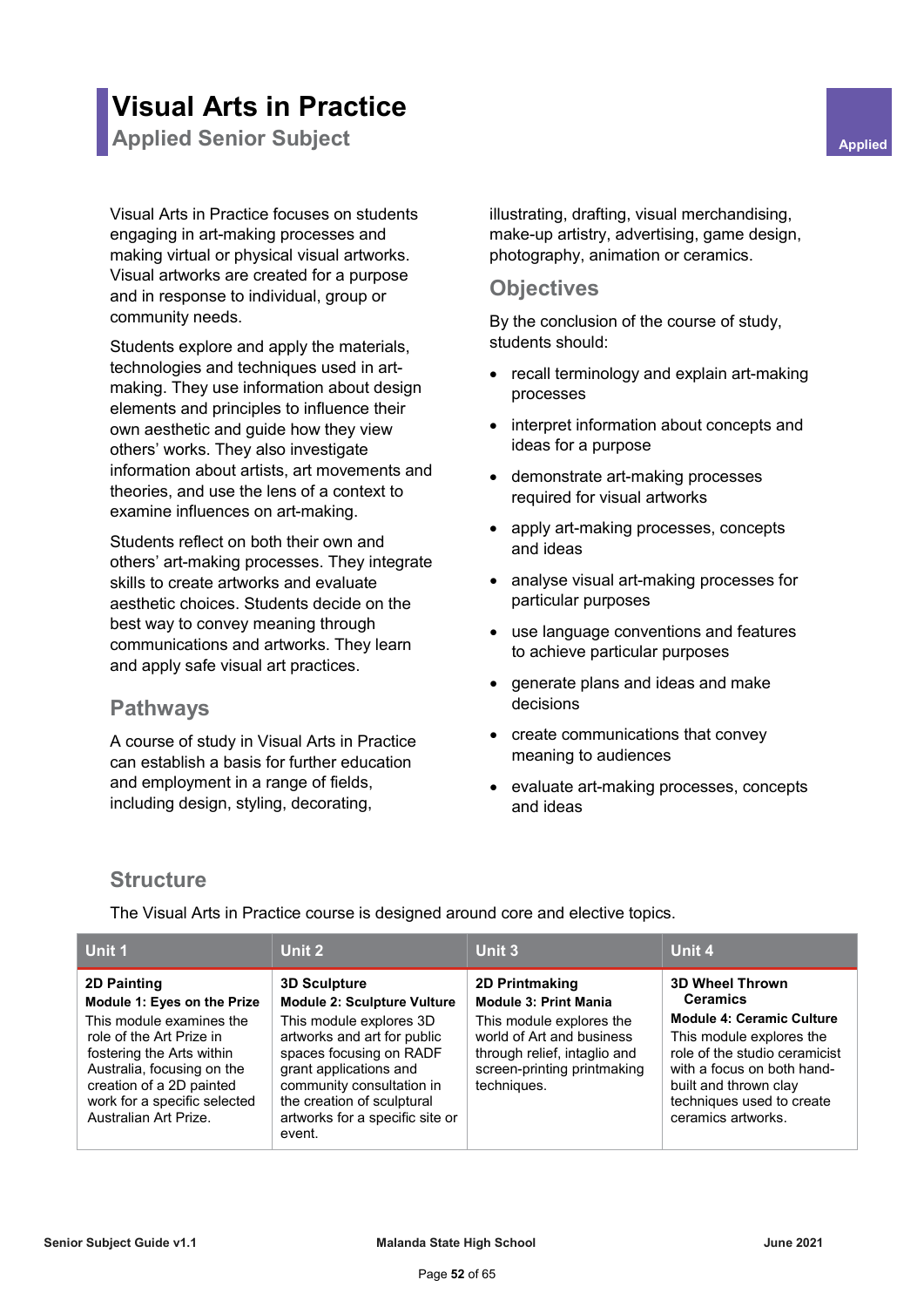### **Assessment**

For Visual Arts in Practice, assessment from Units 3 and 4 is used to determine the student's exit result, and consists of four instruments, including:

- at least two projects, with at least one project arising from community connections
- at least one product (composition), separate to an assessable component of a project.

| <b>Project</b>                                                                                                                                                                                                                                                                                                                         | <b>Product</b>                                                                                           | <b>Extended response</b>                                                                                                                                                                                                     | Investigation                                                                                                                                                                                                                |
|----------------------------------------------------------------------------------------------------------------------------------------------------------------------------------------------------------------------------------------------------------------------------------------------------------------------------------------|----------------------------------------------------------------------------------------------------------|------------------------------------------------------------------------------------------------------------------------------------------------------------------------------------------------------------------------------|------------------------------------------------------------------------------------------------------------------------------------------------------------------------------------------------------------------------------|
| A response to a single<br>task, situation and/or<br>scenario.                                                                                                                                                                                                                                                                          | A technique that<br>assesses the<br>application of idenified<br>skills to the production<br>of artworks. | A technique that<br>assesses the<br>interpretation,<br>analysis/examination<br>and/or evaluation of<br>ideas and information<br>in provided stimulus<br>materials.                                                           | A response that<br>includes locating and<br>using information<br>beyond students' own<br>knowledge and the<br>data they have been<br>given.                                                                                  |
| A project consists of:<br>• a product component:<br>variable conditions<br>• at least one different<br>component from the<br>following<br>- written: 500-900<br>words<br>- spoken: $2\frac{1}{2} - 3\frac{1}{2}$<br>minutes<br>- multimodal<br>non-presentation:<br>8 A4 pages max<br>(or equivalent)<br>presentation: 3-6<br>minutes. | • variable conditions                                                                                    | Presented in one of the<br>following modes:<br>• written: 600-1000<br>words<br>• spoken: 3-4 minutes<br>$\bullet$ multimodal<br>- non-presentation:<br>10 A4 pages max<br>(or equivalent)<br>- presentation: 4-7<br>minutes. | Presented in one of the<br>following modes:<br>• written: 600-1000<br>words<br>• spoken: 3-4 minutes<br>$\bullet$ multimodal<br>- non-presentation:<br>10 A4 pages max<br>(or equivalent)<br>- presentation: 4-7<br>minutes. |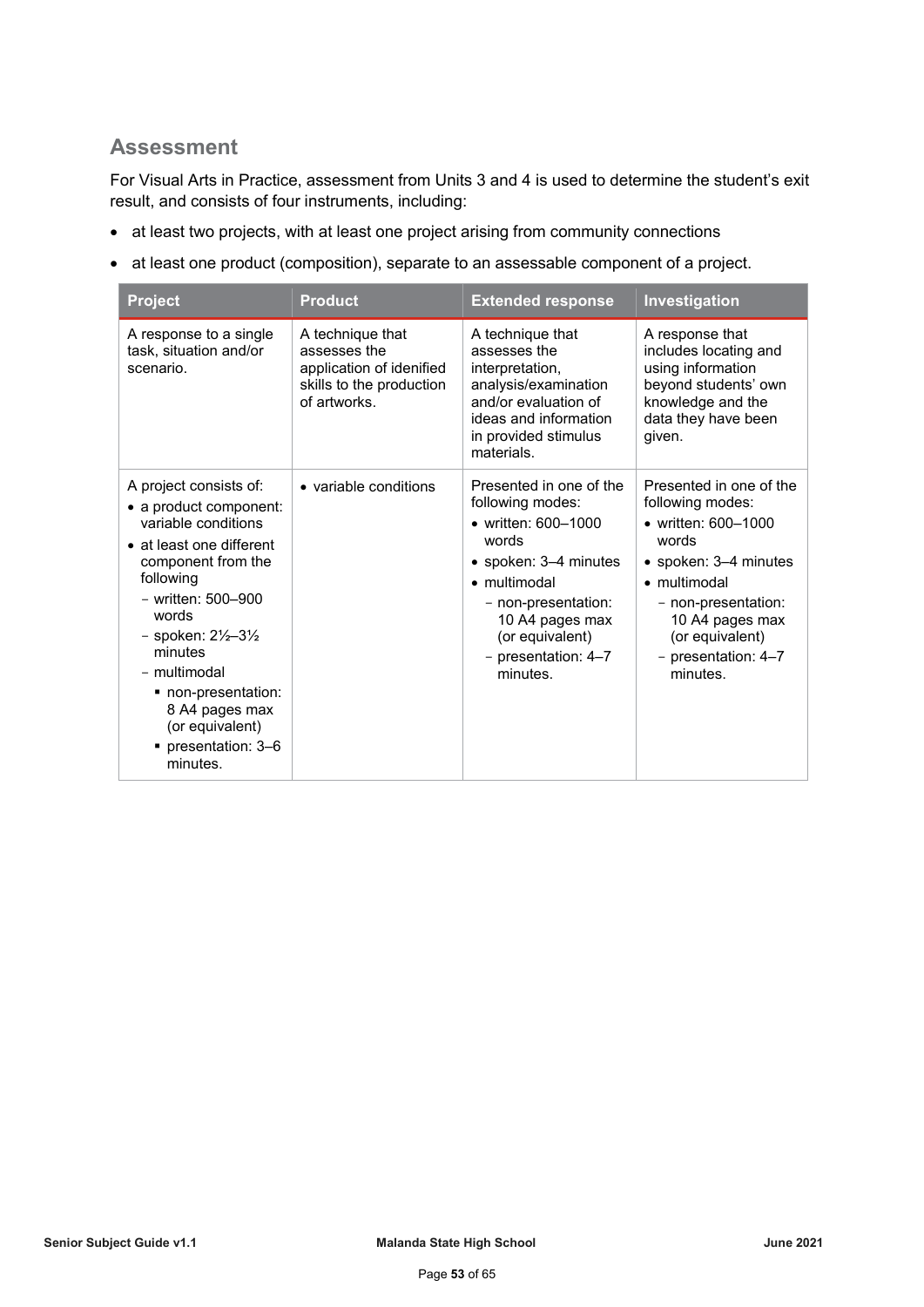## **VET COURSES**

### **Code of Practice**

#### **Preamble**

Malanda State High School is a Registered Training Organisation (RTO) and discharges its responsibilities for compliance with the *Australian Quality Training Framework Standards for Registered Training Organisations.* This includes a commitment to recognise training qualifications issued by other Registered Training Organisations. The school is registered to deliver a range of Vocational Education and Training programs under the direction of the Queensland Studies Authority (QSA) and Australian Skills Quality Authority (ASQA).

The mission of the school as an RTO is to deliver quality training across a range of selected industry areas in accordance with the National Training Packages and State Accredited Courses. Malanda State High School reserves the right to amend the code of practice to suit the needs of the training organisation as required. All amendments will be in accordance with legislation covering RTOs.

#### **Legislative Requirements**

Malanda State High School will meet all legislative requirements of State and Federal government. In particular, Workplace Health and Safety, Workplace Relations and Vocational Placements standards will be met at all times.

#### **Access and Equity**

All students will be recruited in an ethical and responsible manner and consistent with the requirements of the curriculum or National Training Package. Our Access and Equity Policy ensures that student selection decisions comply with equal opportunity legislation.

Appropriate, qualified staff will assess the extent to which the applicant is likely to achieve the stated competency standards and outcomes of the course, based on their qualifications and experience.

#### **Quality Management Focus**

Malanda State High School has a commitment to providing a quality service and a focus on continuous improvement. We value feedback from students, staff and employers for incorporation into future programs.

#### **Client Service**

We have sound management practices to ensure effective client service. In particular, we have client service standards to ensure timely issue of student assessment results and qualifications. These will be appropriate to the competence achieved and issued in accordance with national guidelines.

Our quality focus includes a Recognition of Prior Learning, a fair and equitable Refund Policy, a Complaint and Appeal Policy, an Access and Equity Policy and student welfare and guidance services. Where necessary, arrangements will be made for those clients requiring literacy and/or numeracy support programs. We will take every opportunity to ensure that this information is disseminated, understood and valued by personnel and clients.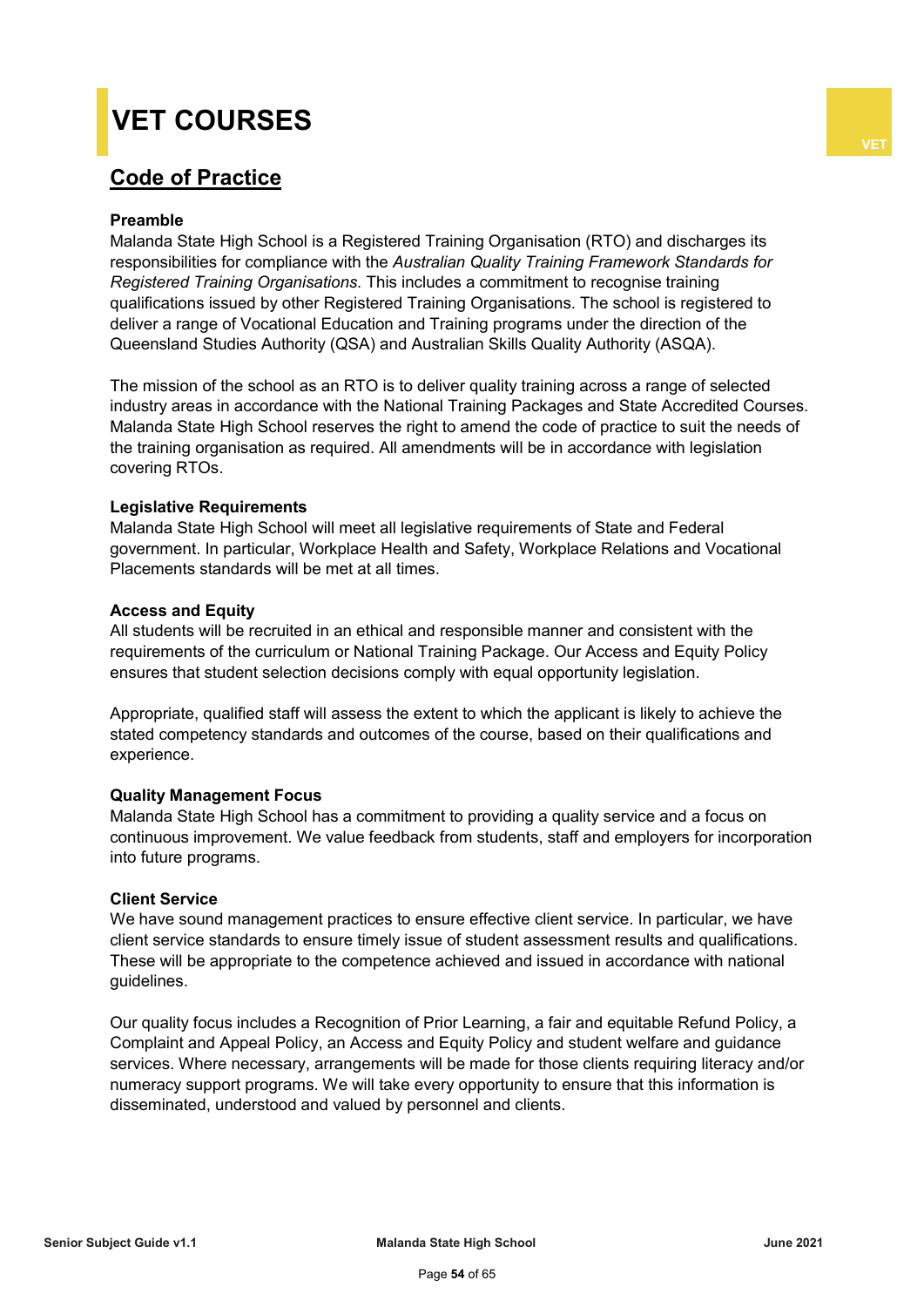Our student information will ensure that all charges are known to students before enrolment, that the course content and assessment procedures are explained and that vocational outcomes are outlined.

#### **Internal Review**

Malanda State High School has a system of internal review which occurs each year. Meetings are held annually with representatives and employers from the relevant industry areas, students and staff. Reports are tabled and feedback documented. The internal review process assists in the development of quality training and assessment.

#### **External Review**

Malanda State High School has agreed to participate in external monitoring and audit. This covers random quality audits, audit following complaint and audit for the purpose of registration.

#### **Management and Administration**

Malanda State High School has policies and management strategies, which ensure sound financial and administrative practices. Management guarantees the organisation's sound financial position. We have a Refund Policy that is fair and equitable. Student records are managed securely and confidentially and are available for student perusal on request.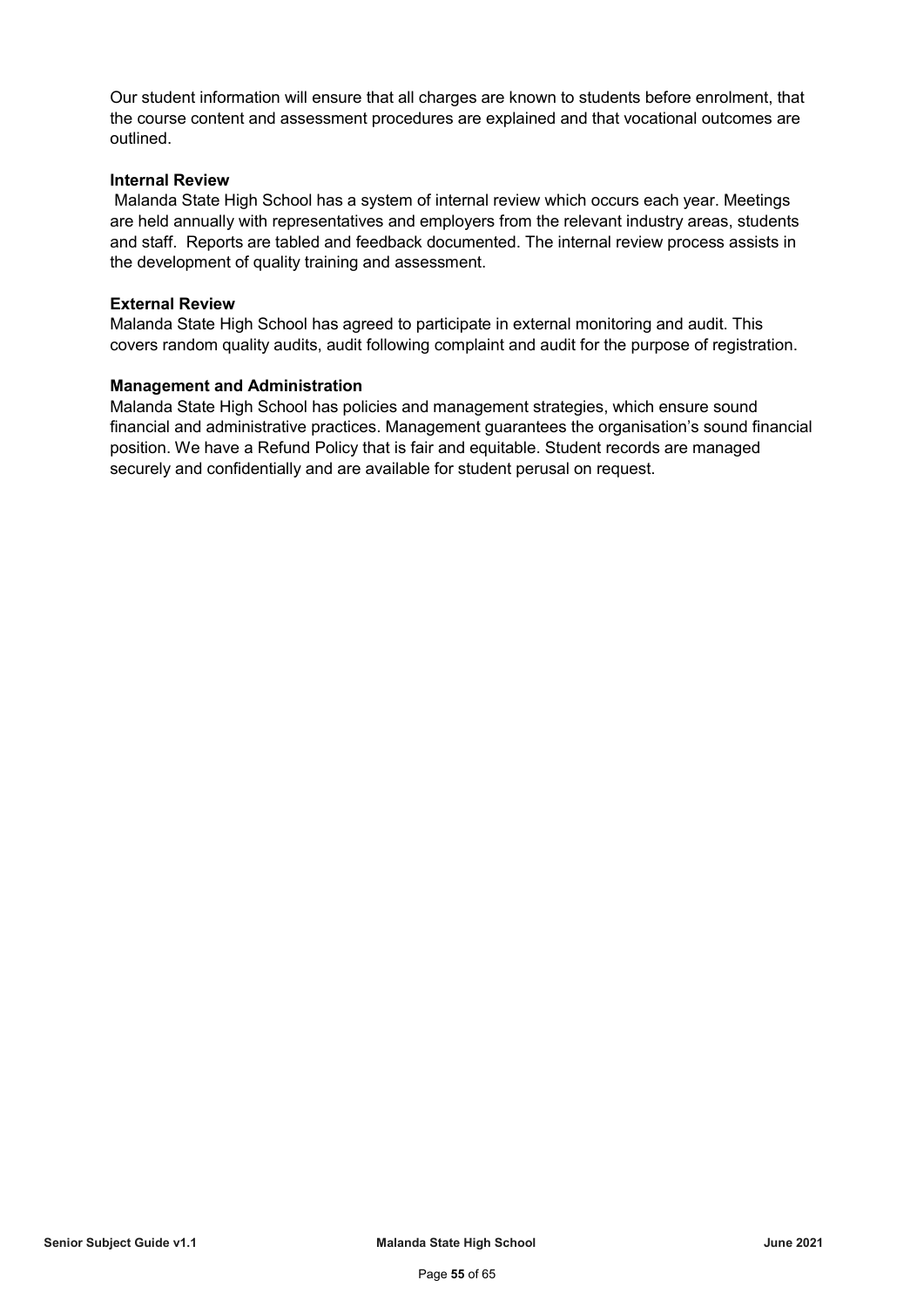# **VET in schools (VETiS)**

Vocational education and training (VET) courses are available to students while they are still at school. This is often referred to as VETiS.

VET is learning which is directly related to work. Nationally recognised qualifications are developed by industry to give people the knowledge and skills they need to work in a particular job.

You can undertake VET at school:

- as part of your school studies delivered and resourced by a school registered training organisation
- by enrolling in a qualification with an external registered training organisation funded either by the Department of Employment, Small Business and Training's VET investment budget or through fee-for-service arrangements i.e. where the student or parent pays for the qualification.
- as a school-based apprentice or trainee.

For more information on VET delivered in schools, visit the [Department of Education's website.](https://education.qld.gov.au/careers/apprentices-and-trainees/vet-in-school) For more information on VET in schools courses funded through the VET investment budget, visit the [VETiS page](https://desbt.qld.gov.au/training/providers/funded/vetis) on this website or [VETiS frequently asked questions.](https://desbt.qld.gov.au/training/training-careers/incentives/vetis/faqs)

### **School-based apprenticeships and traineeships**

School-based apprenticeships and traineeships allow high school students - typically Years 11 and 12 - to work with an employer as paid employees, while studying for their senior certificate. At the same time, students undertake a training qualification with a supervising registered training organisation chosen by both the employer and the student.

A school-based apprentice's or trainee's employment and/or training arrangements must impact on their school timetable for the program to be considered school based.

(Extract from: [https://desbt.qld.gov.au/training/training-careers/incentives/vetis\)](https://desbt.qld.gov.au/training/training-careers/incentives/vetis) (Please see this website to access links referenced above)

### **Malanda SHS's Year 11 2021 external registered training organisation VET providers:**

Multiple VET courses can be studied however VETiS funding can only be accessed for first course. Fees are incurred for any subsequent courses**.**

| <b>Provider</b>          | <b>Certification</b>                                                                | <b>Approximate cost (Fee</b><br>For Service) * |
|--------------------------|-------------------------------------------------------------------------------------|------------------------------------------------|
| <b>TAFE Queensland</b>   | <b>Certificate II Rural Operations</b>                                              | \$4300                                         |
| MiHaven                  | Certificate III Hospitality (Certificate II<br>Hospitality completed in first year) | \$750**                                        |
| <b>Binnacle Training</b> | Certificate III Fitness (Certificate II Sport and<br>Recreation embedded)           | \$365                                          |

\* This cost is only for students who access these courses without VETiS funding.

\*\* VETIS funding covers the cost of the Certificate II Hospitality. The Certificate III Hospitality upgrade will cost all enrolled students approximately \$750.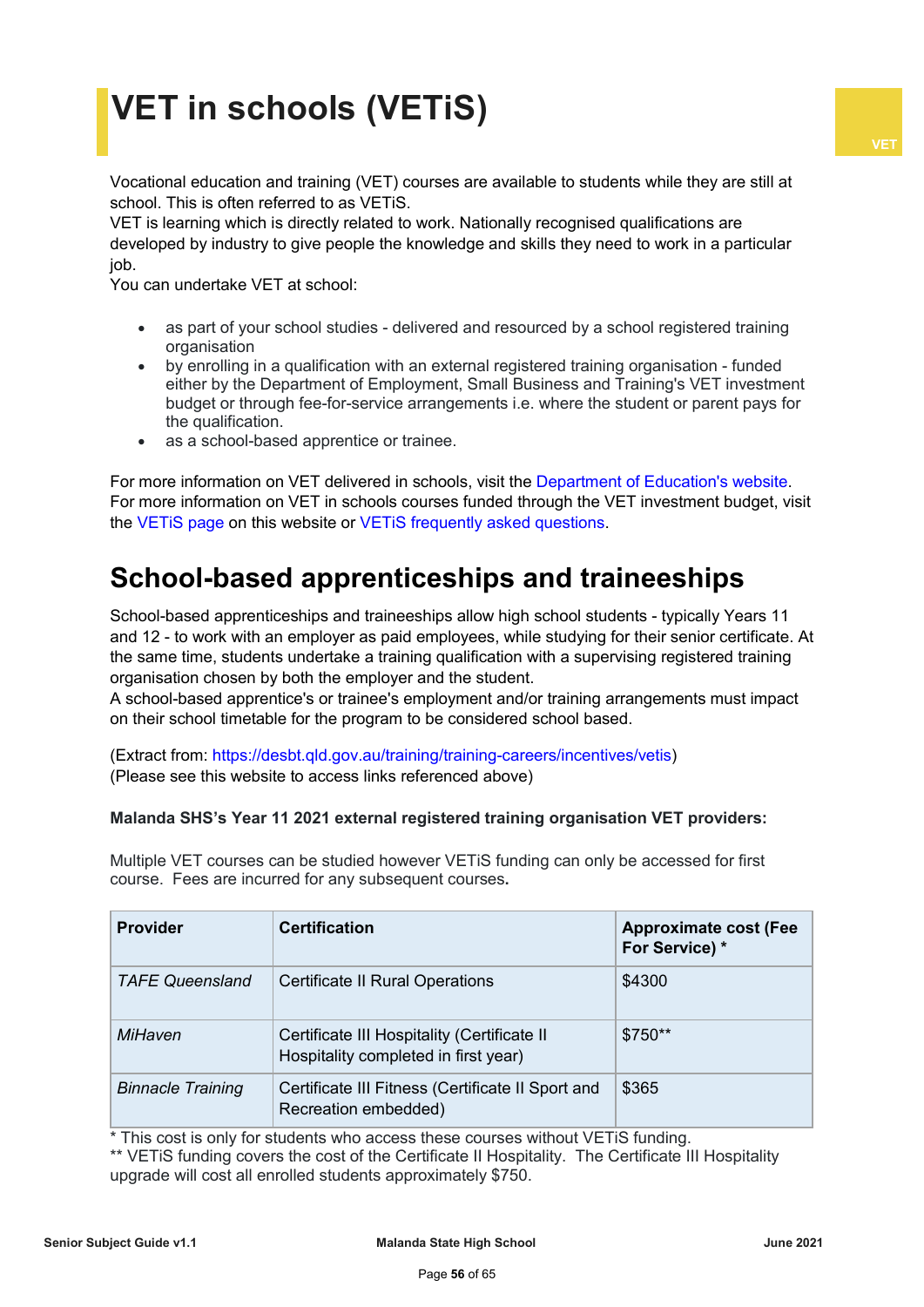

### **AHC21210 Certificate II in Rural Operations**

### **Course Outline**

This qualification provides a general vocational outcome in Rural Operations. Job titles may include but are not limited to: Farm or station hand, Farm or station worker.

This program requires a completion of fifteen units, and is designed to be undertaken over two years (Year 11 and 12). Upon completion participants are awarded AHC21210 Certificate II in Rural Operations.

| <b>Unit Code</b> | <b>Unit Title</b>                                         |
|------------------|-----------------------------------------------------------|
| AHCWRK204        | Work effectively in the industry                          |
| AHCINF202        | Install, maintain and repair farm fencing                 |
| AHCLSK205        | Handle livestock using basic techniques                   |
| AHCLSK206        | Identify and mark livestock                               |
| AHCMOM201        | Operate two-wheel motorbikes                              |
| AHCMOM202        | Operate tractors                                          |
| AHCMOM217        | Operate quad bikes                                        |
| AHCBEK203        | Open and reassemble a beehive                             |
| AHCBEK205        | Prepare and use a bee smoker                              |
| AHCWRK209        | Participate in environmentally sustainable work practices |
| AHCWHS201        | Participate in work health & safety processes             |
| AHCBEK304        | Remove a honey crop from a hive                           |
| AHCBEK312        | Extract honey                                             |
| AHCMOM203        | Operate basic machinery & equipment                       |
| AHCMOM204        | Undertake operational maintenance of machinery            |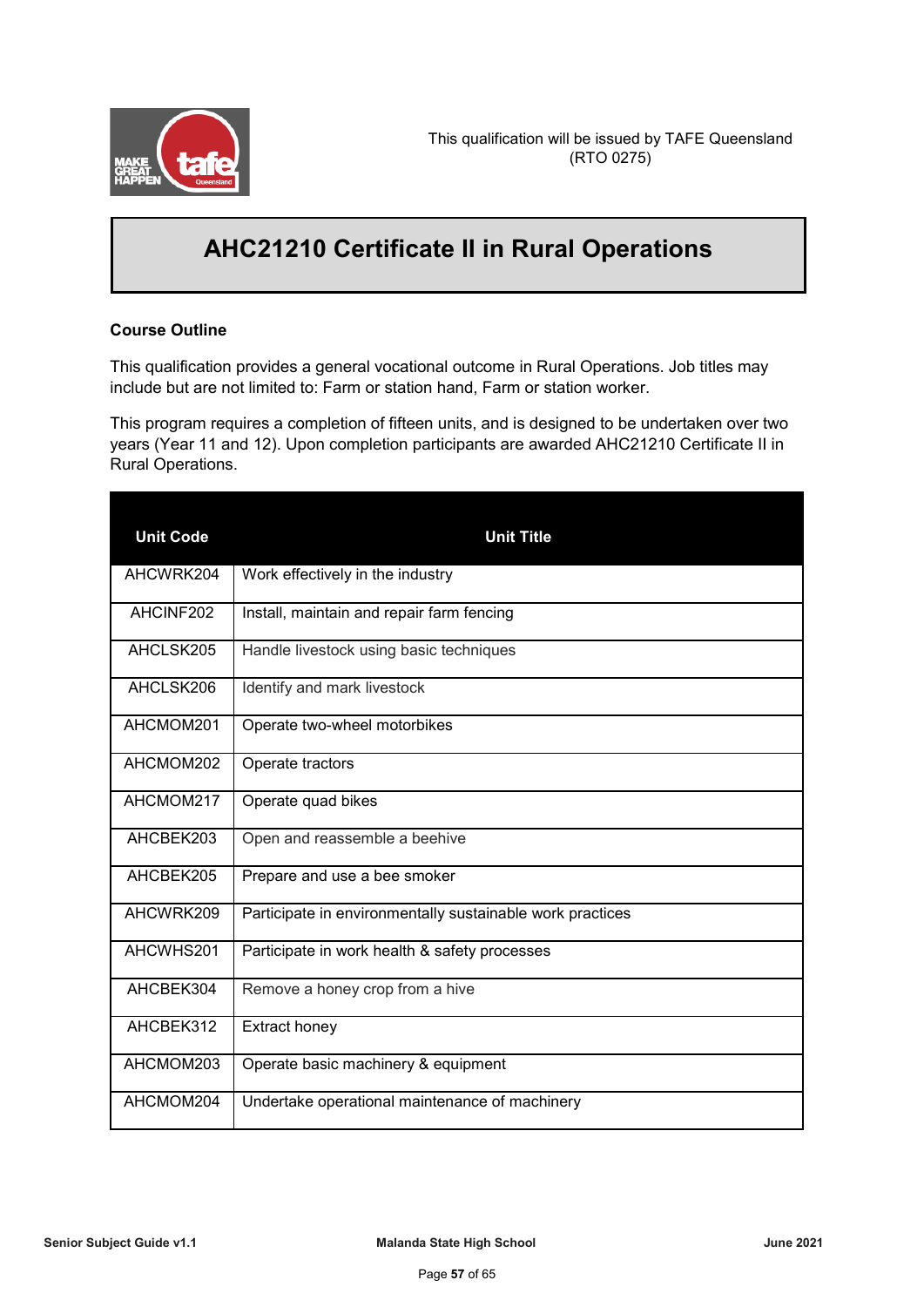

### **Shaping the future**

**\_\_\_\_\_\_\_\_\_\_\_\_\_\_\_\_\_\_\_\_\_\_\_\_\_\_\_\_\_\_\_\_\_\_\_\_\_\_\_\_\_\_\_\_\_\_\_\_\_\_\_\_\_\_\_\_\_\_\_\_\_\_\_\_\_\_\_\_\_\_\_\_\_\_\_\_\_\_\_\_\_\_\_**

#### **MALANDA SHS: SIT20316 CERTIFICATE II IN HOSPITALITY**

**DURATION OF COURSE**: 1 academic year (Year 11 students)

**ENTRY REQUIREMENTS:** There are no entry requirements

**FUNDING:** Fully funded by VETiS for eligible students

**QUALIFICATION DESCRIPTION:** This course gives students a good introduction and basic understanding of the hospitality industry. In Year 12, students may elect to further their studies by undertaking an additional five units of competency to upgrade to the Certificate III in Hospitality.

| <b>Core Units</b>     |                                                        |
|-----------------------|--------------------------------------------------------|
| BSBWOR203             | Work effectively with others                           |
| SITXCCS003            | Interact with customers                                |
| SITHIND002            | Source and use information on the hospitality industry |
| SITXCOM002            | Show social and cultural sensitivity                   |
| SITXWHS001            | Participate in the safe work practices                 |
| SITHIND003            | Use hospitality skills effectively                     |
| <b>Elective Units</b> |                                                        |
| SITXFSA001            | Use hygienic practices for food safety                 |
| SITXCCS006            | Provide service to customers                           |
| BSBITU306             | Design and produce business documents                  |
| SITHFAB004            | Prepare and serve non-alcoholic beverages              |
| SITHFAB002            | Provide responsible service of alcohol                 |
| SITHFAB005            | Prepare and serve espresso coffee                      |
|                       |                                                        |

**DELIVERY MODE:** Delivery will face to face where a MiHaven Training trainer will come to the school each week for 2 sessions per week, with 1 session per week being staffed by the school where the students will be supervised to complete self-directed work and practical components.

**ASSESSMENT:** Assessment is continuous, and competency based.

**FEES:** Payment of this course is made by accessing student VETiS funding.

**ENROLMENT:** Students who enrol after the commencement of the course may not achieve the full qualification. In this case, student will receive a Statement of Attainment listing units that have been successfully completed.

**VOCATIONAL PLACEMENT:** Students are required to complete 12 service shifts in industry to achieve competency. MiHaven Training will assist with sourcing suitable placements, which may include but is not limited to planned excursions, field trips, etc.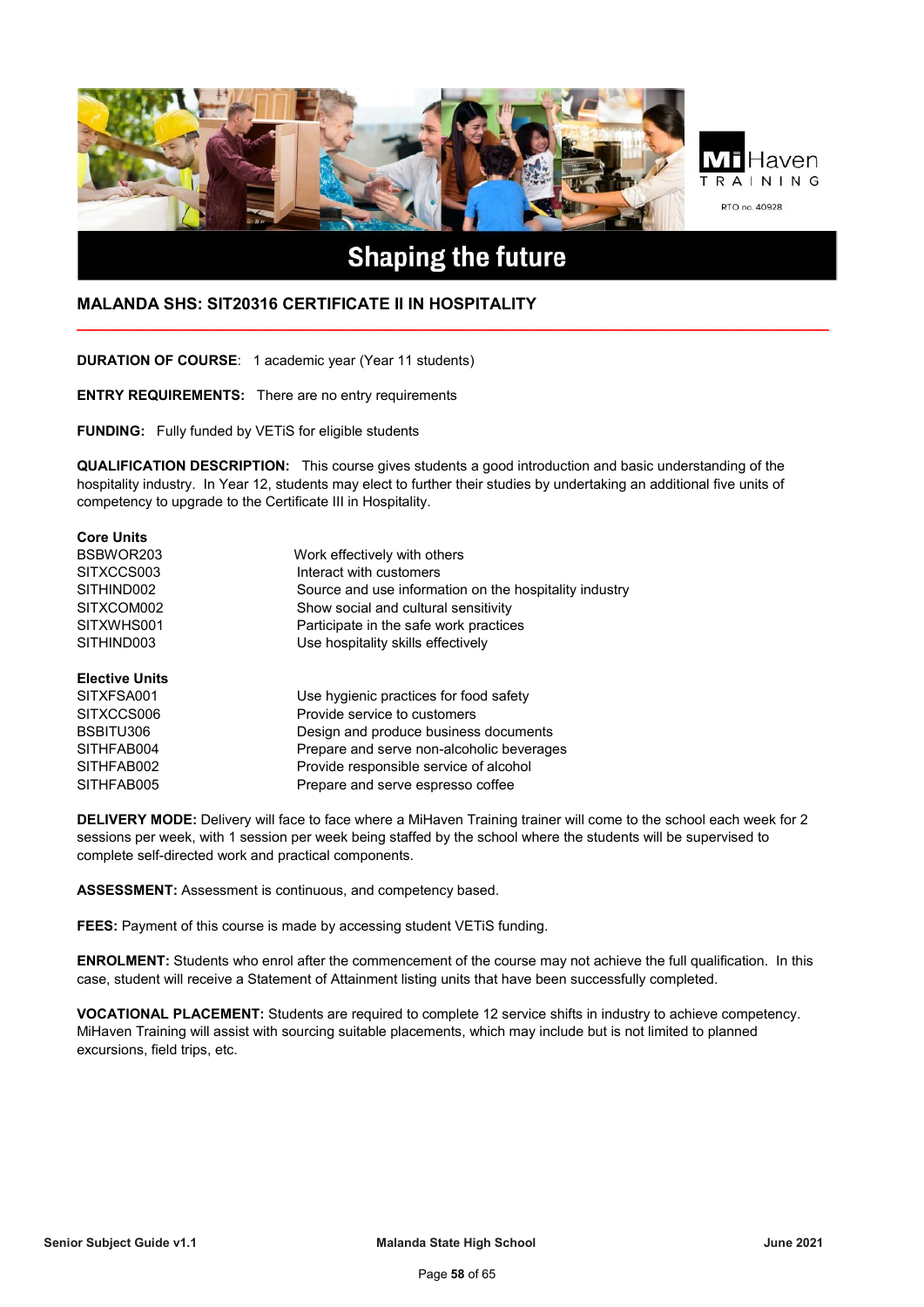

#### **MALANDA SHS: UPGRADE TO SIT30616 CERTIFICATE III IN HOSPITALITY**

**DURATION OF COURSE**: 1 academic year (Year 12 students)

**ENTRY REQUIREMENTS:** Students must have completed the MiHaven Training Certificate II in Hospitality in the previous year.

**\_\_\_\_\_\_\_\_\_\_\_\_\_\_\_\_\_\_\_\_\_\_\_\_\_\_\_\_\_\_\_\_\_\_\_\_\_\_\_\_\_\_\_\_\_\_\_\_\_\_\_\_\_\_\_\_\_\_\_\_\_\_\_\_\_\_\_\_\_\_\_\_\_\_\_\_\_\_\_\_\_\_\_**

**FUNDING:** No funding available, please see **FEES** below.

**QUALIFICATION DESCRIPTION:** This course gives students a specialist, operational understanding of the hospitality industry. Students who complete the MiHaven Training Certificate II in Hospitality will receive credits for 10 units of competency.

| <b>Core Units</b>     |                                                        |           |
|-----------------------|--------------------------------------------------------|-----------|
| BSBWOR203             | Work effectively with others                           | CТ        |
| SITHIND002            | Source and use information on the hospitality industry | <b>CT</b> |
| SITXCOM002            | Show social and cultural sensitivity                   | СT        |
| SITXWHS001            | Participate in the safe work practices                 | <b>CT</b> |
| SITHIND004            | Work effectively in hospitality service                |           |
| SITHCCS006            | Provide service to customers                           | <b>CT</b> |
| SITXHRM001            | Coach others in job skills                             |           |
| <b>Elective Units</b> |                                                        |           |
| SITHFAB002            | Provide responsible service of alcohol                 | CТ        |
| BSBITU306             | Design and produce business documents                  | <b>CT</b> |
| SITXFSA001            | Use hygienic practices for food safety                 | CТ        |
| SITHFAB004            | Prepare and serve non-alcoholic beverages              | CТ        |
| SITHGAM001            | Provide responsible gambling services                  |           |
| SITHFAB005            | Prepare and serve espresso coffee                      | CТ        |
| SITHCCC002            | Prepare and present simple dishes                      |           |
| HLTAID003             | Provide first aid                                      |           |

**DELIVERY MODE:** Delivery will face to face where a MiHaven Training trainer will come to the school each week for 2 sessions per week, with 1 session per week being staffed by the school where the students will be supervised to complete self-directed work and practical components.

**ASSESSMENT:** Assessment is continuous, and competency based.

**FEES:** \$750 per student. Payment for this course is made under a fee-for-service arrangement with individual students.

**ENROLMENT:** Students who enrol after the commencement of the course may not achieve the full qualification. In this case, student will receive a Statement of Attainment listing units that have been successfully completed.

**VOCATIONAL PLACEMENT:** Students are required to complete 36 service shifts in industry to achieve competency. MiHaven Training will assist with sourcing suitable placements, which may include but is not limited to planned excursions, field trips, etc.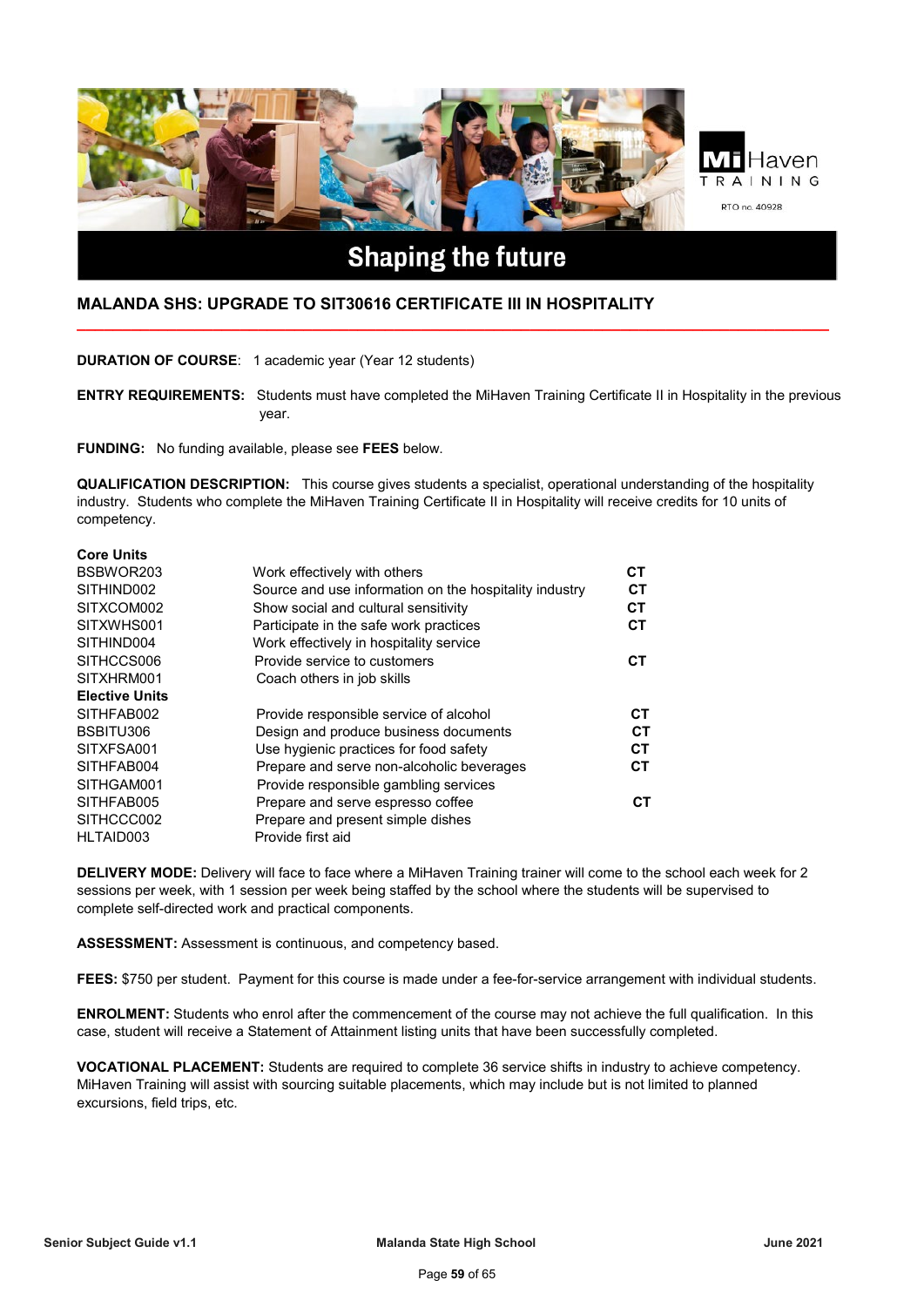

### **SIS30315 Certificate III in Fitness (with Cert II Sport and Recreation embedded)**

**Pre-requisites** Nil, however Year 10 HPE desirable

#### **Rationale**

Health and fitness are areas of study that provide students with a range of skills and knowledge in the fitness industry that can be applied both in everyday life and the workforce. Skills will be developed in client screening and health assessments, instructing and monitoring fitness programs, working with specific population clients, and exercise science and nutrition.

Fitness and sport career pathways include personal training, exercise instructing, rehabilitation specialist, talent development managing, business owner, nutritional coach and further sports coaching developments.

### **Course Outline**

This is a two-year course. Students will be provided with every opportunity to complete the certificates as per the rights and obligations outlines in the enrolment process and information handbook provided. Students successfully achieving all qualification requirements will be provided with a qualification and record of results. Students who achieve at least one unit (but not the full qualification) will receive a statement of attainment.

Course topic are likely to include: Health, Safety and Law in the Sport, Fitness and Recreation Industry Provide service as a Fitness Professional Deliver a Community Fitness Program Screening and assessing clients and group fitness Exercise Science – Anatomy and Physiology Fitness Instruction and Programming Introduction to special populations and Training older clients First Aid and CPR

#### **Assessment**

Assessment will be competency based and clustered units may be part of the assessment to reflect real work scenarios and activities. Students will participate in a variety of assessment tasks which may include demonstrations and observation with check lists, product resulting from an activity and questioning (written, oral or portfolio). Assessment may be conducted at the school using a simulated work environment. Functions will occur and at times these may occur out of class time.

#### **Extra costs above Text and Resources Scheme**

Equipment required will be appropriate closed in active footwear, hat and clothing. BYOD and USB. More details will appear on Resource List.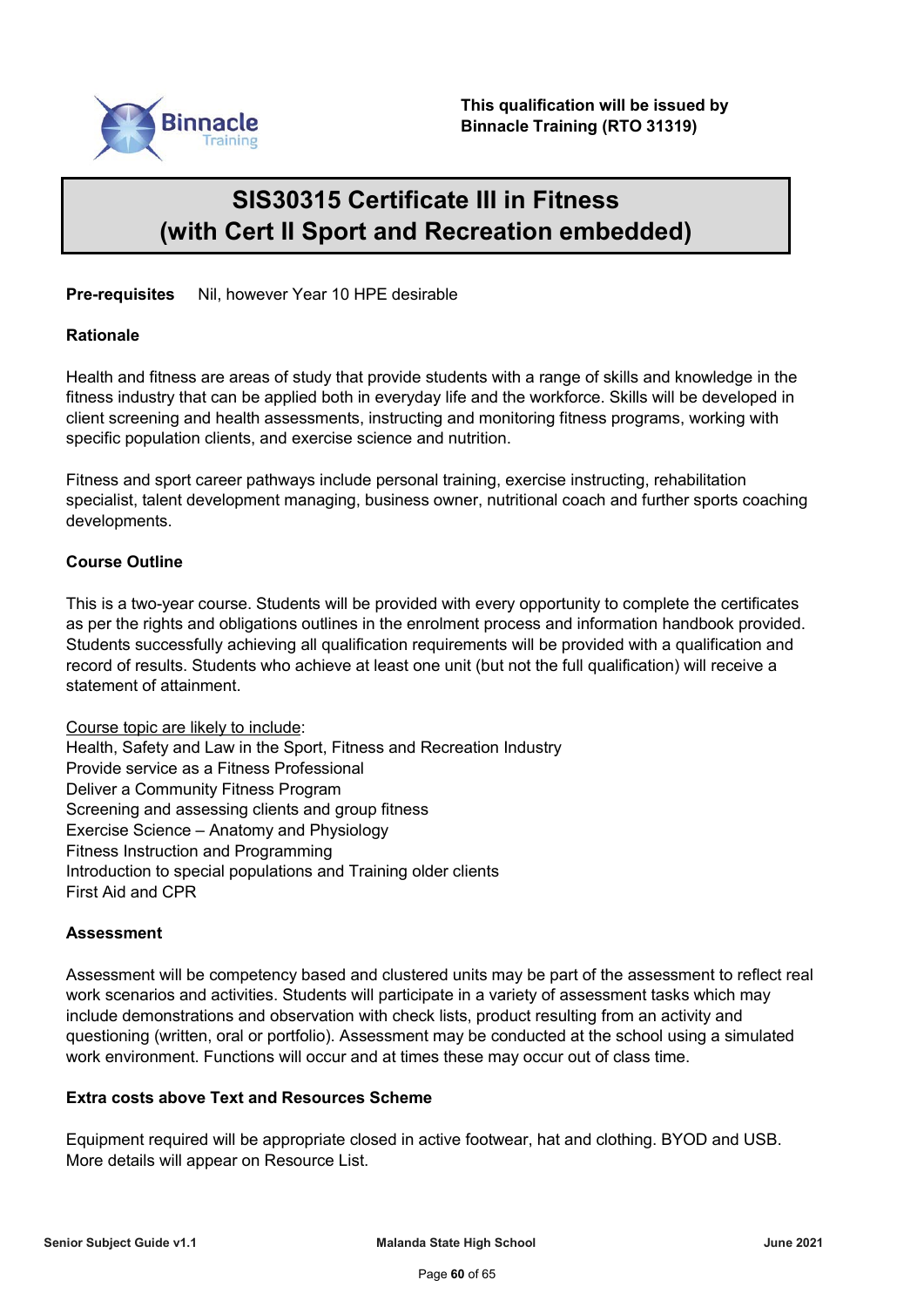#### **REGISTERED TRAINING ORGANISATION**

Binnacle Training (RTO Code: 31319)

#### **DELIVERY OVERVIEW**

SIS30315 Certificate III in Fitness (with entry qualification SIS20115 Certificate II in Sport and Recreation) is delivered as a senior subject by qualified school staff via a third-party arrangement with external Registered Training Organisation (RTO) Binnacle Training. Students successfully achieving all qualification requirements will be provided with the qualification and record of results. Students who achieve at least one unit (but not the full qualification) will receive a Statement of Attainment.

Upon successful completion students will achieve a maximum 8 QCE credits.

#### **ENTRY REQUIREMENTS**

At enrolment, each student will be required to create (or simply supply if previously created) a [Unique Student Identifier](https://www.usi.gov.au/) (USI). A USI creates an online record of all training and qualifications attained in Australia.

#### **LANGUAGE, LITERACY AND NUMERACY SKILLS**

A Language, Literacy & Numeracy (LLN) Screening process is undertaken at the time of initial enrolment (or earlier) to ensure students have the capacity to effectively engage with the content. Please refer to Binnacle Training's [Student Information](https://www.binnacletraining.com.au/connect/support-centre/binnacle-rto-files/) document for a snapshot of reading, writing and numeracy skills that would be expected in order to satisfy competency requirements.

#### **COURSE OUTLINE**

Students will participate in the delivery of a range of fitness programs and services to clients within their school community. Graduates will be competent in a range of essential skills – such as undertaking client health assessments, planning and delivering fitness programs, and conducting group fitness sessions in indoor and outdoor fitness sessions, including with older adult clients. This program also includes the following:

- **First Aid qualification and CPR certificate**
- A range of career pathway options including direct pathway into Certificate IV in Fitness (Personal Trainer) at another RTO.

#### **ASSESSMENT**

Program delivery will combine both class-based tasks and practical components in a real gym environment at the school. This involves the delivery of a range of fitness programs to clients within the school community (students, teachers, and staff). A range of teaching/learning strategies will be used to deliver the competencies. These include:

- Practical tasks
- Hands-on activities involving participants/clients
- Group work
- Practical experience within the school sporting programs and fitness facility

Evidence contributing towards competency will be collected throughout the course.

#### **COURSE SCHEDULE – YEAR 1**

- The Sport, Fitness and Recreation Industry
- **Developing Coaching Practices**
- Delivery of Community Fitness Programs
- **First Aid and CPR Certificate**
- Anatomy and Physiology Body Systems, Terminology
- Client Screening and Health Assessments
- Plan and Deliver Exercise Programs

*Finalisation of qualification: SIS20115 Certificate II in Sport and Recreation*

#### **COURSE SCHEDULE – YEAR 2**

- Anatomy and Physiology Digestive System and Energy Systems
- Nutrition Providing Healthy Eating Information
- Specific Populations Training Older Clients, Client Conditions
- **Training Other Specific Population Clients**
- Community Fitness Programs

*Finalisation of qualification: SIS30315 Certificate III in Fitness*

#### **PATHWAYS**

The Certificate III in Fitness will predominantly be used by students seeking to enter the sport, fitness and recreation industry as a fitness instructor, community coach, sports coach, athlete, or activity assistant.

**Students eligible for an Australian Tertiary Admission Rank (ATAR) may be able to use their completed Certificate III to contribute towards their ATAR. For further information please visit**  [https://www.qcaa.qld.edu.au/senior/australian-tertiary-admission](https://www.qcaa.qld.edu.au/senior/australian-tertiary-admission-rank-atar)[rank-atar](https://www.qcaa.qld.edu.au/senior/australian-tertiary-admission-rank-atar)

Students may also choose to continue their study by completing the Certificate IV in Fitness at another RTO.

#### **COST**

- \$265.00 = Binnacle Training Fee Certificate II entry qualification
- \$100.00 = Binnacle Training Fee Certificate III Gap Fee
- **\$55.00 =** First Aid Certificate cost
- Possible additional fees for excursions to other outside venues to participate in and to conduct fitness activities.

#### **PROGRAM DISCLOSURE STATEMENT**

This Subject Outline is to be read in conjunction with Binnacle Training's Program Disclosure Statement (PDS). The PDS sets out the services and training products Binnacle Training provides and those services carried out by the 'Partner School' (i.e. the delivery of training and assessment services).

To access Binnacle's PDS, visit: [www.binnacletraining.com.au/rto](http://www.binnacletraining.com.au/rto) and select 'RTO Files'.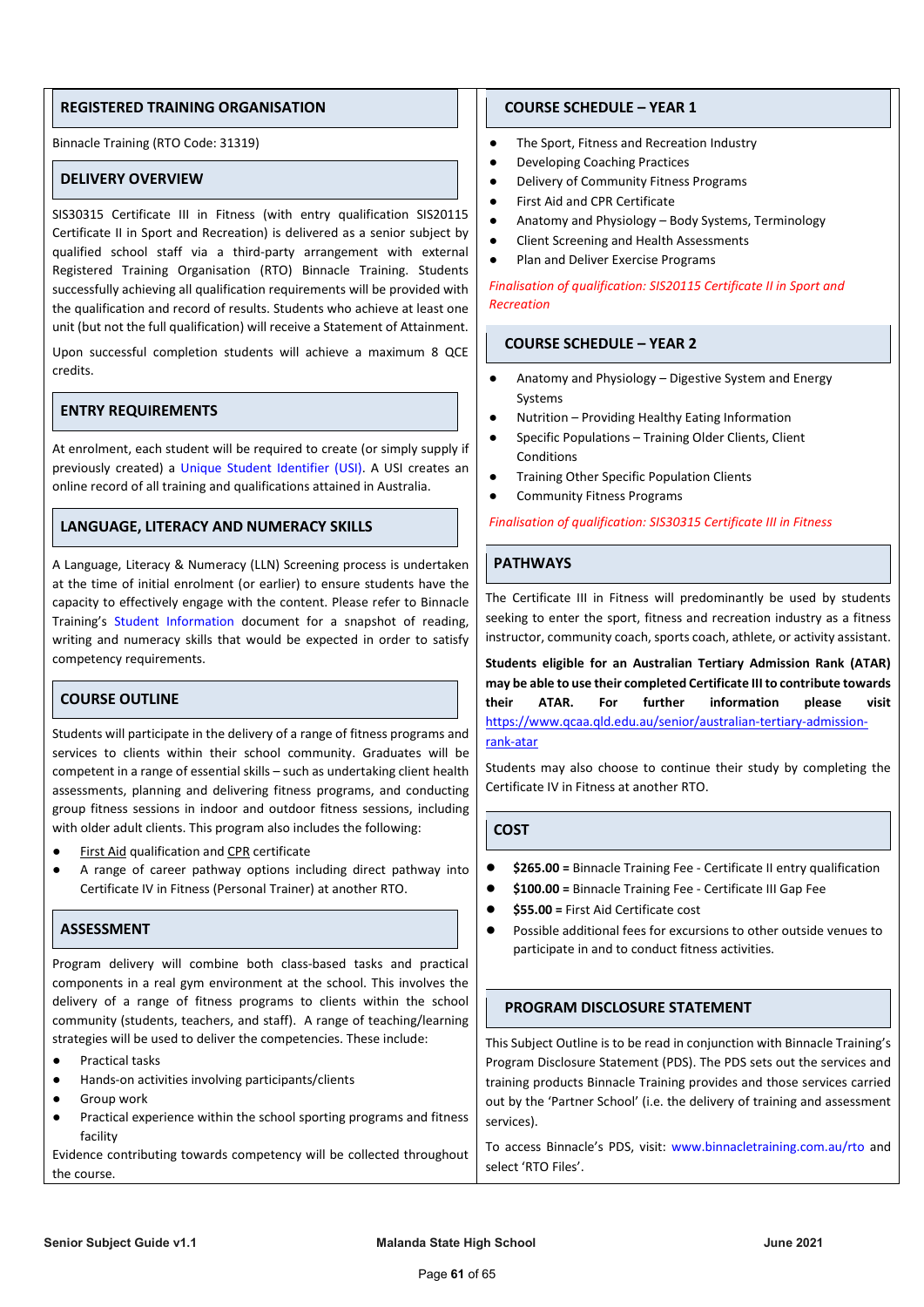# **Six Subject Senior Policy**



Students at Malanda SHS in Year 11 and 12 are required to study six subjects. There are a number of benefits to students when this occurs:

- 1. Helps in the calculation and determination of ATAR for relevant students;
- 2. Enables students to meet literacy and numeracy requirements of a QCE;
- 3. Enables students to attain a QCE;
- 4. Provides greater learning opportunities for students in a supervised environment.

At Malanda SHS, students will be individually managed to determine if a variation to the six subject senior policy will occur. A variation to this policy is likely to occur when it is determined that a student will benefit from a variable progression rate (VPR), or a student enrols in a 2 day/3 day programme of study based around the studying of a VET course or enrolment in a school based apprenticeship or traineeship.

Any variation to the six subject senior policy will usually occur at the SET planning interview in Year 10. However, other circumstances may arise (e.g. student illness) that may change the number of subjects a student undertakes at any given time. All situations will be managed on a case by case basis for each individual student.

#### **Related policies:**

Education (General Provisions) Act (2006) QCAA policy: Variable progression rate MSHS policy: Variable progression rate (based on QCAA policy).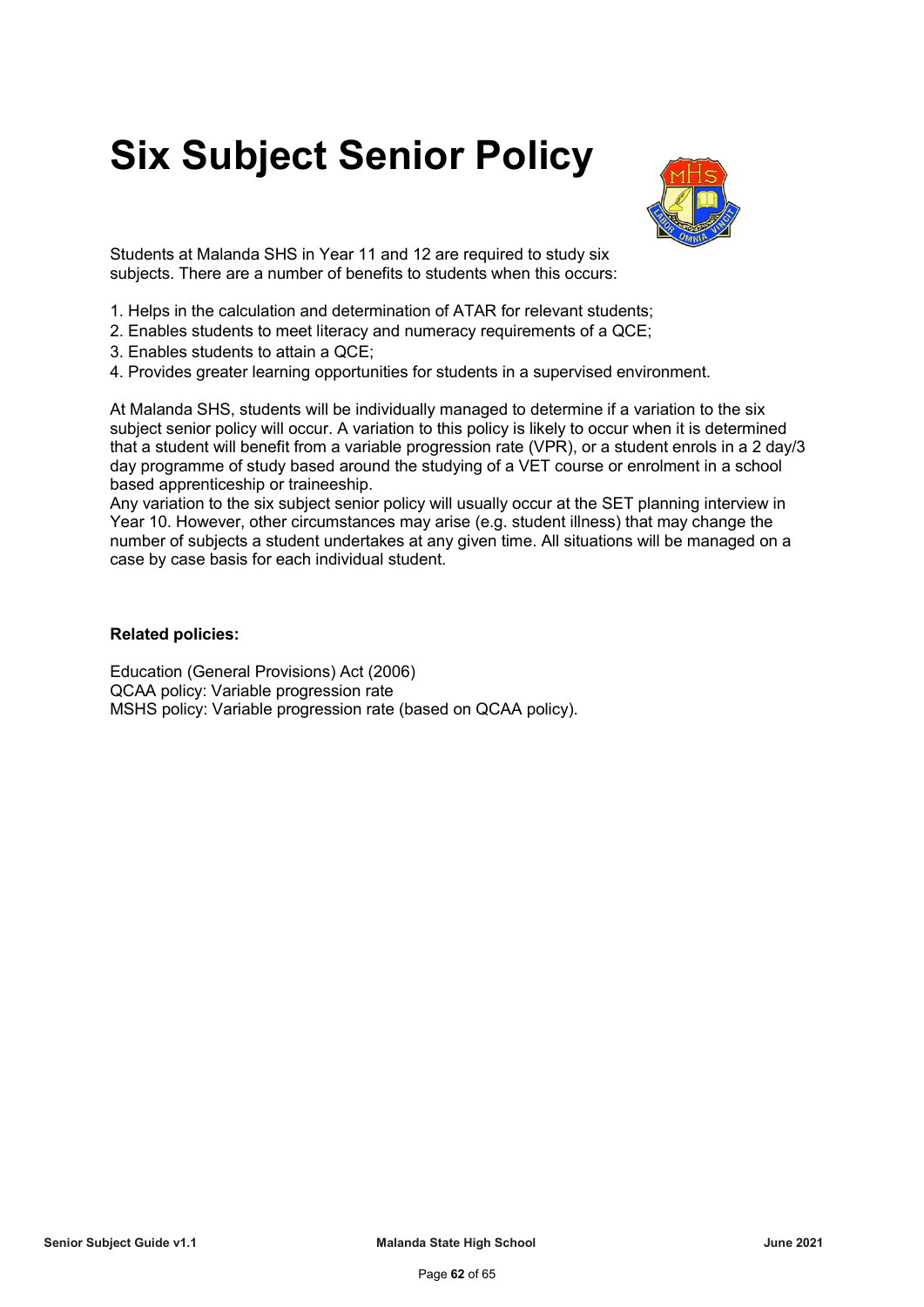# **QCE credit and duplication of learning**

QCE requirements for Year 12

The Queensland Certificate of Education (QCE) is Queensland's internationally recognised senior secondary schooling qualification.

To be issued a QCE, students need to accrue the set amount of learning, at the set standard, in a set pattern, while meeting literacy and numeracy requirements. These requirements are aimed at ensuring students complete their senior schooling with the knowledge and skills they need for success in life beyond school. The QCE is issued to eligible students when they meet all requirements, usually at the end of Year 12.

The QCE demonstrates to employers, tertiary institutions and the wider community that school leavers have met the set standard by completing a learning program with sufficient breadth and depth. To support this, the QCAA ensures that students accrue credit to a QCE for new learning only.

Vocational education and training (VET) provides valid and important pathway options for many students. Students may enrol in any Applied subject and/or VET qualification. Students will not accrue credit where duplication of learning is identified. This factsheet outlines how QCE credit will accrue in:

- Applied subjects and VET Certificate II qualifications
- VET qualifications in any training package
- The same training package
- Diploma and Advanced Diploma qualifications.

### **VET and QCE credit**

The QCAA recognises completion and partial completion of courses of study and assigns QCE credit appropriate to the amount of learning students have completed. All completed qualifications and Applied subjects are recorded on the statement of results.

#### **Applied Subjects and VET Qualifications**

Applied subjects and Certificate II level VET qualifications that have similar subject matter and learning goals (as determined by the QCAA) are considered duplication of learning as outlined in the following table.



For all Queensland schools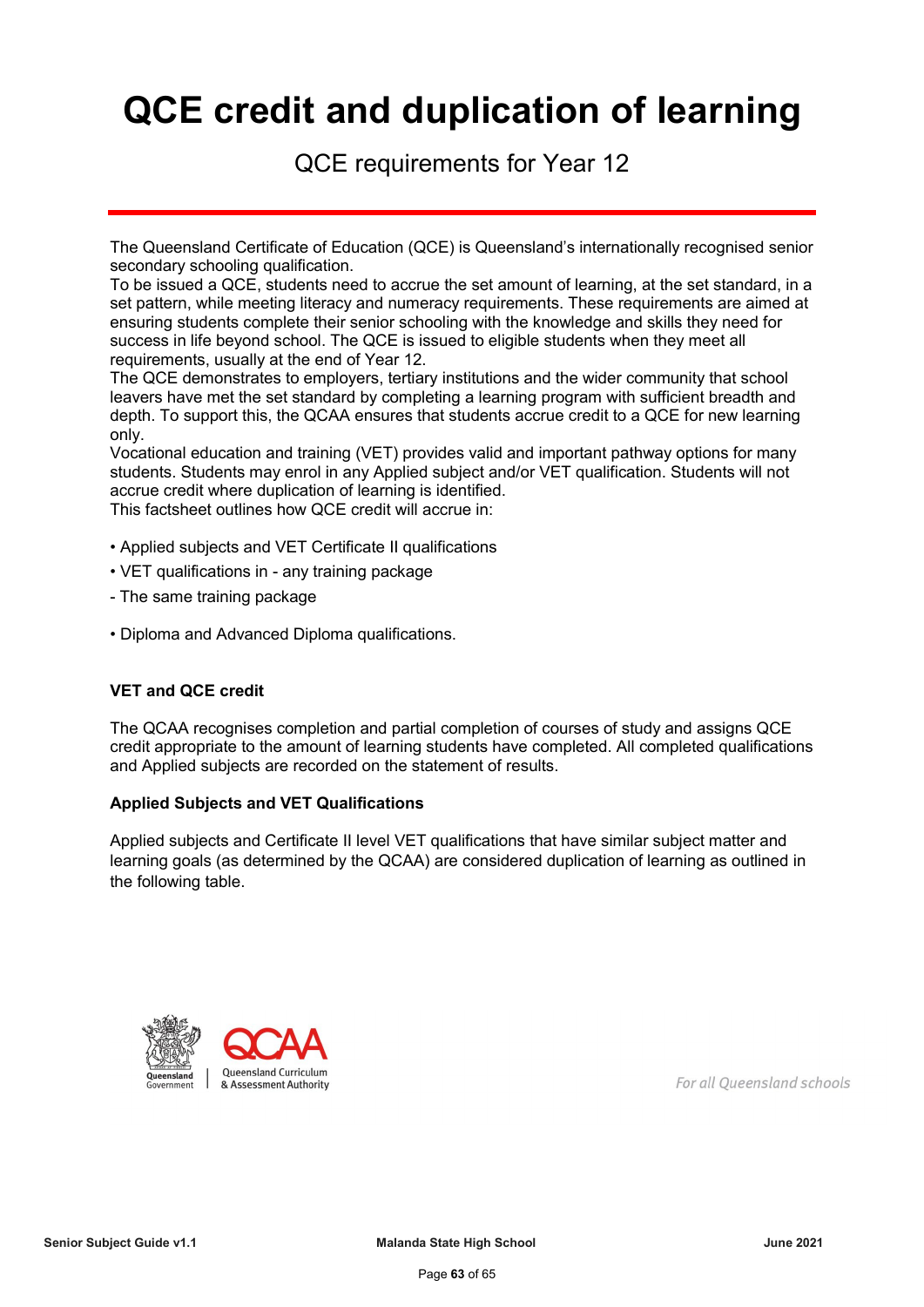### **Applied subjects and VET qualifications with duplication of learning and QCE credit**

| Learning<br>area                | 2019 Applied subject                              | <b>VET qualification</b>                                                | Max.<br>QCE<br>credit |
|---------------------------------|---------------------------------------------------|-------------------------------------------------------------------------|-----------------------|
| <b>English</b>                  | <b>Essential English</b>                          | Not applicable                                                          | 4                     |
| <b>Health and</b>               | Early Childhood Studies                           | Not applicable                                                          | 4                     |
| Physical<br><b>Education</b>    | Sport and Recreation                              | SIS20115 Certificate II in Sport and Recreation                         | 4                     |
| <b>Humanities</b><br>and Social | <b>Business Studies</b>                           | <b>BSB20115 Certificate II in Business</b>                              | 4                     |
| <b>Sciences</b>                 | <b>Religion &amp; Ethics</b>                      | Not applicable                                                          | 4                     |
|                                 | Social and Community<br><b>Studies</b>            | Not applicable                                                          | 4                     |
|                                 | Tourism                                           | SIT20116 Certificate II in Tourism                                      | 4                     |
| <b>Science</b>                  | <b>Agricultural Practices</b>                     | AHC20116 Certificate II in Agriculture<br>or                            | 4                     |
|                                 |                                                   | AHC21216 Certificate II in Rural Operations                             |                       |
|                                 | <b>Aquatic Practices</b>                          | Not applicable                                                          | 4                     |
|                                 | Science in Practice                               | Not applicable                                                          | 4                     |
| <b>Technologies</b>             | <b>Building and Construction</b><br><b>Skills</b> | CPC202011 Certificate II in Construction<br>Pathways                    | 4                     |
|                                 | <b>Engineering Skills</b>                         | MEM20413 Certificate II in Engineering<br>Pathways                      | 4                     |
|                                 | Fashion                                           | MST20616 Certificate II in Applied Fashion<br>Design and Technology     | 4                     |
|                                 | <b>Furnishing Skills</b>                          | MSM20516 Certificate II in Furniture Making<br>Pathways                 | 4                     |
|                                 | <b>Hospitality Practices</b>                      | SIT20316 Certificate II in Hospitality                                  | 4                     |
|                                 | <b>Industrial Graphics Skills</b>                 | Not applicable                                                          | 4                     |
|                                 | Industrial Technology Skills                      | MSM20216 Certificate II in Manufacturing<br>Technology                  | 4                     |
|                                 | Information and<br>Communication<br>Technology    | ICT20115 Certificate II in Information, Digital<br>Media and Technology | 4                     |
| <b>The Arts</b>                 | Arts in Practice                                  | Not applicable                                                          | 4                     |
|                                 | Dance in Practice                                 | CUA20113 Certificate II in Dance                                        | 4                     |
|                                 | Drama in Practice                                 | Not applicable                                                          | 4                     |
|                                 | Media Arts in Practice                            | Not applicable                                                          | 4                     |
|                                 | Music in Practice                                 | CUA20615 Certificate II in Music Industry                               | 4                     |
|                                 | <b>Visual Arts in Practice</b>                    | CUA20715 Certificate II in Visual Arts                                  | 4                     |
| <b>Mathematics</b>              | <b>Essential Mathematics</b>                      | Not applicable                                                          | 4                     |